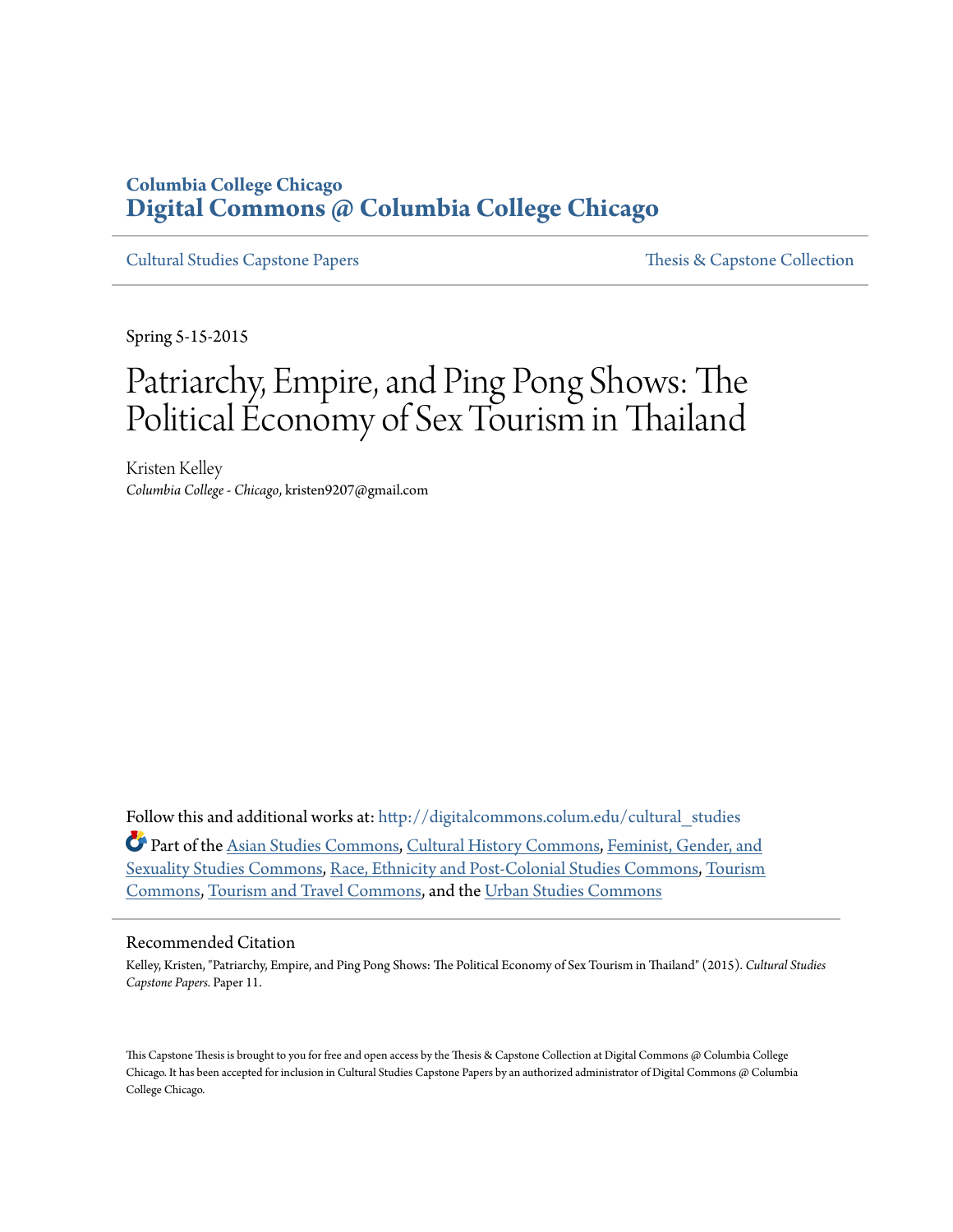# **Patriarchy, Empire, and Ping Pong Shows: The Political Economy of Sex Tourism in Thailand**

By: Kristen Kelley

Capstone Thesis submitted in partial fulfillment of the requirements for the degree of Bachelor of Arts in Cultural Studies

> Cultural Studies Program Department of Humanities, History, and Social Sciences School of Liberal Arts and Sciences Columbia College Chicago

> > **April 2015**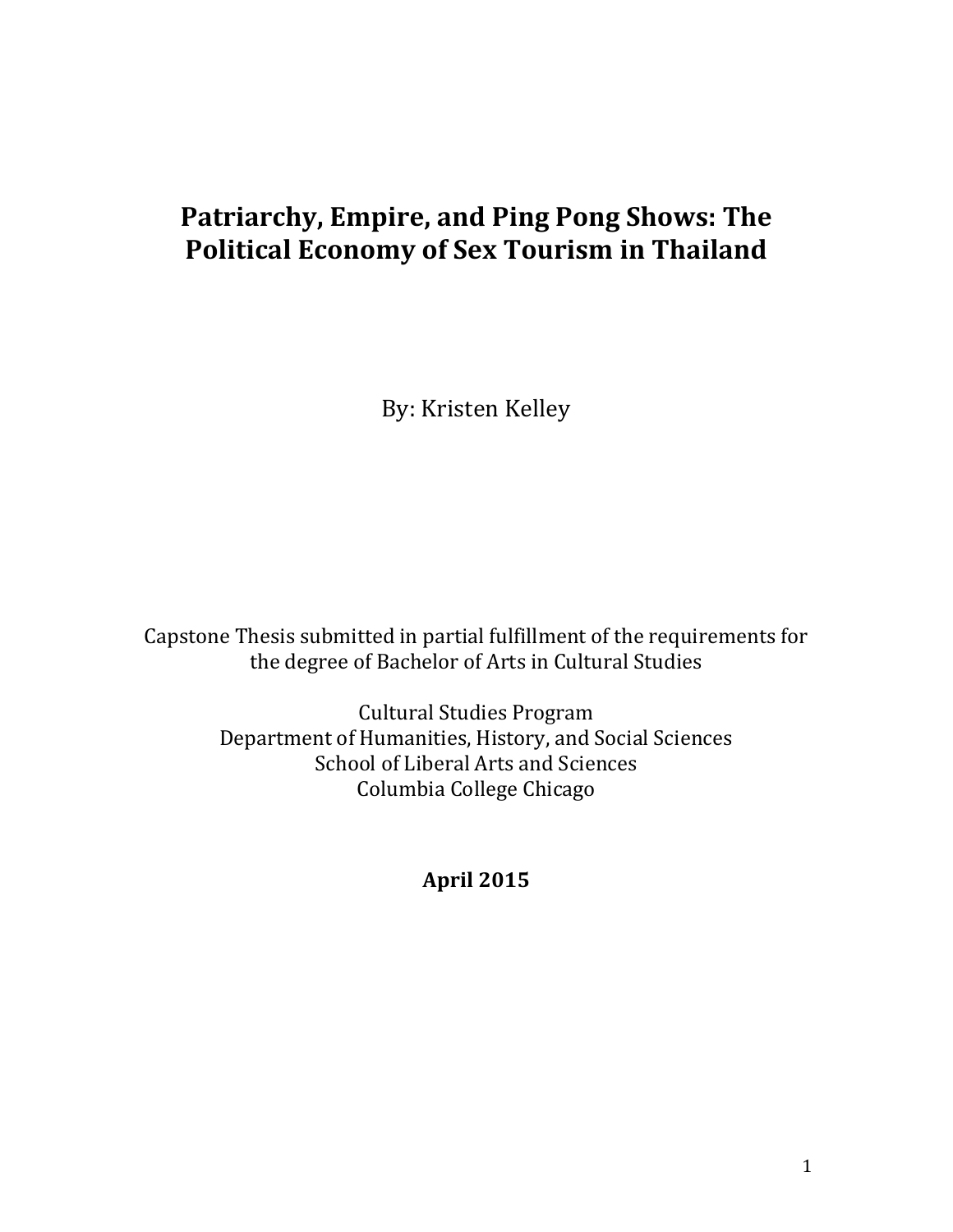#### **Abstract**

*This project provides a postcolonial feminist analysis of the prosperity and reputation of the sex tourism industry in Thailand. It examines the ways in which Western imperialism created the space for the globalization of sex work, as well as providing a postcolonial analysis of the hegemonic structures which have existed throughout Thailand's history that enable the sex tourism industry to thrive today. This project also explores how policy making and enforcement in Thailand affects the sex tourism industry, as well as the ways in which activism works to change or support these policies, and how this affects individuals who are both trafficked into the industry and those who use their agency to participate. Ultimately, it will illustrate the different ways that Western colonialism and imperialism, both historical and contemporary, influence the global sex tourism industry.*

#### **Keywords:**

*Thailand, Sex Work, Sex Tourism, Feminism, Postcolonial Theory, Globalization, Human Trafficking*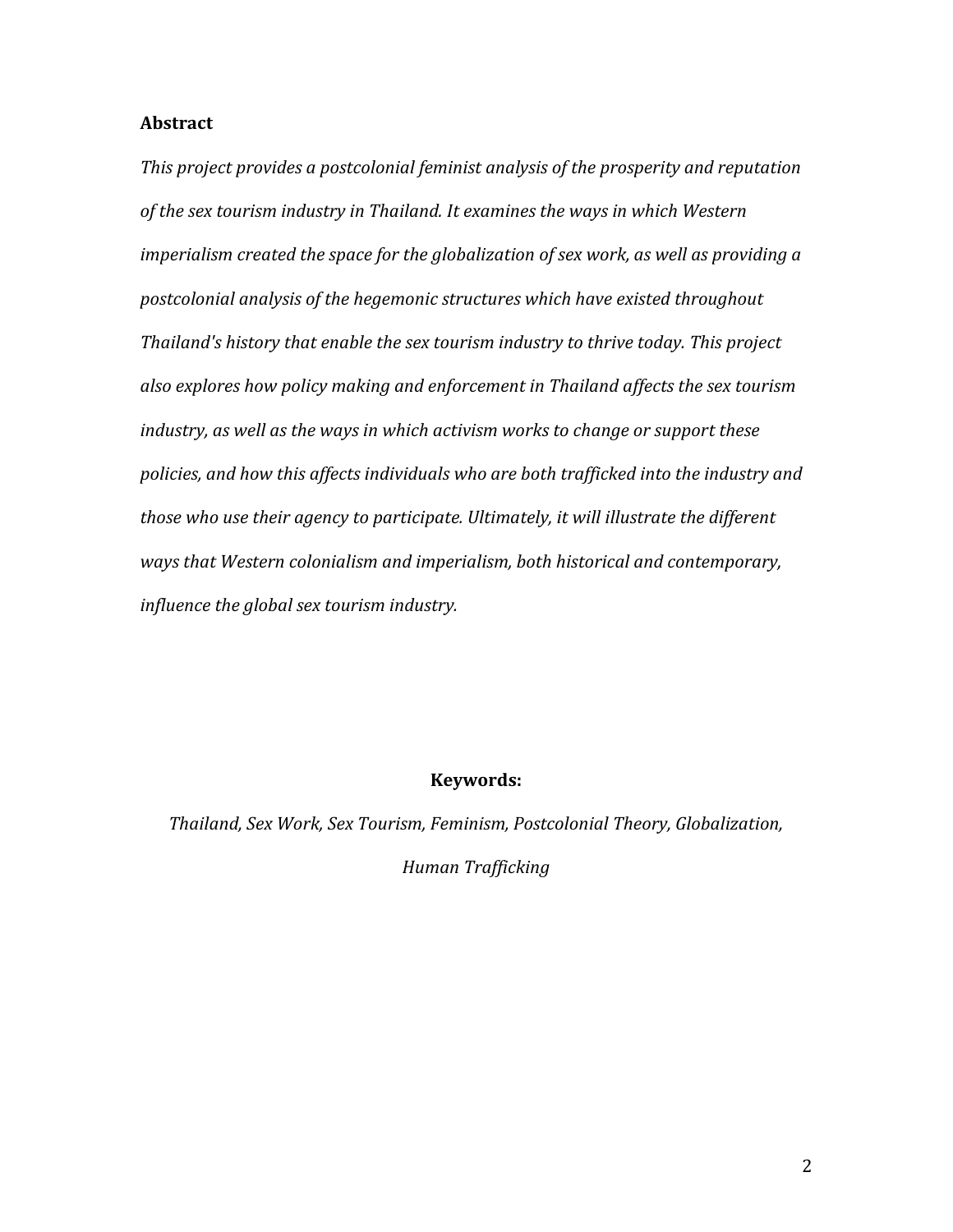#### **Introduction**

In Thailand, prostitution is illegal under Thai law. However, it is estimated that anywhere between one and nine percent of Thai women participate in sex work. While commercial sex consumption is common among Thai men, it is because of the dependence of the Thai tourism economy on commercial sex that it is not only tolerated by law enforcement, but also exists on a massive scale. Because of this, Thailand has gained a reputation as one of the world's most infamous 'sexscapes' for Western male tourists. This project provides a cultural studies analysis of the current conditions of the sex tourism industry in Thailand by revealing and interrogating the forces that constructed this industry in Thailand and have allowed it to continue to develop; including historical and contemporary Western colonialism, imperialism, and globalization, as well as the Thai state and cultural attitudes regarding both sex work and tourism and the effects that are felt by both the industry itself and its laborers.

It is important to note that the Thai commercial sex industry is not exclusive to heterosexual female sex workers. In fact, Thailand's commercial sex industry is infamous for its "lady boys", or male to female transgendered sex workers. There are also cisgender men in Thailand who participate in sex work, though on a much lesser scale. When it comes to children participating in sex work, it is essentially impossible to detach the issue from human trafficking, as they are not old enough to give their consent; thus losing any sense of agency and empowerment. So, for the purpose of this analysis, this project will focus specifically on the colonial patriarchal heteronormative relationships that are reinforced and reenacted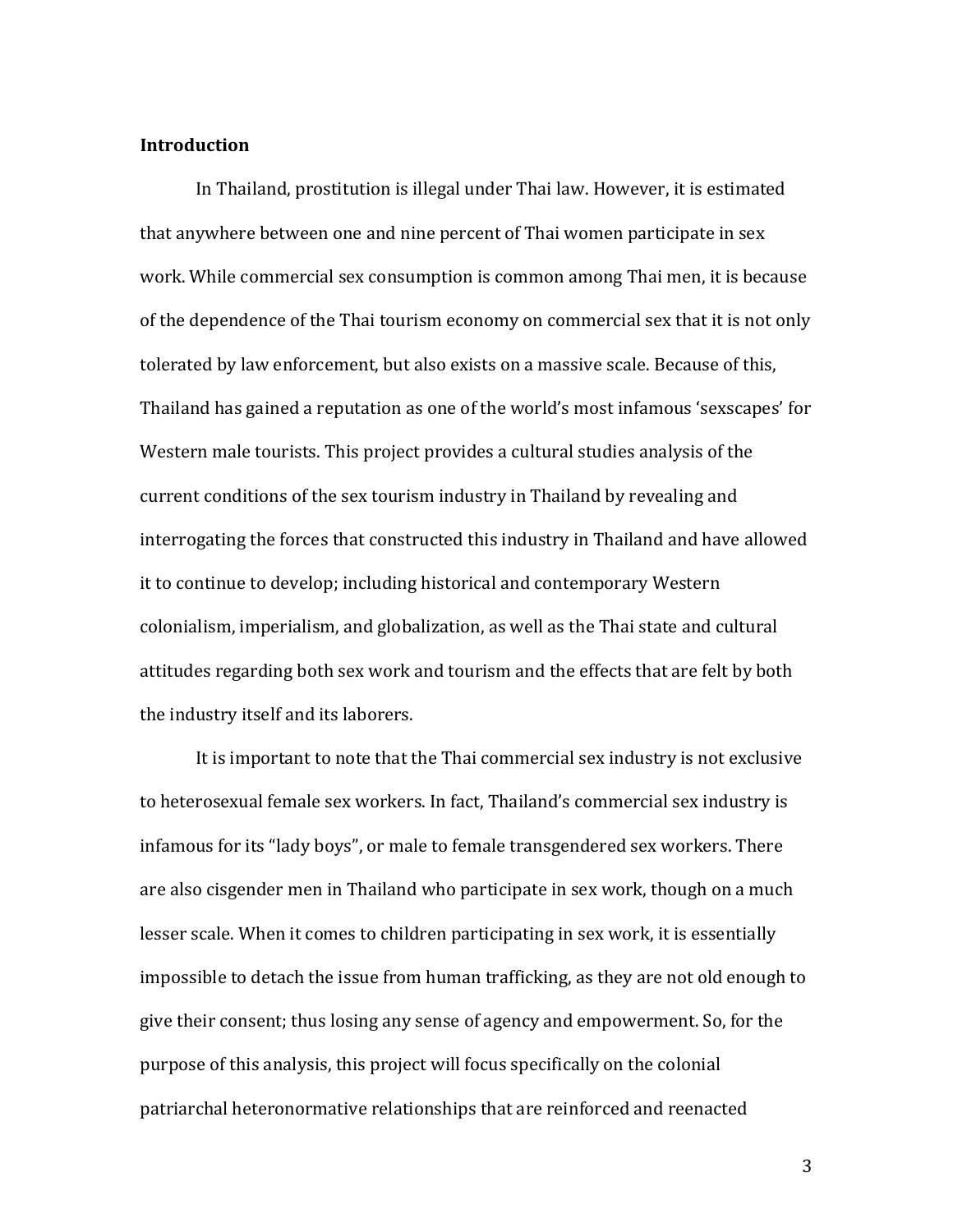through sex tourism, and therefore will refer to a sex worker in terms of a heterosexual cisgender woman.

As an American subject, my goal is to offer a feminist critique of the Western Imperialism that exists when Western men enter "Eastern" or postcolonial spaces for the purposes of purchasing sex. While this project suggests some of the reasons as to why Thai women may choose to participate in sex work, it in no way aims to question the morality or ethics behind sex work itself. In 2014, I had the opportunity to study abroad in Bangkok, an incredibly multifaceted city that has so much to offer to all kinds of tourists. Going into the experience, I arrived with some preconceived ideas about Bangkok's infamous "night life" scene that had been formed primarily by dominant Western media representations of Bangkok and Thailand. Commercial sex is much more visible than it is in America, particularly in the tourist areas that this paper discusses such as Soi Cowboy, Soi Nana, and Pattaya. The "go-go bars" cater specifically to Western men, and even though I am a woman I found that because I am a white Westerner, the Thai people often associated me with my male counterpart and the sex tourism experience, and I found myself being ushered into ping pong shows and even pulled into a few bars by the female bar workers. Through this experience, especially in getting to know Thai people and culture, I became very interested in this world that exists around reenacting ideals of patriarchal colonial domination and sexualization, and in the people for whom this world is their everyday life reality.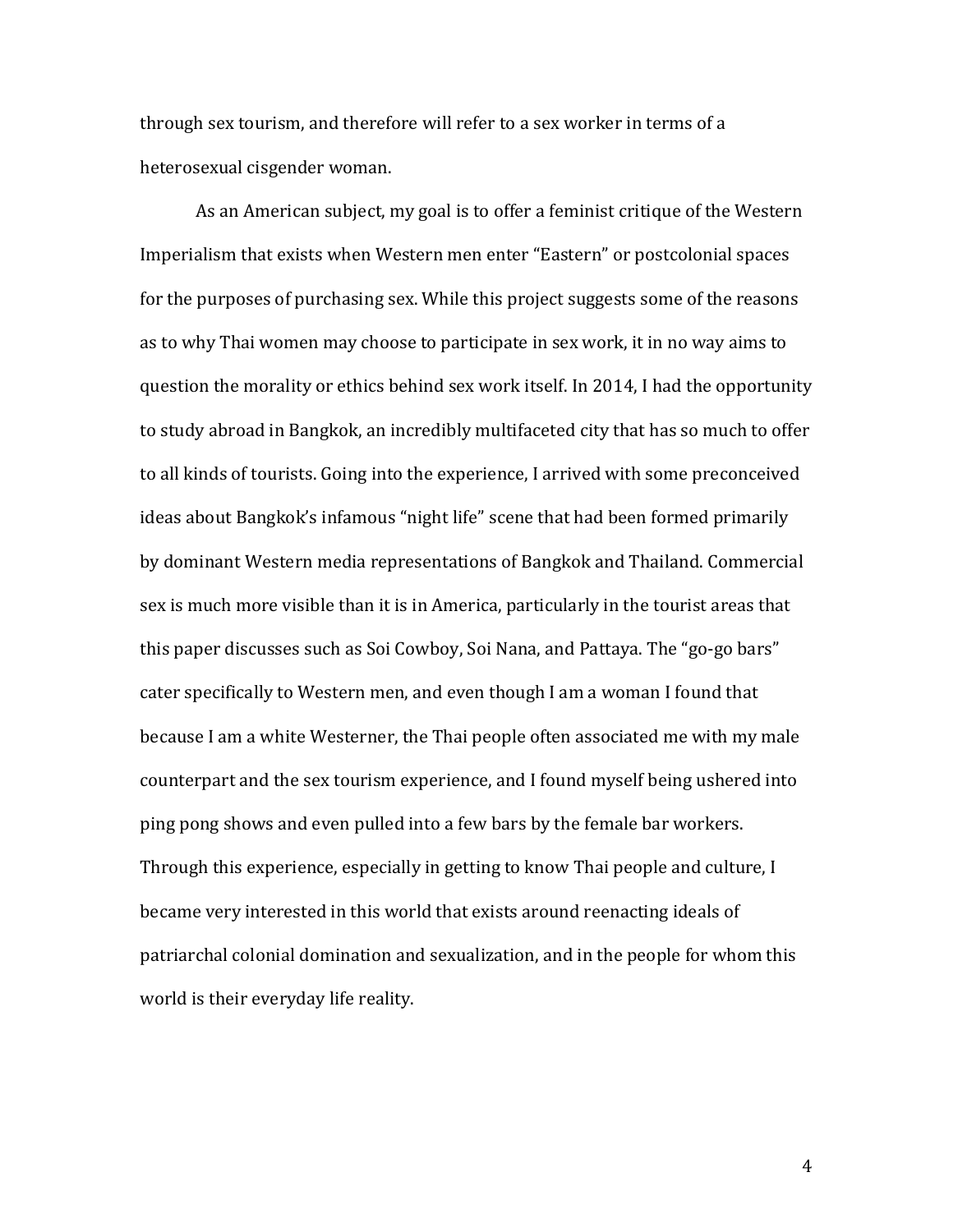#### **Historical Context of the Commercial Sex Industry in Thailand**

Thailand has had a long and precarious relationship with Western imperial and colonial powers that existed for centuries in Southeast Asia. Thailand was never officially colonized by the West; however, it was not without a great understanding of colonialism by Thai leaders and careful strategizing of international relations by which this was achieved. While Thailand managed to maintain its sovereignty from direct colonial rule, the Western colonial forces in the region still played a very imperial role in Thailand's history.

Official reports of prostitution in Thailand as recorded by the Dutch date back to the early seventeenth century, in which it was reported that one Thai official had received a license to establish a monopoly on the commercial sex industry. Before that, sex work came in the form of concubines or slavery, by which the number of "slave wives" or concubines that a man possessed was an expression of his power within society. In the nineteenth century there was a mass migration of Chinese laborers to Thailand after the Thai government passed legislation making it easy for migrants to find work, and along with them came thousands of sex workers (Bishop and Robinson, 159). The commercial sex industry existed in Thailand for a long time outside of the tourism industry; however, it was through the presence of American troops during the Vietnam War that Thailand gained its global reputation as a sex tourism destination.

The Vietnam War was an act of American imperialism in Southeast Asia. While the war was centralized in Vietnam and unofficially in parts of Cambodia and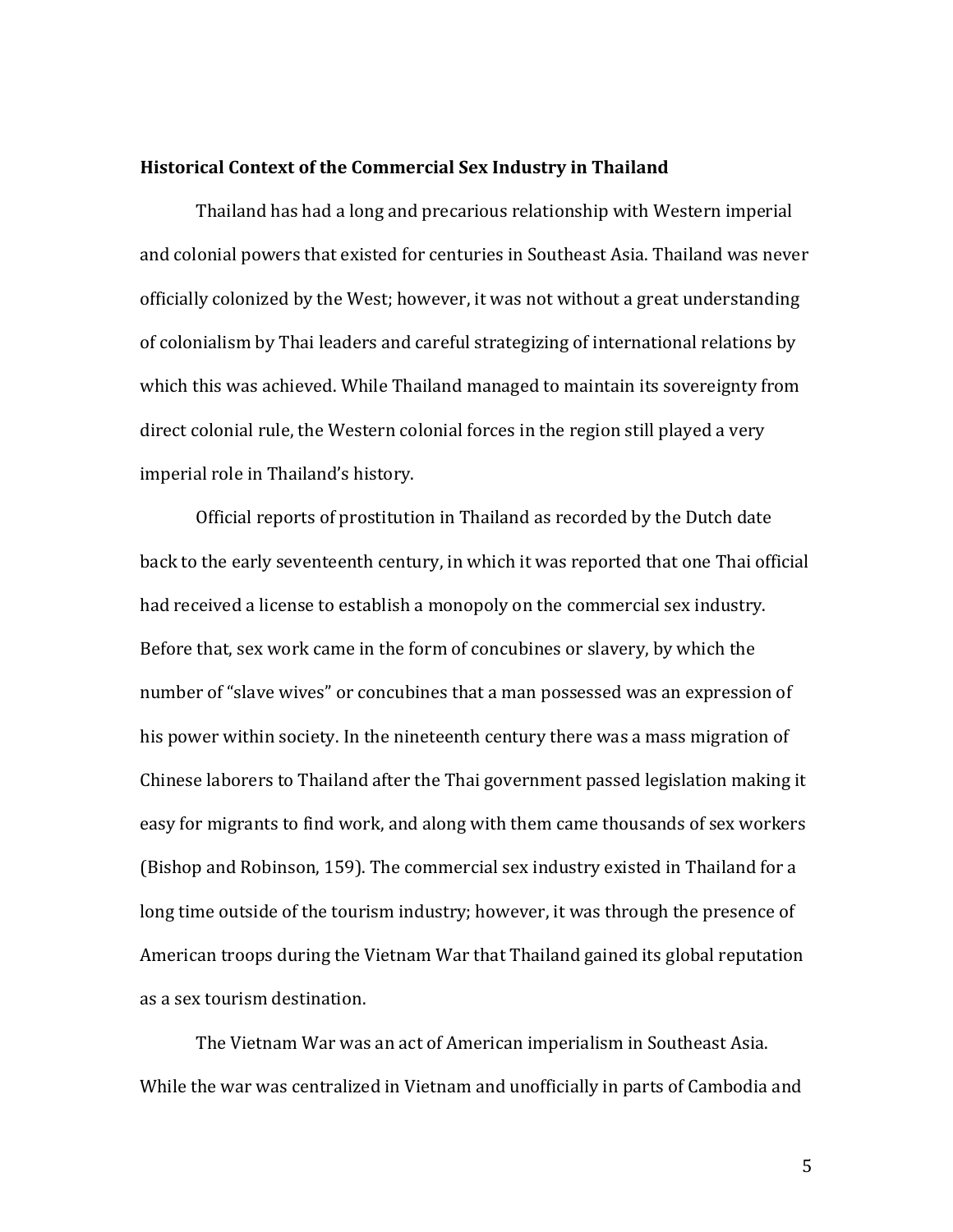Laos, much of the world felt the heavy effects of the forceful anti-communist manifestation. While Thailand remained militarily uninvolved, the Vietnam War reshaped both Thailand's economy and relationship to the West and served as the catalyst for the militarization of the Thai state.

At the time, generals who built competing alliances and often took over the state apparatus by force ran the Thai government. Thai General Sarit, who led the 1957 coup d'état against the Thai government, helped U.S. troops by making Bangkok a central site for military action during the war. To encourage the flow of foreign capital and investment, the Thai government used the Vietnam War as an opportunity to host U.S. troops on Rest and Recreation.

According to Simpkins,

"In the 1960s, nearly 50,000 U.S. troops were stationed near Bangkok as a result of superpower concerns about the spread of communism in Southeast Asia, specifically in Vietnam. The presence of U.S. troops precipitated a crucial change in the scope of commercial sex, with lasting consequences for Thai women's economic roles. Although the U.S. military forces did not impose commercial sexuality on Thailand's women, militarization was a strong impetus for the development of the sex industry in Thailand" (Simpkins).

The presence of U.S. troops in Thailand during the war presented an opportunity of economic growth from foreign capital, and commodified sex was in high demand. Between 1965-1972, \$100 million was spent by U.S. soldiers on R&R, including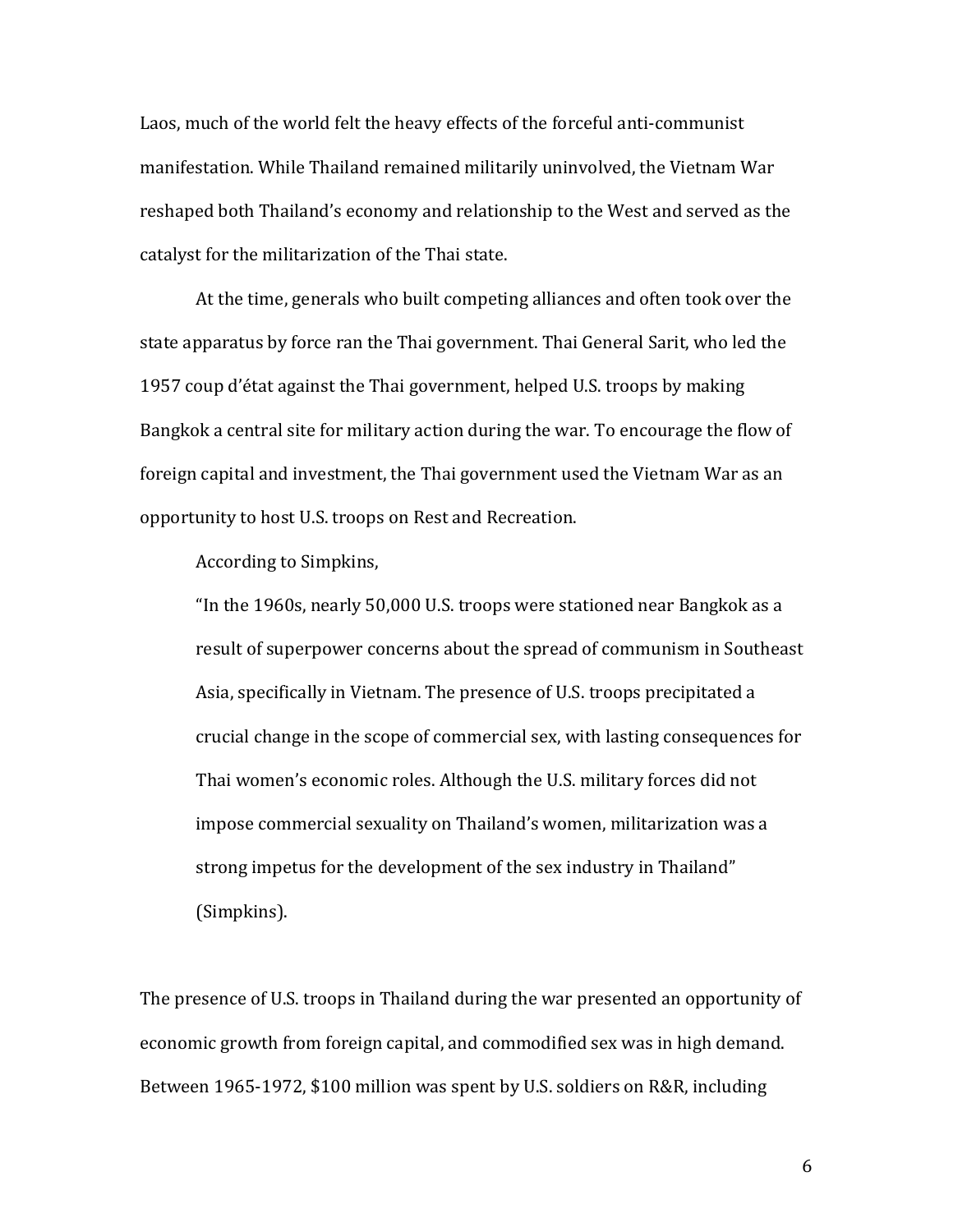commercial sex, in addition to direct monetary aid from the U.S. government (Simpkins). The Vietnam War marked the emergence of a sex tourism industry in Thailand.

The situation of militarized prostitution is not in any way unique to Thailand. Many states in which there is a developed market for commodified sex are in fact postcolonial states, as colonialism creates a situation in which colonized bodies are easily commodified for the colonizer to consume. Jan Jindy Pettman explains that; "There is a long and now well-documented international politics around military prostitution, from colonial times to the present, as colonial authorities and now foreign military commanders and local government officials negotiate to make sex available to soldiers, while reducing the local political impact" ("Worlding Woman", 203). Thailand's relationship with Western imperialism mirrors colonial relationships in many ways. During the Vietnam War Thailand took advantage of this relationship in attempt to advance economically. In an electronic source, Dulcey Simpkins describes: "The presence of military bases in developing countries such as Thailand, the Philippines, and Vietnam created opportunities for wage labor based on selling sex. As a result, poor women in the countries hosting superpower bases were integrated into an international political economy via sexual imperialism" (Simpkins). The emergence of a market for sex work geared towards American military personnel offered Thai women a space to participate in the international market economy.

The presence of the American military in Thailand in influenced the militarization of the Thai government, as it often supported American imperial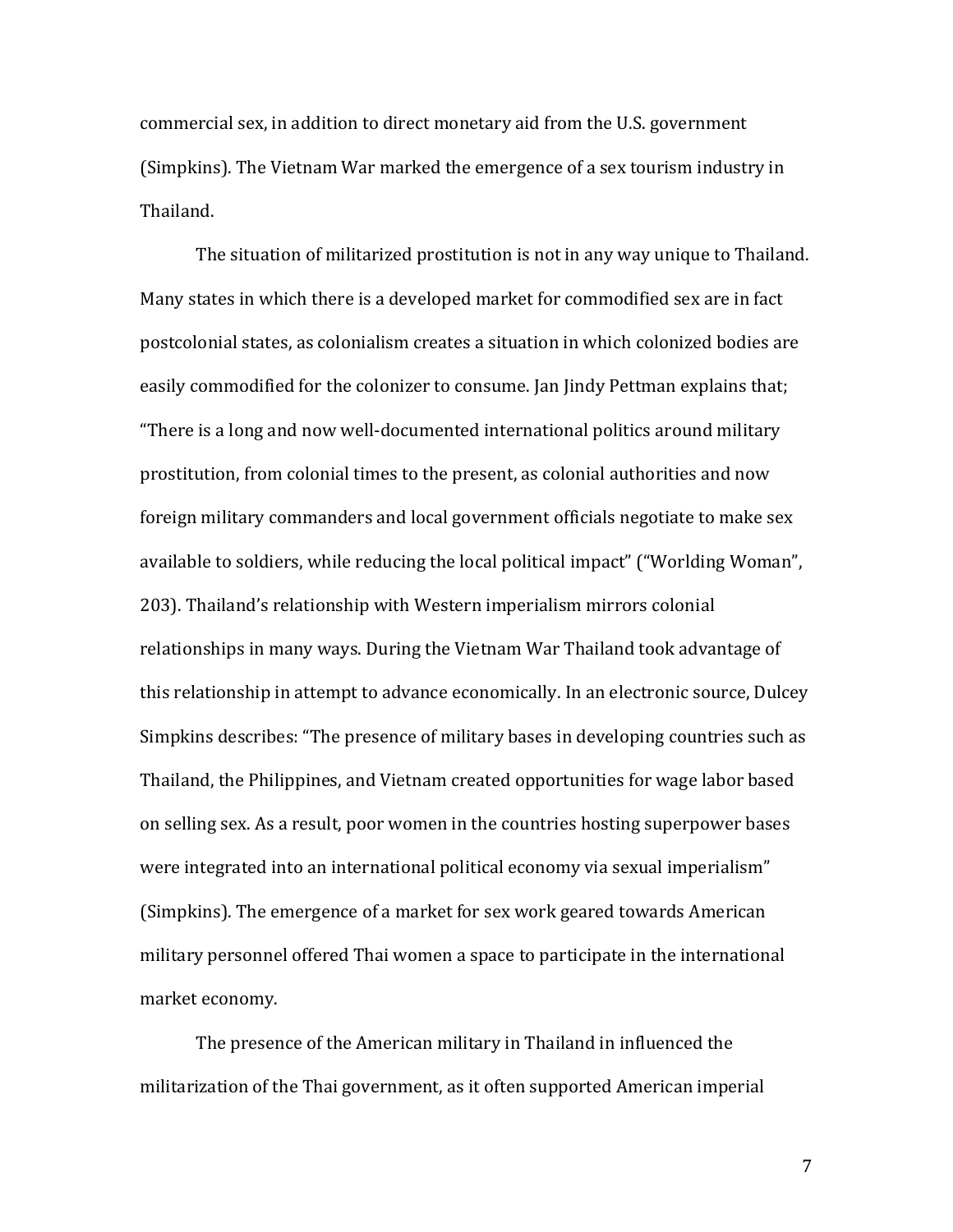interests. While the militarized Thai government acted in favor of the consumer demands of American soldiers during the war, the institutionalization of a commodified sex market, and more generally a market catered to American military R&R during the war, was not met with support by the general Thai population. "During the Vietnam War, Sarit's successors General Thanom and Praphat, developed a national consumer infrastructure to serve more than 50,000 enlisted men and increased numbers of foreign capitalists and tourists. These leaders tolerated what many Thais felt was inappropriate and even colonizing behavior on the part of foreign soldiers and business people toward Thai women (Anderson, "Withdrawal" p. 15-18, quoted in Simpkins). While the use of Thailand as a space for U.S. military R&R on the surface served government interests, it was also a colonial gesture on the part of the United States in that it was occupying Thai space and resources and using Thai women's labor and bodies for its own gain. The attitude by the Thai government towards the informal occupation of Thailand by the U.S. military opened up Thailand as a space for other Western powers to take advantage of its growing commercial sex industry. Simpkins explains Thailand's transition from American R&R site to sex tourism destination when she writes that; "Soon after the American military established bases in Thailand, the World Bank began to argue that tourism could solve developing countries' need for foreign capital. The World Bank did not explicitly promote *sex* tourism, but Western visitors had already begun to associate the 'Thai experience' with sex. Thus militarization enlarged the consumer market and provided the infrastructure for a much larger sex tourism industry." The American imperialism that took place in Thailand during the war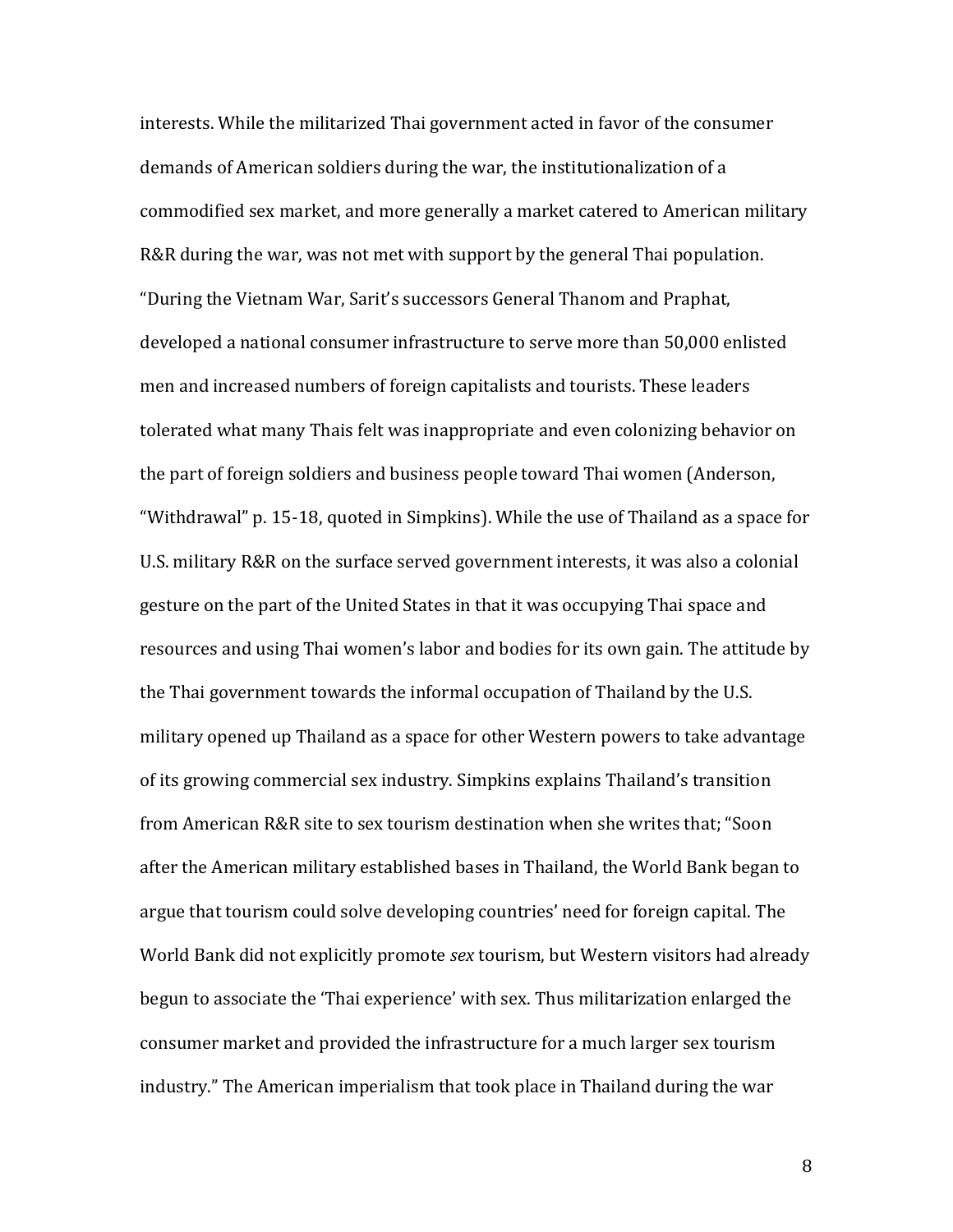created the reputation of Thailand as a sex tourism destination and opened a space for the globalization of this image for consumers from other Western countries. The World Bank, in an attempt to encourage Thailand to participate in the global market economy, argued the profitability of capitalizing off of tourism interests.

The binary that exists within the sex tourism industry between consumer and laborer directly correlates with that of colonizer and colonized. The colonial, or Western imperial powers are almost always the consumer, while the colonized, or native population of a "developing" or "third world" nation, is almost always the laborer. "Some Western European states, the USA, Australia, and Japan have a reputation for sending the sex tourists: other states, notably Thailand and the Philippines, are reputed sex tourist destinations, (not coincidentally, they were significant sites for militarized prostitution, too) in turn, sex tourist destinations are represented in terms of culturalized and sexualized difference-- as exotic and erotic" (Pettman, p. 96). In order for justification of colonialism, it is necessary that the colonial power establish themselves as different from the colonized population through the process of "othering" them. Not only was Thailand vulnerable to the circumstances of developing a sex tourism industry due to its convenient proximity to the war in Vietnam, but there are also racial and cultural boundaries between Thailand and Western powers that allow for the othering of Thai women, and therefore the justification of purchasing their bodies for sexual labor.

#### **The Uses of a Postcolonial Perspective**

The exotification and erotification of Thai women and culture as a means of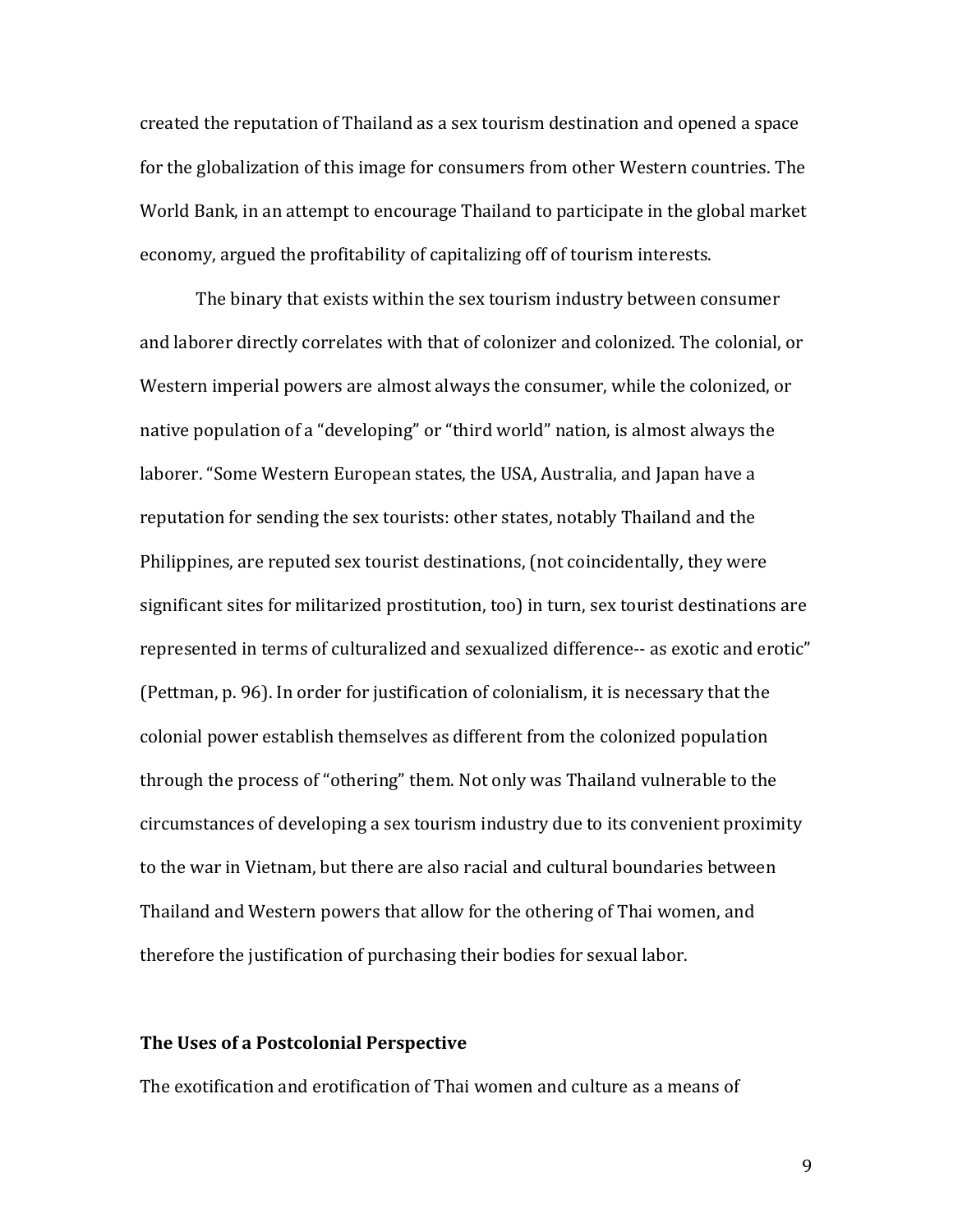legitimizing Thailand as a sex tourism destination can be explained by Edward Said's concept of Orientalism. His theory explains the hegemonic power-dynamics between the East and the West, or the Orient and the Occident, by which the East has been "Orientalised" by Western discourse, in which it is subjected to being interpreted, defined, and then spoken for by the West. In this process of Western perception, the "Orient" loses its voice and therefore can easily be "othered" in Western discourse, which is a necessary strategy in the legitimization of colonialism. Said explains the projection of Orientalism upon the Eastern woman in the following example. He writes: "There is very little consent to be found, for example, in the fact that Flaubert's encounter with an Egyptian courtesan produced a widely influential model of the oriental woman; she never spoke of herself, she never repressed her emotions, presence or history. *He* spoke for and represented her" (Williams & Chrisman, 133). In the justification for Western men purchasing sex from a female sex worker, Orientalism becomes a key factor in the Thai sex tourism industry as is made obvious in Western sex tourist's preference to spend the extra money to travel in order to engage in such interests, as opposed to the cheaper option of purchasing sex in their home country. Orientalism also allows Western discourse to dehumanize Thai women by deeming them as "exotic" or "submissive" to white Western superiority.

Said explains that it is through Antonio Gramsci's theory of cultural hegemony by which Orientalism is allowed to exist. Representations and existing discourse of the East as "Oriental" or unquestionably different than the West reinforces the power behind Orientalism (p. 134). Since this information, to a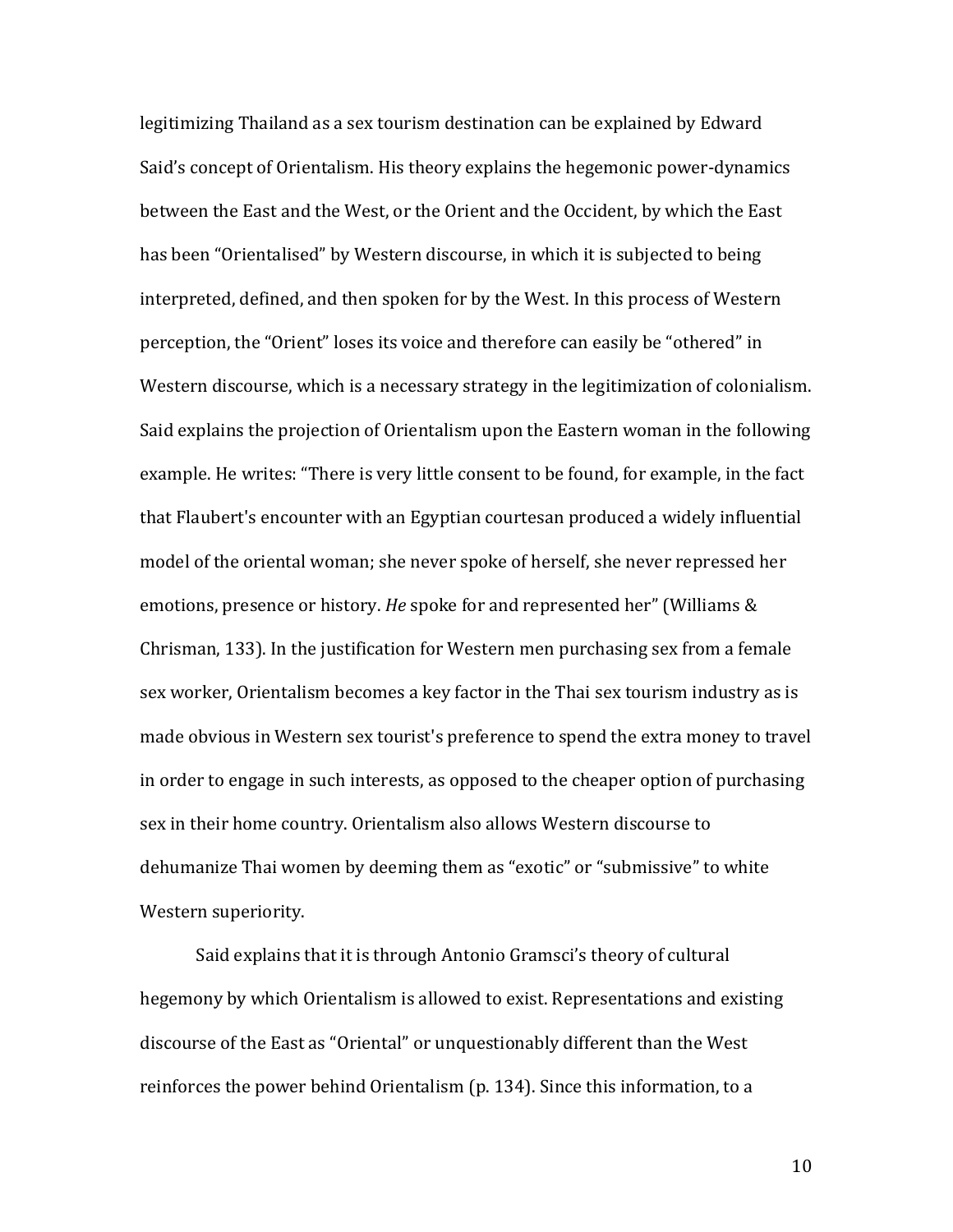Western audience, has been primarily produced by the West, it is easy to give access to the information that would, in fact, point out cultural binaries between the East and West and therefore gain Western cultural hegemony of othering the East and later consent to imperial gestures and colonization. "Additionally, the imaginative examination of things oriental was based more or less exclusively upon a sovereign Western consciousness out of whose unchallenged centrality an Oriental world emerged. First according to general ideas about who or what was oriental, then according to a detailed logic governed not simply by empirical reality but by a battery of desires, repressions, investments, and projections" (p. 134). For many sex tourists, it is much easier to justify the purchasing of commercial sex if one can separate, or other, the laborer from himself or herself. Since orientalism is so prominent in Western produced discourse of the East, it has become an essential tool in the development of Thailand as a sex tourism destination.

In a post-colonial world, orientalism can be used to reinforce the values of colonialism at the colonizer's convenience. In order to justify sex tourism, a Western tourist may have to revisit some of the societal forces, including racism and patriarchy, which justified colonialism. "Dominant group men's access to the bodies of subordinated, colonized or slave women was part of the privilege of power. These women were frequently constructed as sexual, available, promiscuous, or alternatively as passive, or already abused: excusing the using men from responsibility towards the women or their children" (Pettman, "Body Politics", p. 97). The construction of the colonized woman as not only different, but also as inferior is part of the process of orientalism. Said explains a necessary component of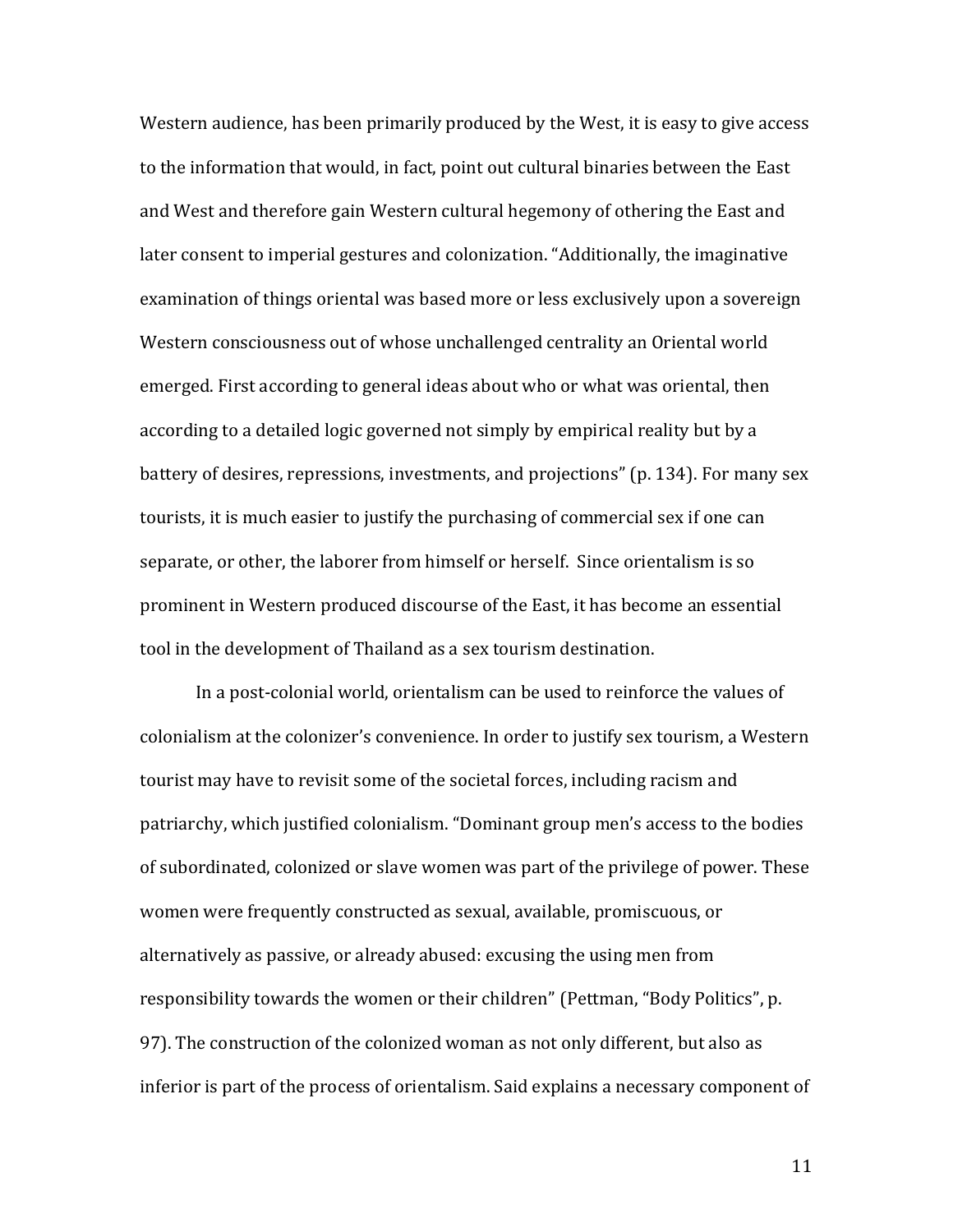orientalism as being the idea that the European identity is superior to all non-European people and cultures. In other words, it is not enough to simply "other" the sex worker, but she must also be made to be different in an inferior way.

Jan Jindy Pettman explains the way in which even in postcolonial society, colonial ideals of race and gender continue to be reinforced. She writes: "Colonial power made use of certain ideas of women and sexuality to construct and police both women's bodies and racialised hierarchy in world politics, through structural relations of domination, subordination and exploitation. 'Whiteness' and 'Nonwhite' are still significant political identities in the world today" ("Worlding Women", p. 25). Today, "Whiteness" is still recognized as racially privileged in the hierarchical binary of "Whiteness" and "Non-White". This allows privilege to white, often Western, consumers of commercial sex in the sex tourism industry, and therefore allows for the colonial gesture of domination, subordination, and exploitation of the "Non-white" sex worker. Pettman goes on to describe the situation of gendered colonial dominance: "Even when such sexual relations did not constitute rape and when indigenous women embraced a sexual or love relation with colonizing men, there was still an element of conquest: sexual access to local women legitimized the colonial relation' (Jolly, 1993: 08))" (p. 32). Sexual dominance has been a powerful tool in colonialism throughout the world. As an "element of conquest" this is inherently patriarchal, and therefore projects Western patriarchal values onto the colonized people. The use of female bodies to legitimize colonial and imperial relationships is visible in the relationship between sex tourist and sex worker.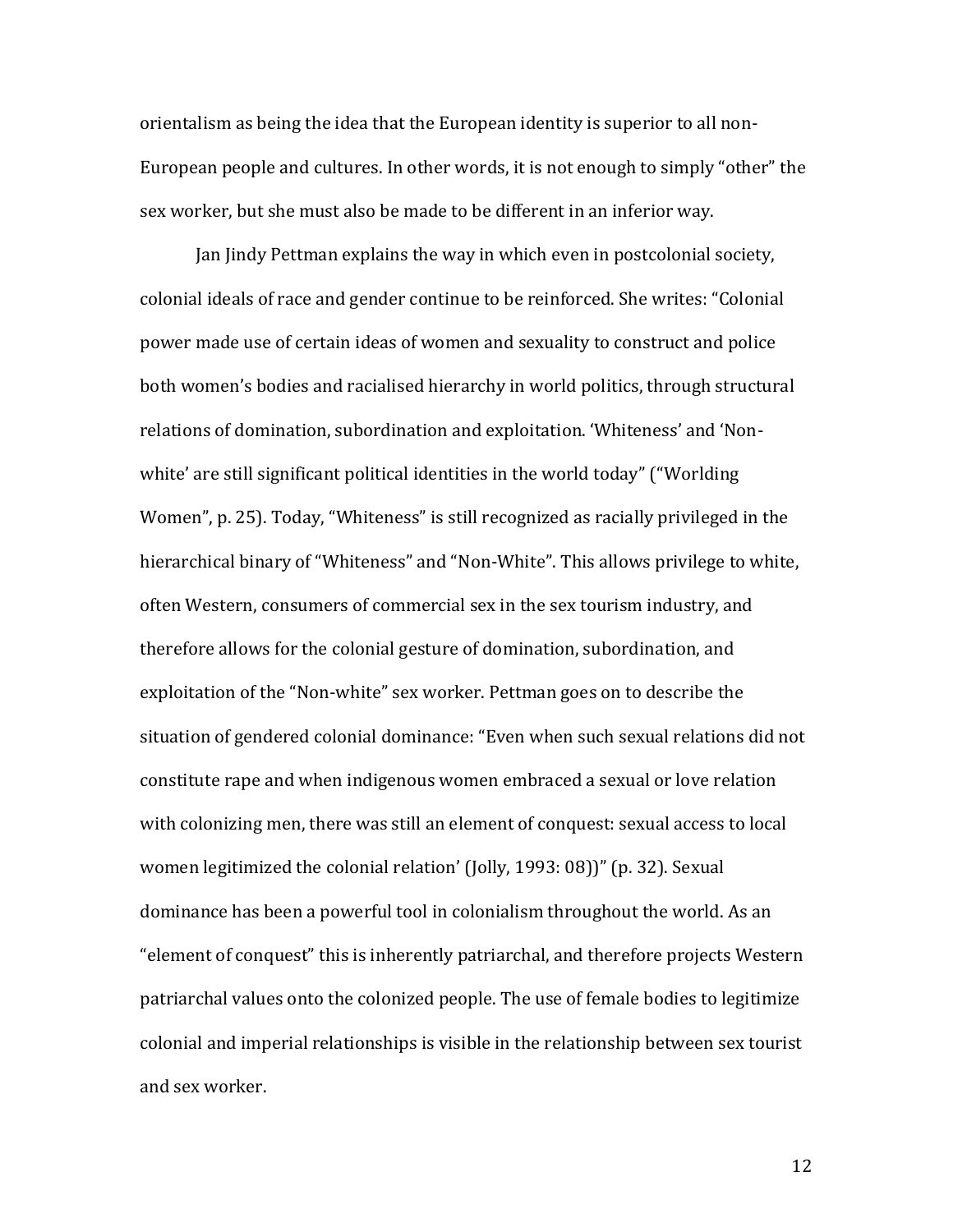The sexualization of colonial dominance relies on "otherness" to maintain the hierarchical structure of race and gender that reinforces that dominance. "One desires contact with the Other even as one wishes boundaries to remain intact. When bodies contact one another, touch, it almost always a white hand doing the touching, white hands that rest on the bodies of colored people" (hooks, p. 29). While maintaining the colonial relationship, it is possible to have experiences of intimacy across the binary of colonizer and colonized without breaking this structure as made possible by capitalism, and the exchange between consumer and laborer. While the act of sex between colonizer and colonized seemingly would break down the barriers of hierarchy kept in place to reinforce colonial power, it is through the commodification of consensual sex, or through rape as a colonial force by which these barriers remain intact. hooks argues that: "When race and ethnicity become commodified as resources for pleasure, the culture of specific groups, as well as the bodies of individuals, can be seen as constituting an alternative playground where members of dominating races, genders, sexual practices affirm their power-over in intimate relations with the Other" (p. 23). In the colonial situation, sex is used to reinforce colonial binaries. In terms of the sex tourism industry, the colonizing power is reinforced as superior through the exchange of capital as power. The tourist pays the sex worker for their labor, but under the constructs of capitalism this puts the tourist, or the consumer, in a position of control and therefore superiority. Pettman states that: "Sex tourism becomes a metaphor for relations between men and women under capitalism, and in colonization and racism" (*Worlding Women*, p. 196).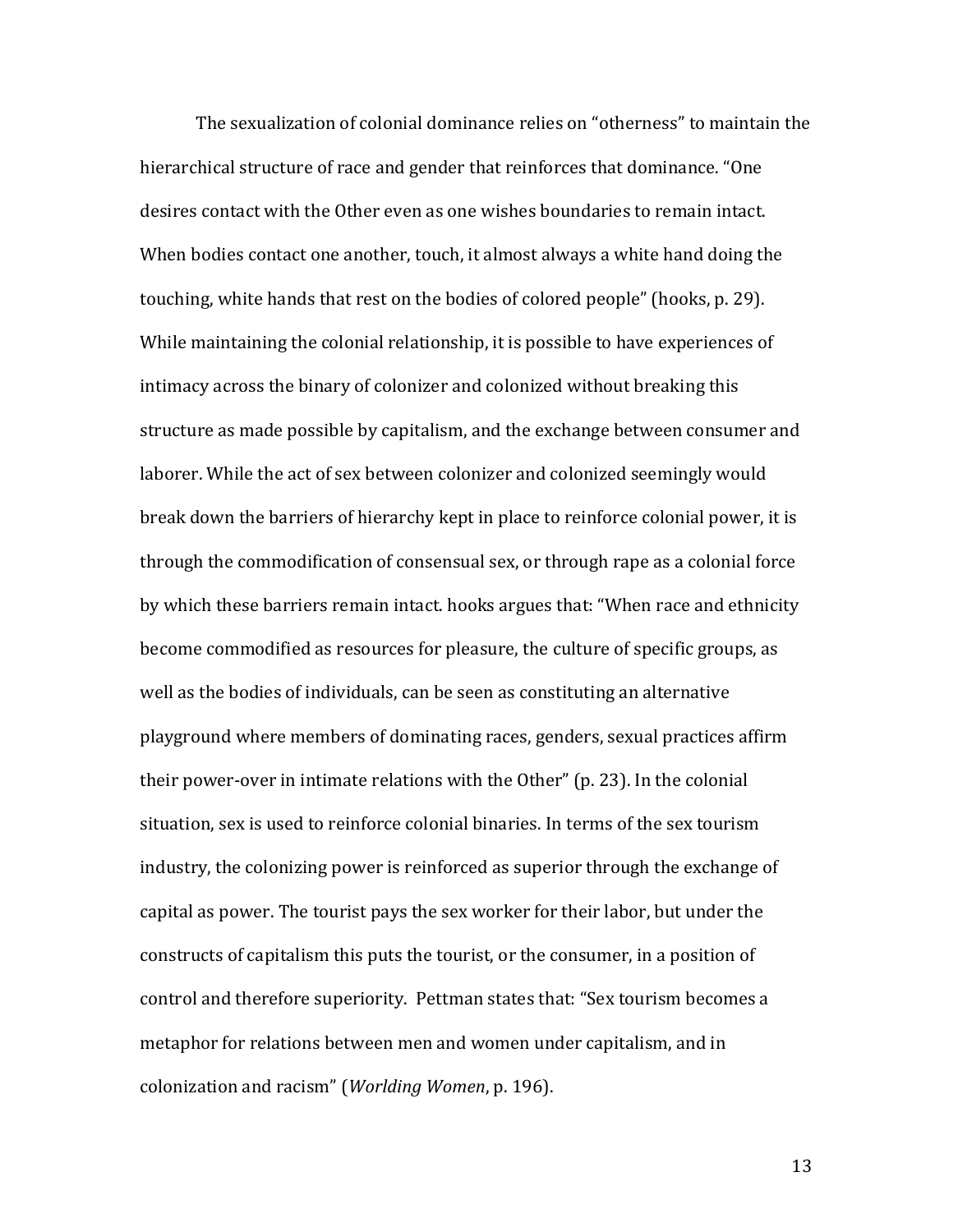Even though sex tourism is often legitimized through colonial ideologies around racial hierarchies, the modern day sex tourist often rejects the idea that his or her legitimization for their actions is racist. "The international tourist in Bangkok who pays for sex to a Thai sex worker speaks to the economic value of sex work as well as its cultural value: she or he could have had sex in her or his country of origin but went to Bangkok because the cultural context of Bangkok matters" (Singh & Hart, p. 156). The cost of living in Thailand is considerably cheaper than in many Western countries, and therefore the profit that a sex worker would have to make in order to earn livable wages is presumably cheaper than her or his Western counterparts, in addition to generally inexpensive food, drink, and accommodation options for the tourist. However, the tourist must first still purchase airline tickets or other means of transportation in getting to Thailand, as well as going through the hassle of taking time off from work, making travel arrangements, etc. While it would be much easier for the sex consumer to simply purchase commercial sex in his or her own country, the cultural context of Thailand is very important. First of all, their identity as a tourist is important. As a tourist they are on vacation and therefore the goal is to enjoy leisure time and activities. Sex and romance have become very integral aspects of Western representations of leisure travel. "The rise of sex tourism is hard to understand without noting the increasing scope and intensity of globalization and the fantasies of people, places, and things tourism generates" (Singh & Hart 2007 p. 157). The cultural context of Thailand matters because not only can it be romanticized as paradise with beautiful beaches, exciting nightlife, and delicious cuisine, but also it is also romanticized with romance: fantasies of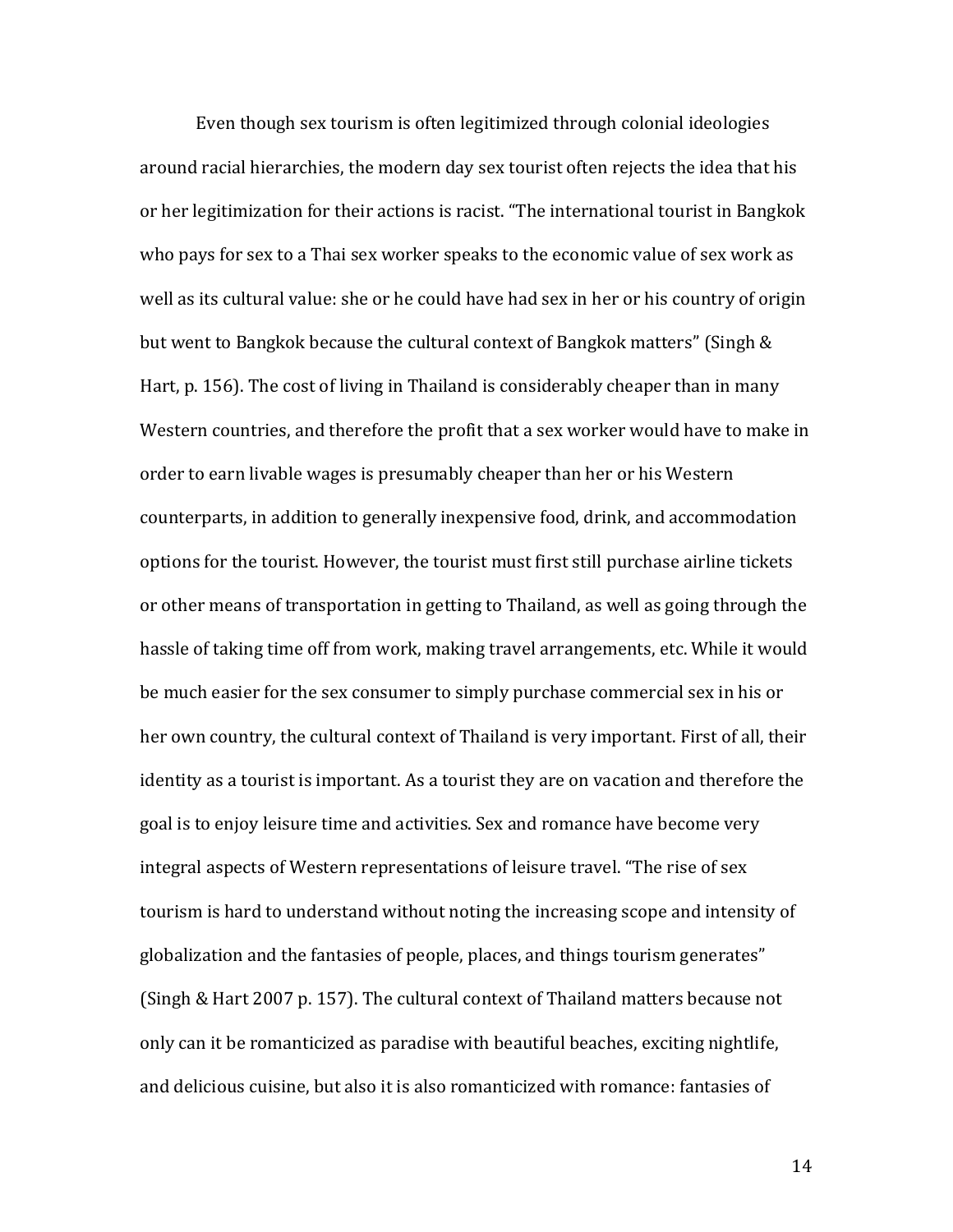sexual pleasure, and adventure. "Encounters with otherness are clearly marked as more exciting more intense, and more threatening the lure is a combination of pleasure and danger" (hooks, p. 26).

Arguably the most important reason why the cultural context of Bangkok matters in a sex tourist's decision to purchase sex abroad rather than in his or her own country of origin is because the cultural context of the sex worker matters, or rather the cultural differences. Singh and Hart explain, "but what attracts so many foreign men to Thailand? Putting it crudely, surely price does not account for demand alone as the cost of hotels and airfares make it comparable to sex bought even in affluent economies. In economic terms, the formation of tastes is equally important. The foreign choose to travel far from home to fulfill their fantasies" (161). Because of the cultural context of Thailand in relation to its history with Western imperialism and colonial ideologies, it represents a space to the tourist in which he is empowered to exercise not only sexual dominance, but also privileges that come with racial and class structure. These colonial ideologies of superiority are culturally hegemonic in Western discourse of the East, and therefore are enabling of the sex tourist in othering the sex workers in sex tourism destinations. "Asian women' circulate globally in representations which resonate with and reproduce colonial romances and ongoing domination relations" (Pettman, "Body Politics", 97). The cultural context of Thailand is that of which a Western man is enabled to exert his colonial dominance upon an Eastern woman. The colonial context opens a space to legitimize his actions through orientalism, and therefore through dehumanizing the sex worker, it exempts himself from the same ethic and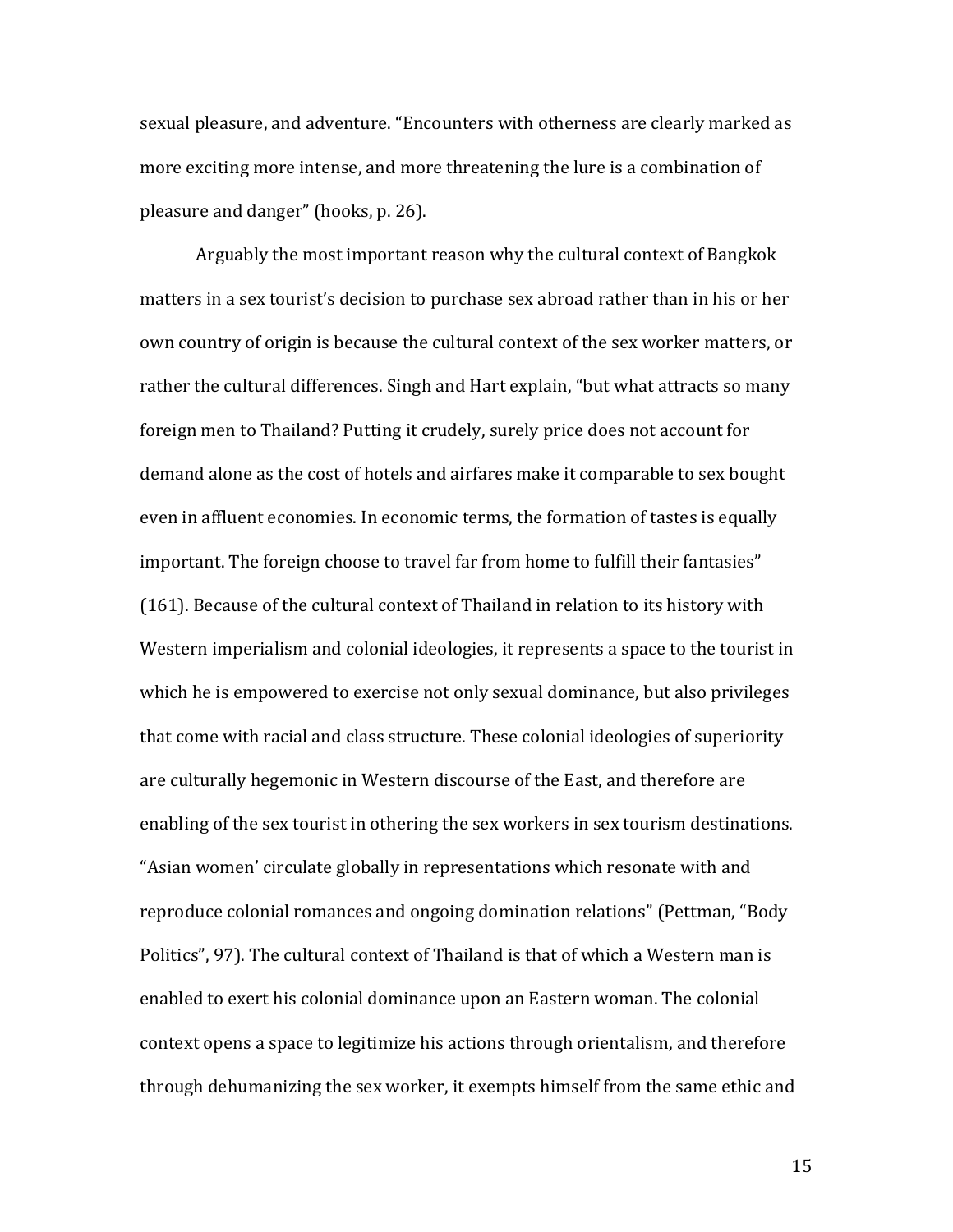moral dilemmas by which he would be faced in participating in sex consumerism at home.

#### **Globalization of Tourism: Implications in Thailand**

#### **On the Tourist/Labor Dichotomy:**

In order for a global economy of tourism to exist on such as mass scale, there must be in turn a massive labor force that stands behind it. While tourism is very profitable throughout many "First World" countries, the historical context of these countries' tourism industries differs greatly from that of many developing nations. After colonial or imperial occupation ceased to exist in many countries this relationship was translated in very close resemblance from that of colonizer/colonized to tourist/laborer. The tourism industry is a very integral component of globalization. While it can be very lucrative to developing nations as a source of foreign capital, it still abides to the constructs of capitalism by which foreign capitalists primarily own the industry's businesses and the labor force is made up of the native population.

In *Globalization: The Human Consequences*, Zygmunt Bauman explains his concept of the binary between tourist and vagabond. The tourist is the consumer and the vagabond the producer. "For the first world, the world of the globally mobile, the space has lost its constraining quality and is easily traversed in both its 'real' and 'virtual' renditions. For the second world, the world of the 'locally tied', of those barred from moving and thus bound to bear passively whatever change may be visited on the locality they are tied to, the real space is fast closing up" (88). The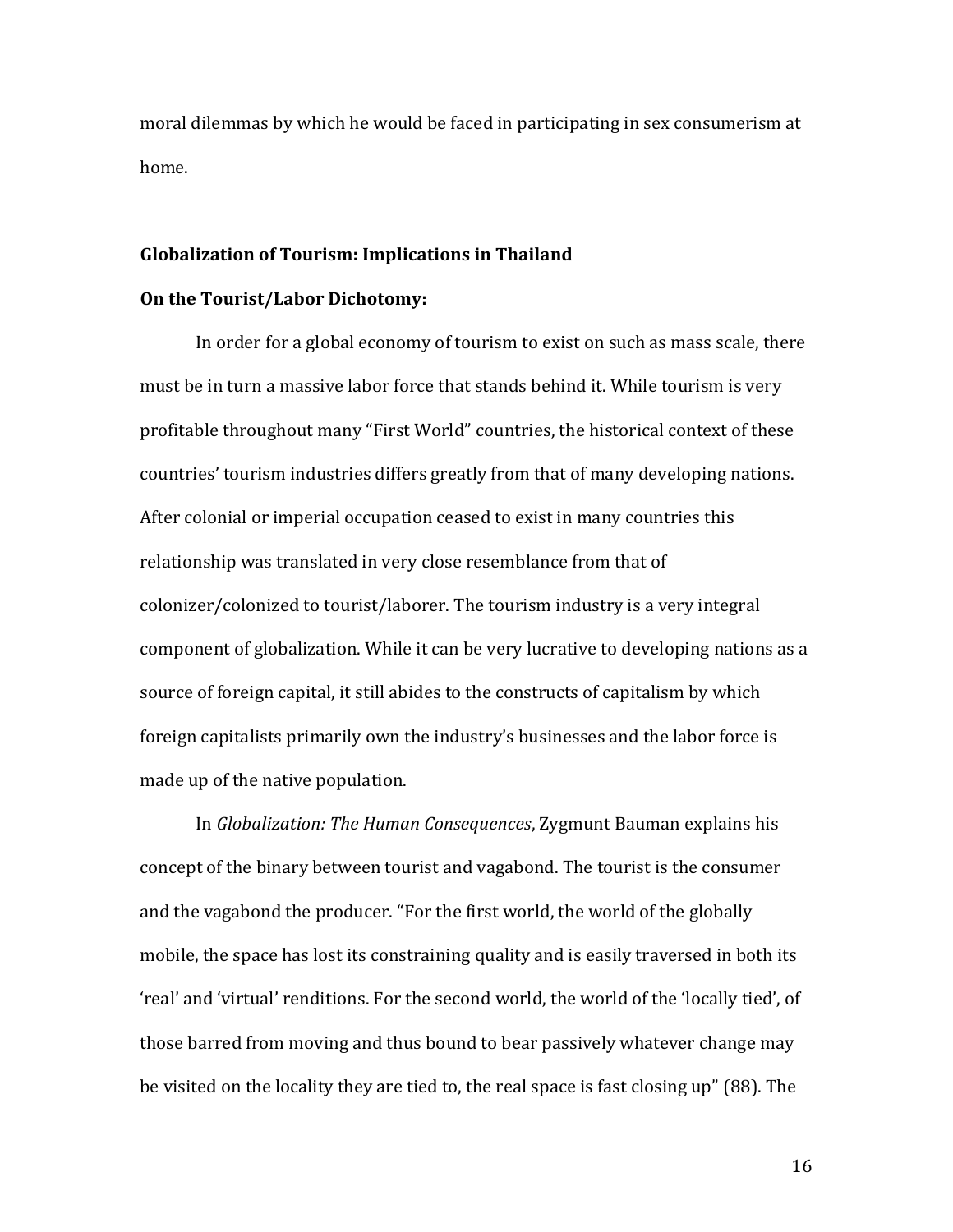first world, as the ideal consumer under capitalism, has the privilege of agency, not only in regards to geographic space but also the agency to chose what they consume. The tourist is granted access to space in reality, in that they are not only able but moreover encouraged to travel the world, their foreign capital often giving them the advantage within the local economies of their destinations. They are also granted virtual access to space as they are bombarded with media and advertising depicting different parts of the world, encouraging them to adventure into the exotic and unknown (while still providing a safe space of the unknown with predetermined stereotypical ideologies about different peoples and cultures as perpetuated by the media). The second world, the world of the vagabond, is subject to the conditions created by the tourist's agency. Bauman explains, "There are no tourists without the vagabonds, and the tourists cannot be let free without tying down the vagabonds" (93). The tourism industry cannot exist without either force, however their experience of the industry differs greatly. While the emergence of a tourism industry in a post-colonial society may offer opportunity for locals to capitalize, it is also structured in a way that secures the laborer's dependence on the industry for survival. Bauman argues, "What is acclaimed today as 'globalization' is geared to the tourists' dreams and desires. Its second effect-- a *side*-effect, but an unavoidable one-- is the transformation of many others into vagabonds. Vagabonds are travellers refused the right to turn into tourists. They are allowed neither to stay put (there is no site guaranteeing permanence, the end to undesirable mobility) nor search for a better place to be" (93). While Thai women are provided the space to capitalize off of Thailand's commercial sex tourism industry, it is within the context of immobility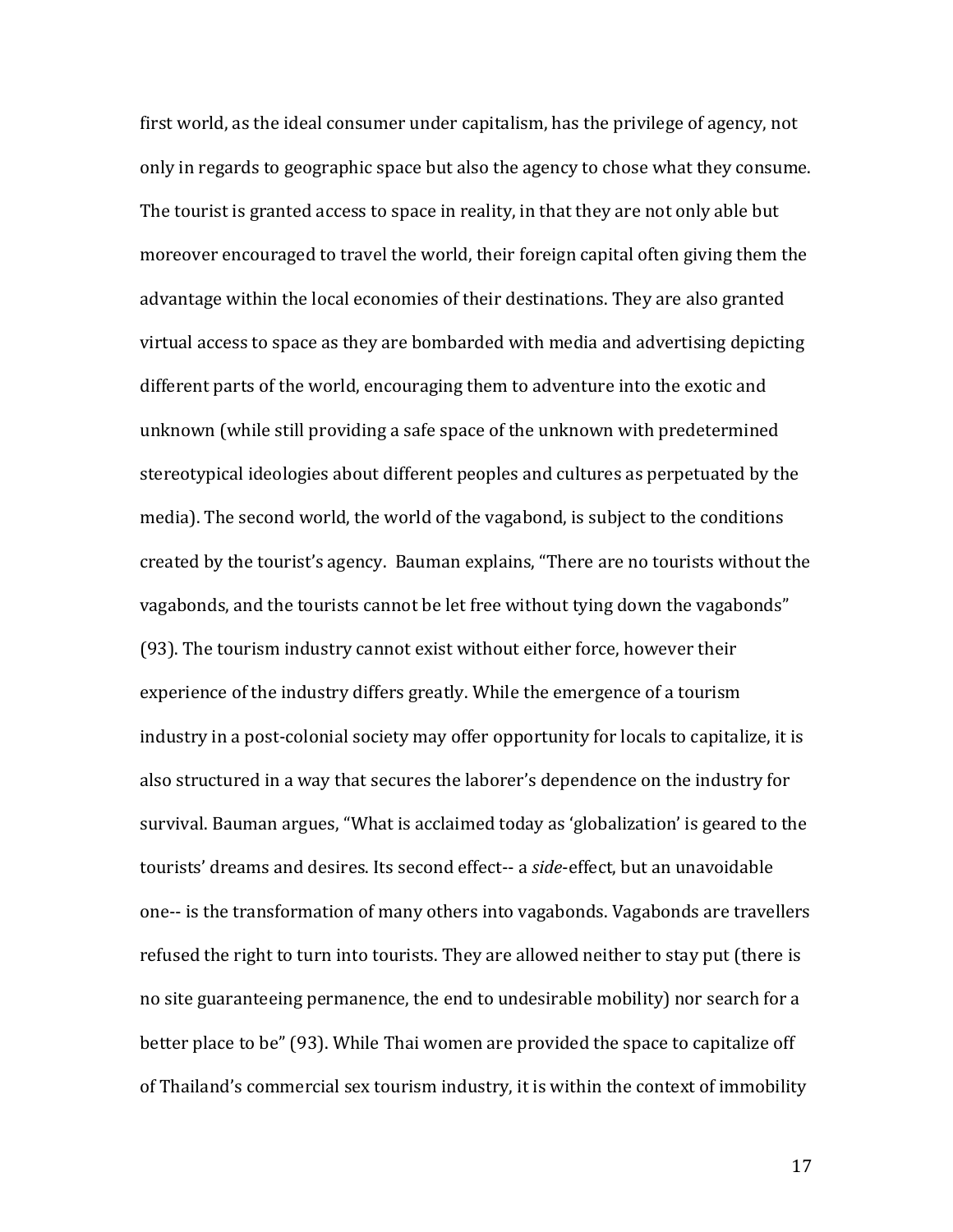that they are offered this choice. "Thai commercial sex work often translates into more money for women and families who are struggling to support themselves in an increasingly globalized world sheds light on the real limitations on their agency" (Brennan, 165). While Thai women are empowered in the way that they are able to profit off of the heteronormative ideologies of the sex tourism industry, it is forces such as poverty or the patriarchal structure that limits them from wage labor opportunities by which they are faced with the choice of prostitution as means to provide for their family or earn substantial wages. The constructs of the globalization of the tourism industry in Thailand create a situation in which women, primarily from rural parts of Thailand, can use their agency to profit off of Western tourism in order to provide for themselves or families. However, not all sex workers in Thailand participate in the sex tourism industry consensually, and the divide between consensual and non-consensual sex work becomes very blurry when forces such as poverty are at play.

# **The Western Gaze Upon Thai Female Bodies as Perpetuated Through Media and Advertising of the Tourism Industry**

Thailand's reputation as a sex tourism destination could not exist without reinforcement of the Western gaze that rests upon it that is reinforced through media representations of Thailand and tourism advertising produced both in the West and by the Thai tourism industry itself. The general discourse around Thailand within Western media does not often go without mentioning its infamous commercial sex industry. Advertisements for Thai tourism aimed towards a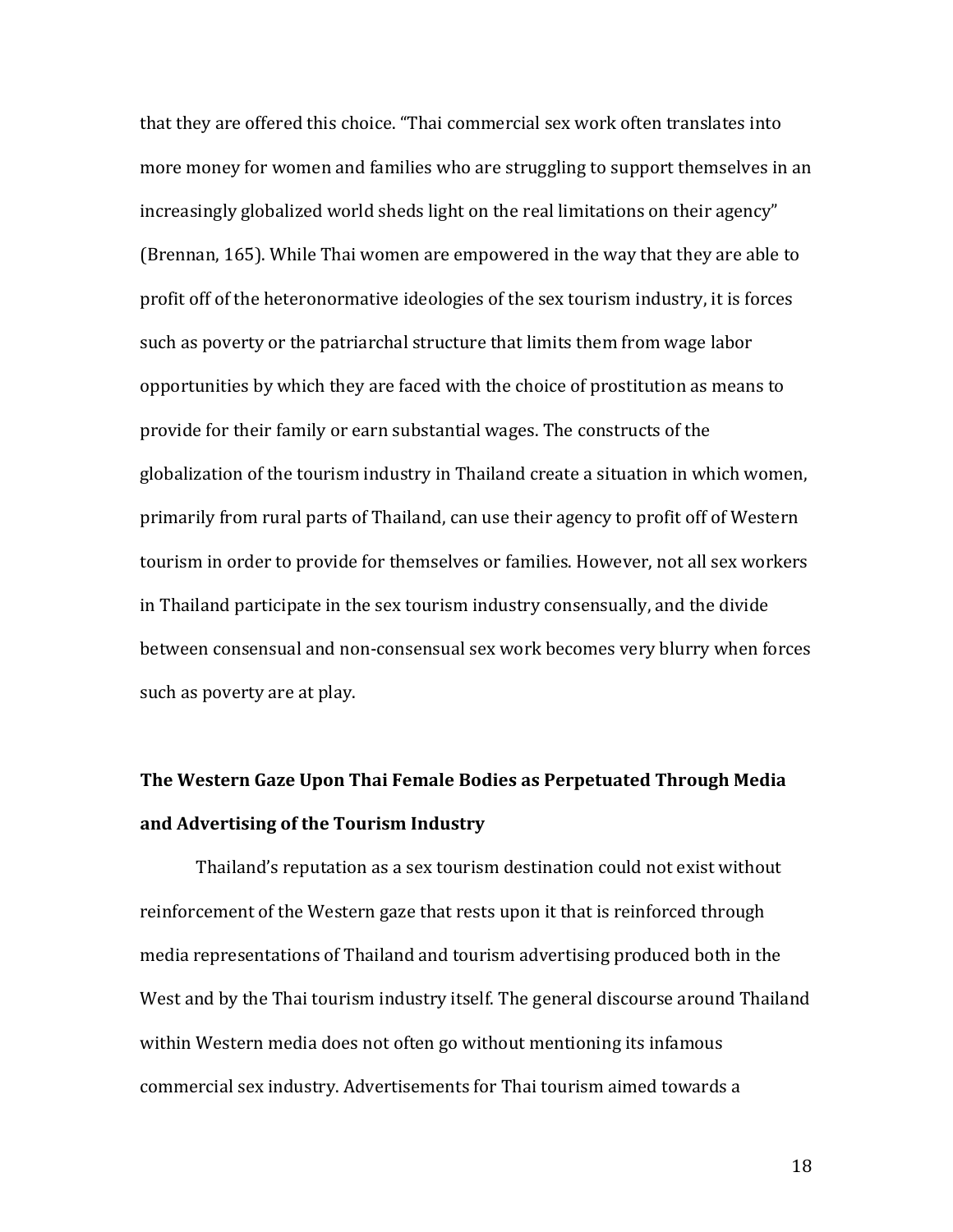Western audience also feature images and messages suggesting that commercial sex is an integral part of the Thai tourism experience. The Western gaze of orientalism upon Thailand is often internalized by the Thai tourism industry, which then reproduces images of the exotic and erotic in attempt to capitalize off of these "resources."

The reputation of Thailand as a destination for cheap and easily accessible commercial sex has become a stereotype within Western media. This stereotype has become so dominant in Western discourse that even mainstream media, such as *Saturday Night Live* aired a skit poking fun at Thailand's reputation as a destination for sex tourists. The skit, which aired in 2013, featured Rosetta Stone Thai, and portrayed white male tourists intending to travel to Thailand learning phrases such as "How much?", "Is that for the whole night?", and "ping pong ball." In this case, *Saturday Night Live* is making fun of sex tourists, while at the same time reinforces Thailand's reputation as a sex tourism destination.

While, like most stereotypes, the media often portrays a hyper-exaggerated portrayal of the situation of commercial sex in Thailand, Bishop and Robinson explain, "Sex isn't sold everywhere in Bangkok, but it's available in enough places and enough kinds of places at a low enough price to confirm the First World view that the whole city is an erotic theme park" (7). While the entirety of Bangkok is not a site for go-go bars and sex shows, there are a few infamous areas for commercial sex such as Patpong Road, Soi Cowboy, and Soi Nana Tai (Steinfatt, 30), these few areas of the city seem to be the face of Bangkok in Western media representation. Steinfatt describes Patpong Road as potentially "the most recognized commercial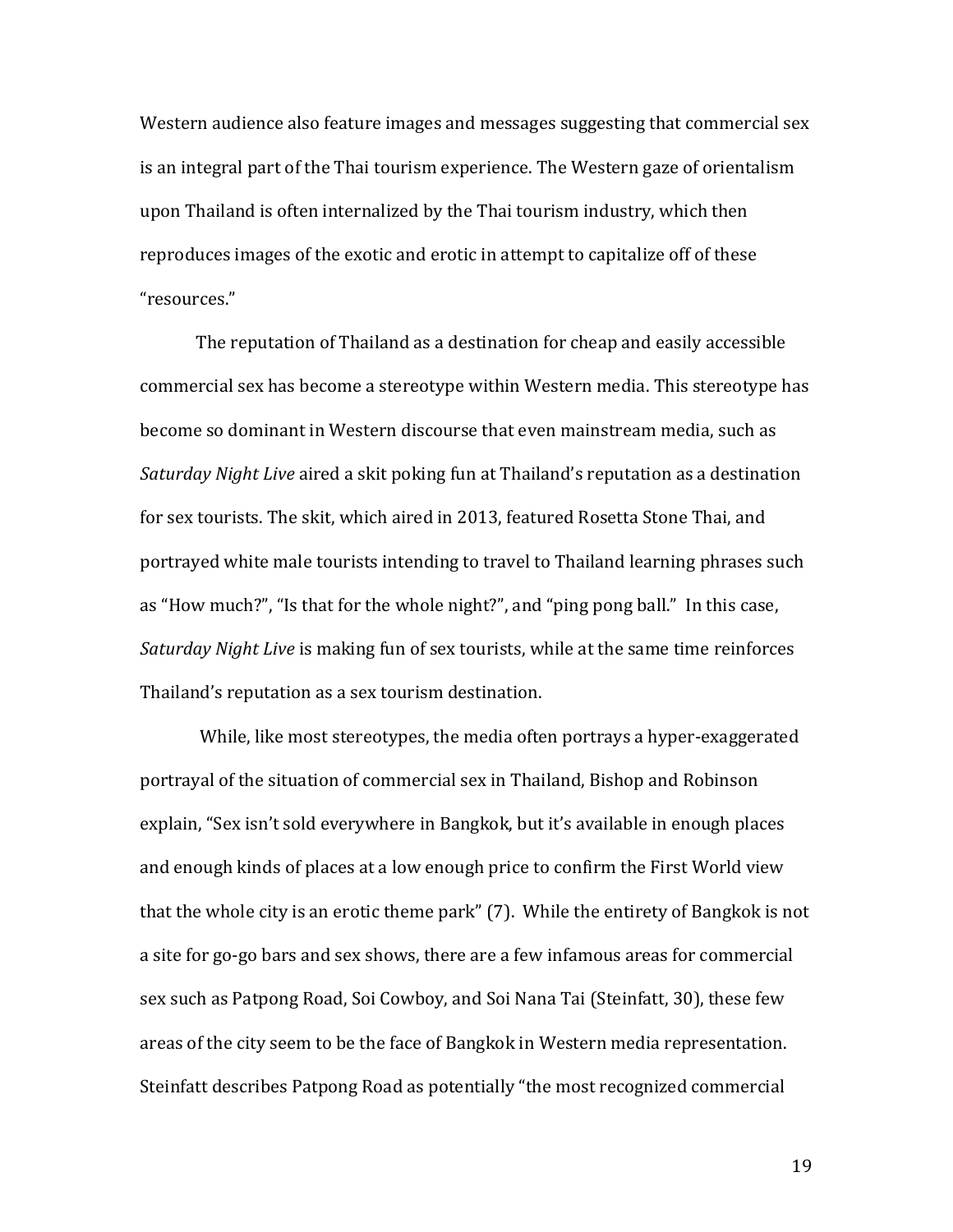sex district in the world," as it is the setting for many Hollywood movies featuring commercial sex in Southeast Asia for Western consumption, such as "The Deerhunter," "Miss Saigon," and "Emmanuelle in Bangkok" (30), and more recently the box office hit "The Hangover Part II." Other notorious sites for commercial sex tourism in Thailand as perpetuated and reinforced by Western media include Pattaya, Phuket, and Chiang Mai.

These four major cities are very highly frequented by Western tourists. Media representation is responsible for their reputations as being well known tourist destinations, especially though the promotion of these cities in tourism advertisement. While many of the large hotels in Bangkok are well-known Western corporate hotel chains and participate in the advertising of Thailand as a "sexscape," it is also the Thai-owned tourism enterprises that hold responsibility for the portrayal of Thailand as a destination for commercial sex in advertising. Furthermore, the Tourism Authority of Thailand (TAT) plays a major role in the reproduction of the image of Thailand as a space for commercial sex tourism as a method to promote tourism in Thailand in general in order to capitalize off of tourism as the country's main source of foreign capital. Simpkins explains, "The Tourist Authority of Thailand (TAT) was established and worked closely with capital groups in hotels, advertising, and the Thai national airline company to coordinate construction and investments. The TAT also promoted commercial sex as a complement to tourist attractions-- or indeed as *the* tourist attraction-- for male visitors to Thailand." Once the imperial forces of the American troops had vacated the country, the Thai government stepped in to establish the security of the flow of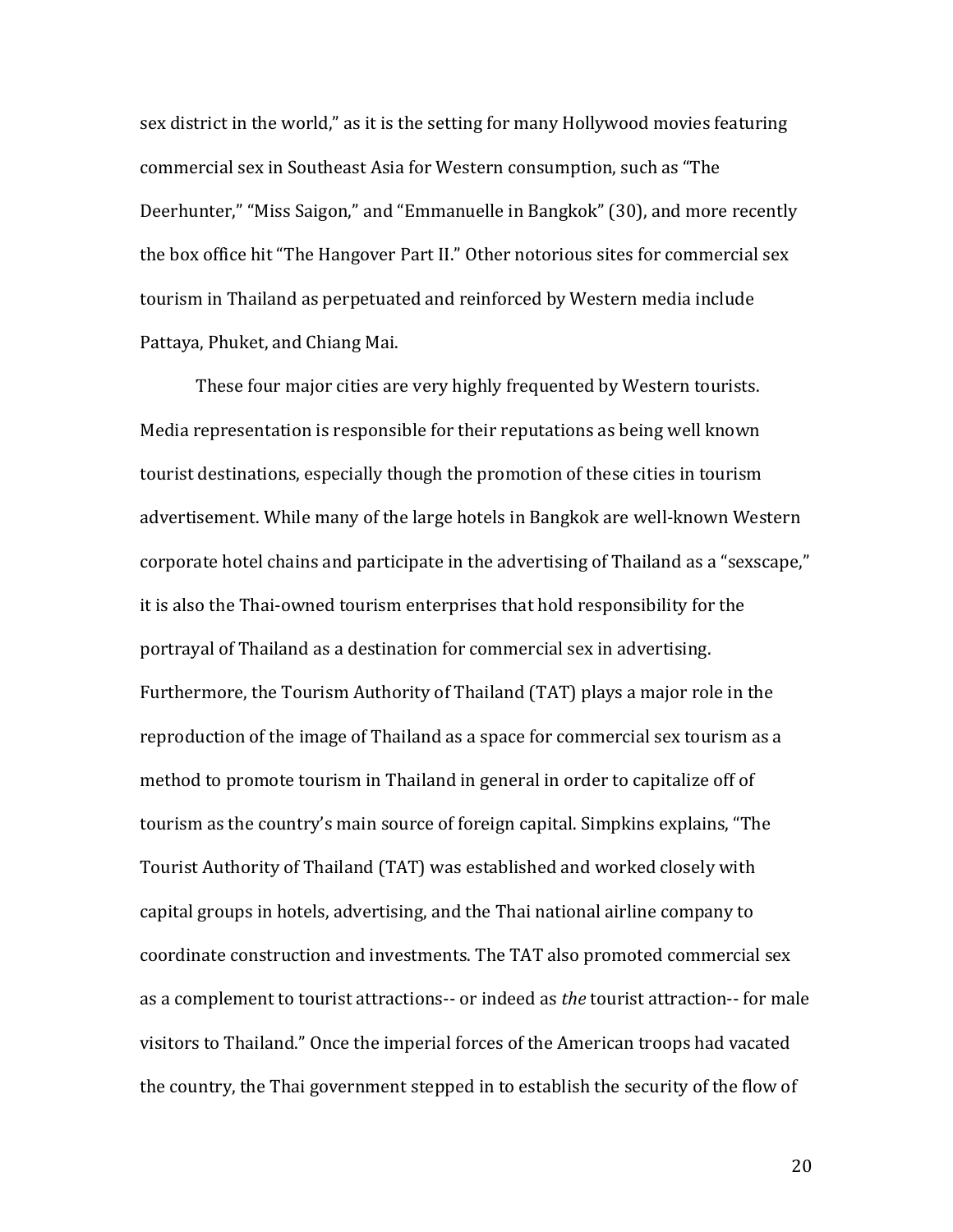foreign capital that the country had been profiting off of from Western military tourism. The TAT began to promote Thailand as a space for Western sex tourism, and in order to do so it required that these advertisements of Thailand as a sexscape reinforce the ideas of Orientalism and the "exotic other" that justified the commodification of Thai women to the Western male consumer. While today, the TAT has reformed its advertising campaigns to focus more on promoting the natural resources of Thailand and the friendliness of the Thai people, its original involvement in promoting sex tourism contributed greatly to the reputation of Thailand as a sex tourist's fantasy.

In order to successfully market Thailand as the ideal destination for commercial sex tourism, advertisements must not just construct the image of the exotic and erotic Thai woman, but it must also construct an image of imperial masculinity, or the tourist as the ideal representation of masculinity as defined within the context of patriarchy that is constructed under imperial relations. Hobbs, Pattalung, and Chandler give an example of this type of representation in advertising: "Phuket nightlife is portrayed as a patriarchal world where a man believes he can live his fantasy of being the perfect hegemonic male. After all, the websites we studied advertise that Thailand is the home of "the best sex encounter in the world" (*Thai Sex*). It is a land where the "girls are legendary" (*Thai Sex*) and the "bam bam" is so "great" that a man will feel more like a man than he has ever felt before (*Thai Girls*)" (99). Advertising must not only promote the commodity for sale, but also an image of the consumer as made better by the purchase of the commodity. In advertisements for commercial sex tourism the consumer must be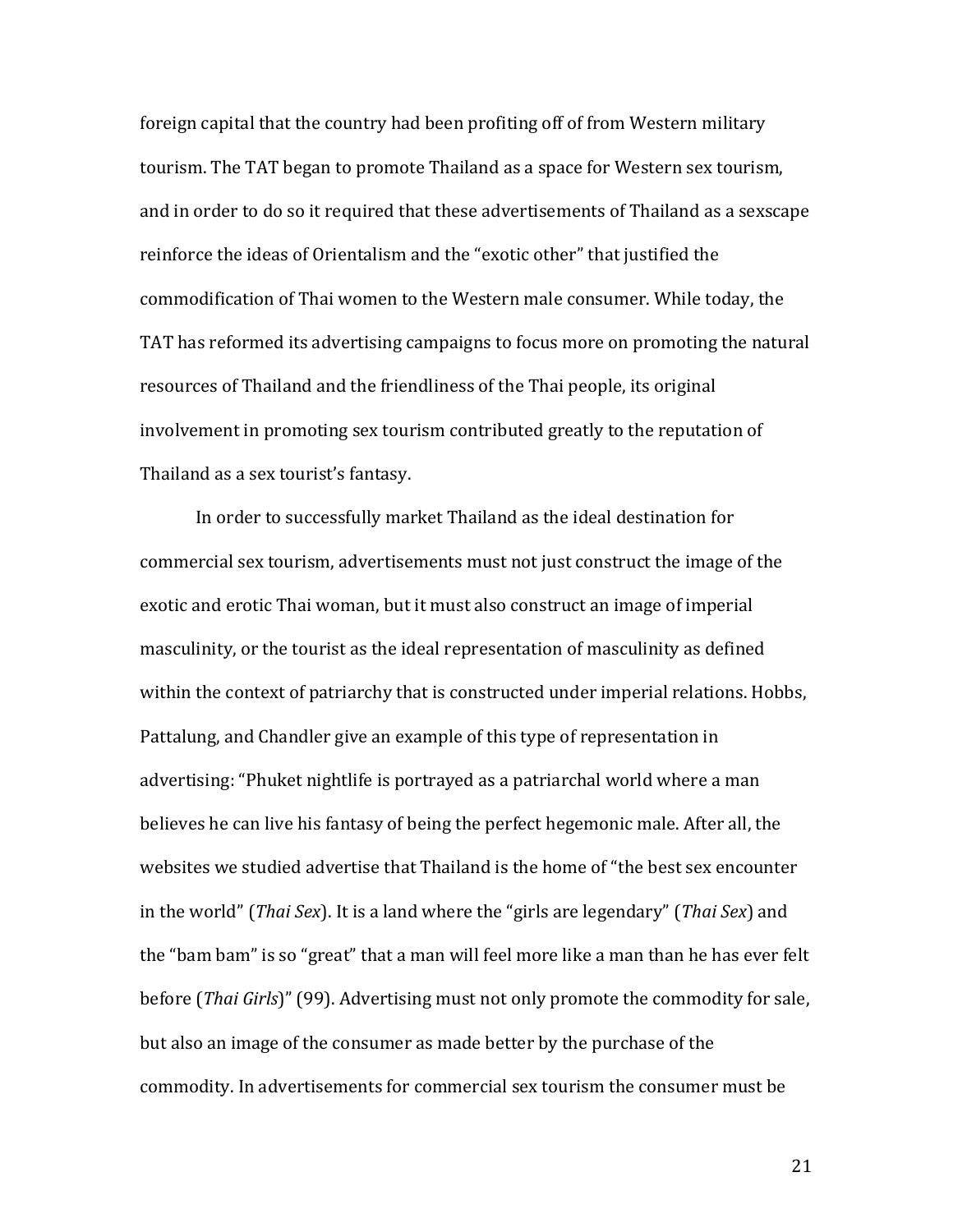portrayed as adhering to Western ideals of masculinity, and in Western media discourse the message is that this can be obtained through sexual domination or conquest over the female counterpart. The message then through this advertisement is that sexual domination over Asian women is easily obtained, therefore empowering the consumer's self-image of masculinity. Messages of sexual domination within the postcolonial context of Western male tourist and Eastern female laborer then reinforce imperial masculinity.

Media representations of commercial sex in Thailand that aim to promote sex tourism must attempt to capitalize on differences of gender and race within the colonial relationship. These representations must reinforce the Western gaze upon the body of the Oriental woman. Pettman argues, "Particular representations of 'the Asian Women' circulate globally, reproducing racialised and gendered difference. Media images, tourist brochures and airline advertising such as the Singapore 'girl', or Thailand as the land of (young women's) smiles associate the Asian women with male adventure and female availability. These kinds of images are used to sell thirdworld tourism and make 'other' women available to the tourist/predatory sexed gaze" (*Worlding Women*, 105). She later continues, "They join the colonial/thirdworld scenery as unspoiled and natural resources, there for the taking" (195-196). The gendered difference in this context promotes adventure as a trait of masculinity and sexual availability for male consumption as a value of femaleness, as defined by the male gaze and imperial masculinity. As these messages have made their way into mainstream advertisement of Thai tourism, the Thai woman has been commodified as a natural resource of Thailand, available for the tourist's consumption, and sex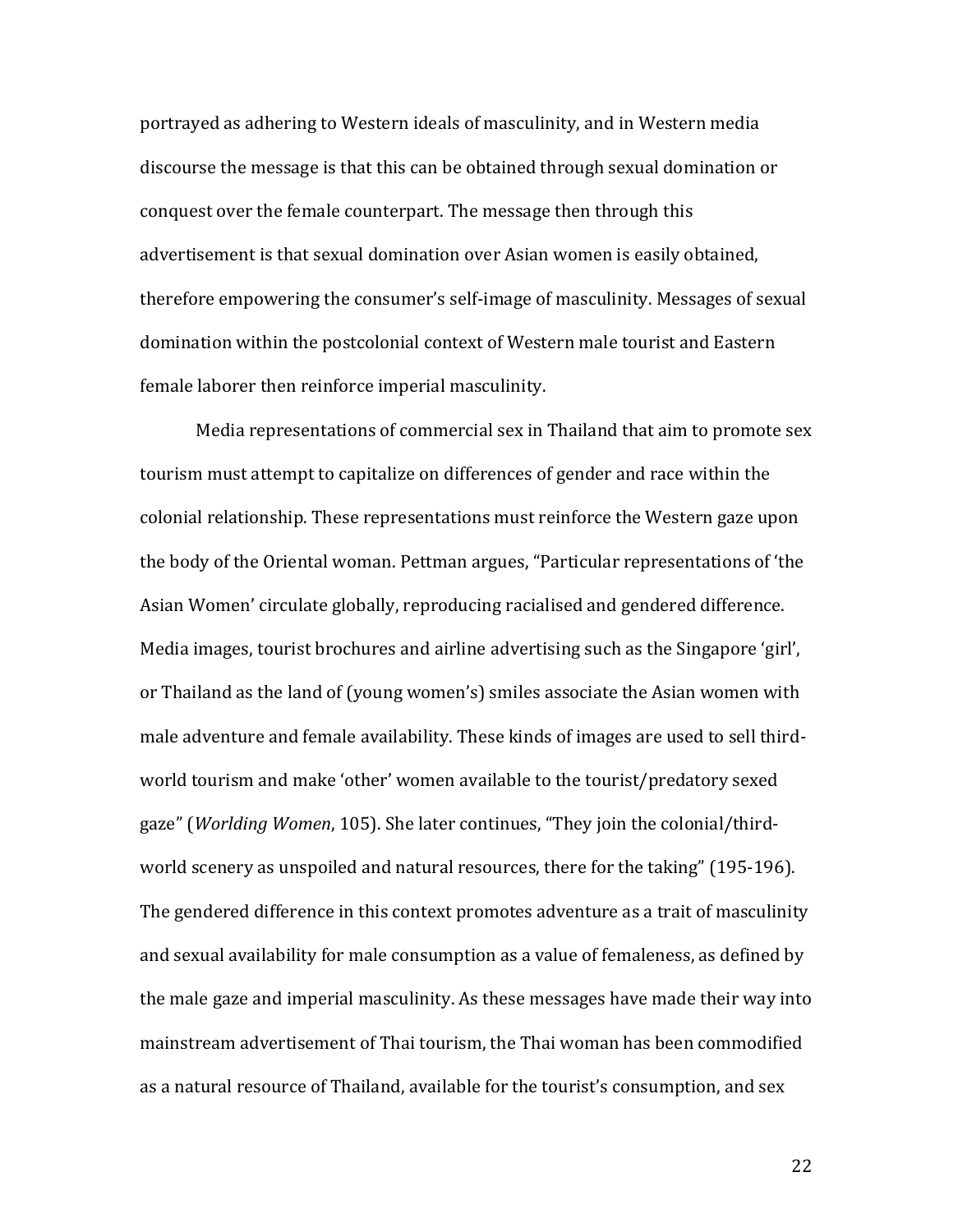work becomes the stereotype of Thai women within the discourse of mainstream media.

#### **Thai Cultural Institutions and the Reinforcement of Gender Roles**

The relationship between Buddhism as a Thai cultural institution and sex work is multifaceted. Theravada Buddhism is an integral to both Thai politics and culture. While Thai citizens have the right to practice freedom of religion, the Thai King is required to be the "Supreme Patriarch of Buddhism," or the keeper of Buddhism in the country. The teachings and practices of Theravada Buddhism promote and reinforce a patriarchal society in which women are inherently inferior to men. This creates circumstances by which sex work is not only enabled to exist and flourish but also becomes naturalized as part of women's role in Thai society. Thai attitudes towards sex work are also heavily influenced by Buddhist teachings and practices as Buddhism reinforces the cultural acceptance or tolerance towards sex work that allows it to continue to exist on such a mass scale without proportionate amounts of protest by the Thai people or government.

Buddhism is patriarchal in nature beginning with the Lord Buddha's teachings. In Theravada Buddhism, women are not allowed to be ordained into the *Sangha*, or community of monks, which is necessary to achieve the highest level of merit-making in order to reach enlightenment. Thang-Dam Truong explains, "Lord Buddha warned that if permission were given to women to leave the home and to enter the homeless state under Buddhist doctrine. Buddhism could stand fast for only five hundred years instead of two thousand years" (136). While pointing out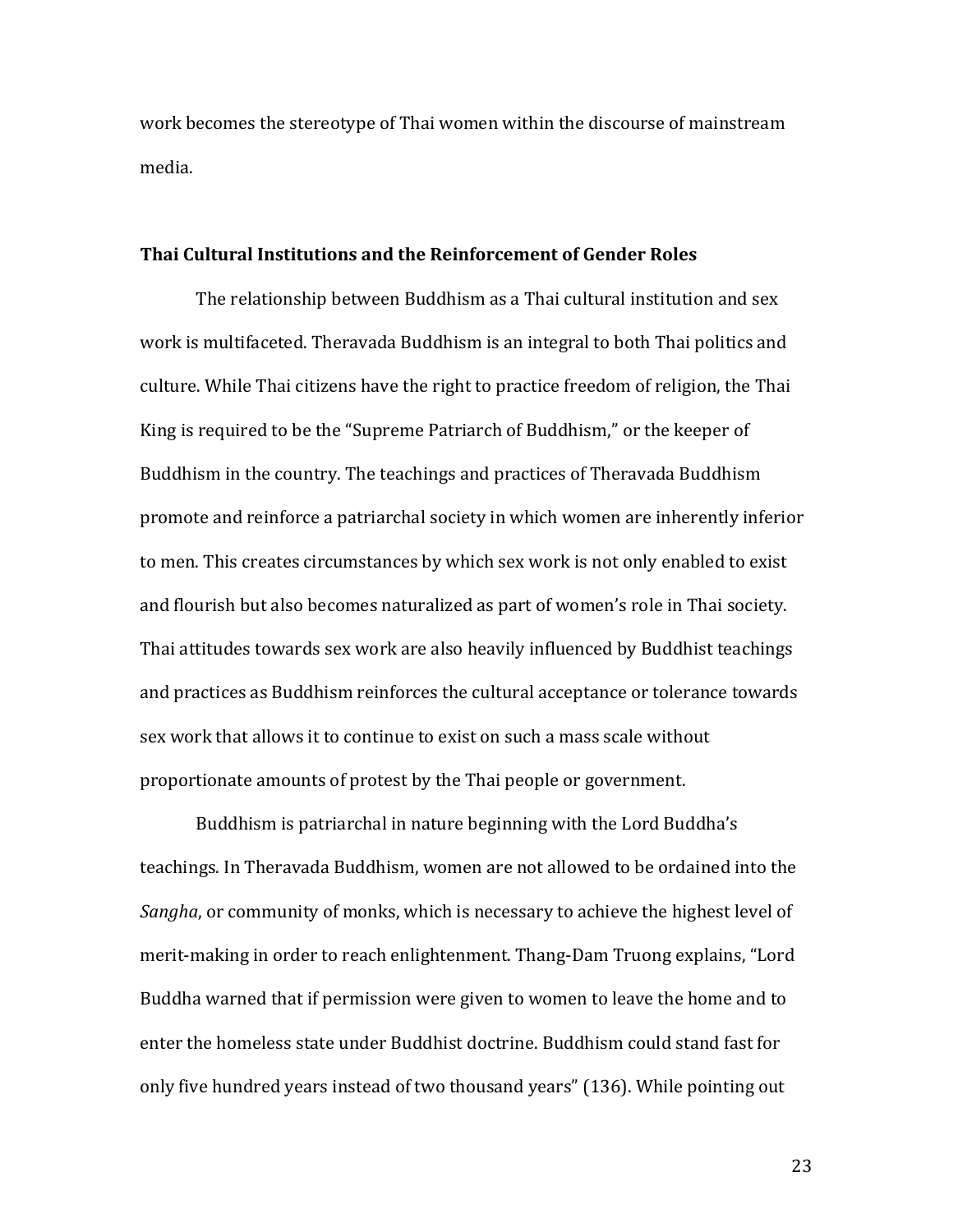the importance of domestic work to the survival Buddhist society, Lord Buddha is at the same time assigning this labor role exclusively to women, therefore limiting them to the realm of the household. Because Buddhism's influence on Thai society as well as few other cultural factors, even today Thai women find themselves with few labor options outside of domestic labor. Sex work, however, is a relatively profitable option for women and offers them a chance to work outside the home.

It is taught in Theravada Buddhism that to be born a woman, as opposed to a man, is a result of imperfect *karma* (Truong, 135), therefore reinforcing women's inferior role in society. Good *karma* is necessary in achieving enlightenment, and so it carries a very powerful weight in Thai society. When it is taught that being a woman is a result of some measure of negative *karma* this causes not only men to devalue women but also women may internalize this and accept their role in society as inferior to men. Ordination into the *Sangha* is necessary to achieve enlightenment, and since women cannot be ordained a woman may spend her life attempting to earn good merit in order to be reborn as a man so that she has a chance of reaching enlightenment in the next life. In living one's life in hopes of being reborn a man, this internalized patriarchy is very harmful to women in understanding their own rights to equality and their own self-worth.

The understanding of women's bodies in Buddhism is that of sexual desire and childbearing, and therefore they are associated with nature. This is in comparison to men's existence as being that of logic and philosophic capability. This belief reinforces the gender binary that exists in Thailand. By categorizing women's bodies as the "natural" in comparison to men's as the "psychological" it once again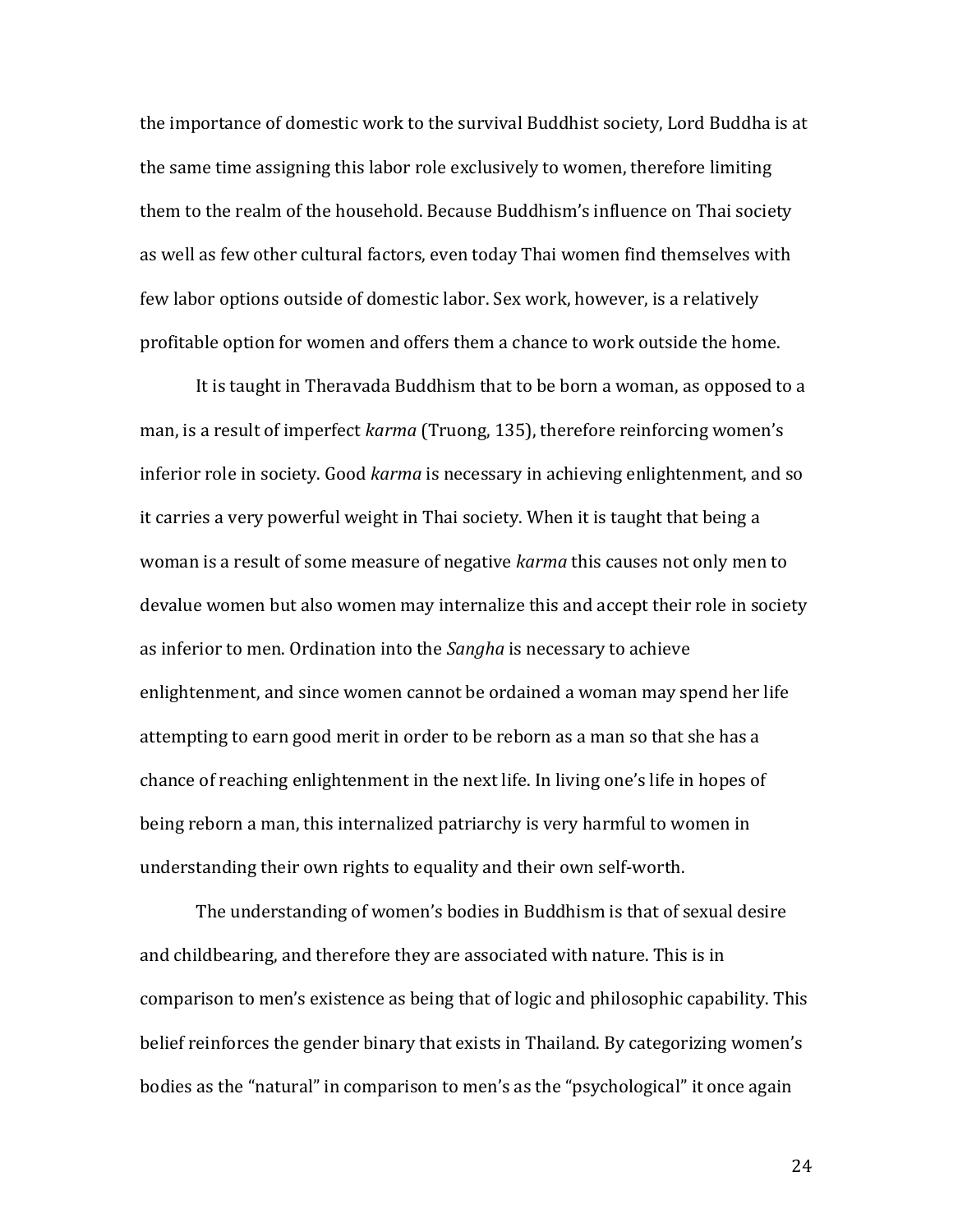privileges men in achieving enlightenment as it is a mental state rather than a physical one. Arguably more importantly, it delegitimizes women's access to the realm of the intellectual within society, therefore working to exclude them from positions of power such as government or education. This is not to say that women do not have access to these spaces, but within them men still experience privilege. Not only are women not allowed to be ordained into the *Sangha*, but also due to the position of their bodies as promoting sexual desire, monks are not allowed to touch and in many cases even speak to women. However, women can earn merit by providing the monks with food as they make their morning rounds, and the highest level of merit that a woman can earn is by giving a son to the *Sangha*. These opportunities for merit-making once again reinforce women's roles as the domestic and the natural in regards to childbearing.

While Buddhism holds strong influence over ideologies of gender roles in Thailand, it also plays a role is the relatively non-condemning attitude towards sex workers in Thai culture. Truong explains:

"Prostitutes and courtesans are not degraded in Buddhist thought for there is no notion of sex as sin. Rather, there is the notion that sexual cravings are part of the world of ignorance. Therefore, the status of a prostitute is not considered as a result of sexual impurity, but karmic impurity. Just as all individuals can improve their *karma* through social acts, so too can prostitutes. However, the conditions for prostitutes to improve their karma remain within the dominant terms of Buddhist discourse, namely to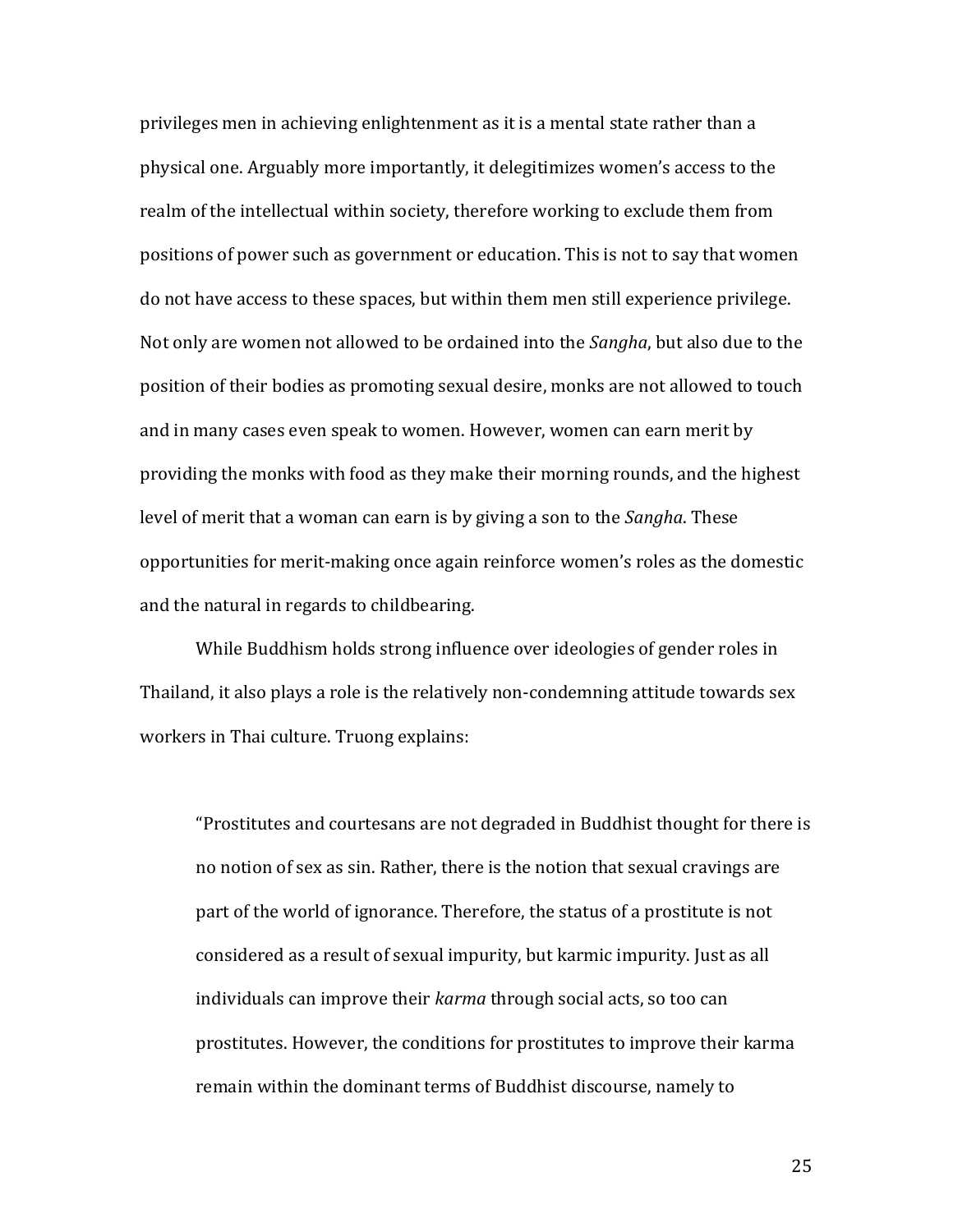discontinue sexual relations, and to acquire the role of motherhood and reproduction" (137).

Since the act of sex itself is not considered a sin, it opens up Buddhist society to a more tolerating understanding of sex as labor. Sex workers also avoid condemnation, as they are still eligible for merit making by donating some of their earnings to the *Sangha*. Hobbs, Pattalung, and Chandler point out that perhaps because the *Sangha* receives considerable donations from commercial sex workers, Buddhist institutions in Thailand neglect to take a position on the commercial sex industry (82). Because sex workers are not denied opportunity to obtain good *karma* and Buddhist officials do not often publically denounce the commercial sex industry, it creates a space where commercial sex work is, if not culturally acceptable, but culturally tolerated without being demonized.

The only guideline of what constitutes sexual immorality as addressed by Lord Buddha was to engage in sex with another man's wife. He never took a position on sex outside of marriage; therefore, an unmarried sex worker does not necessarily reduce her chances of merit making by participating in commercial sex (Steinfatt, 87.) Compared to many Western countries which are heavily influenced by Judeo-Christian ideologies, sex work and attitudes around sex in general are much more tolerant in Thailand largely because of the massive influence that Buddhism holds on the culture. This creates a relatively safe environment for sex tourists to participate in sex consumerism, assuming that they have travelled to Thailand from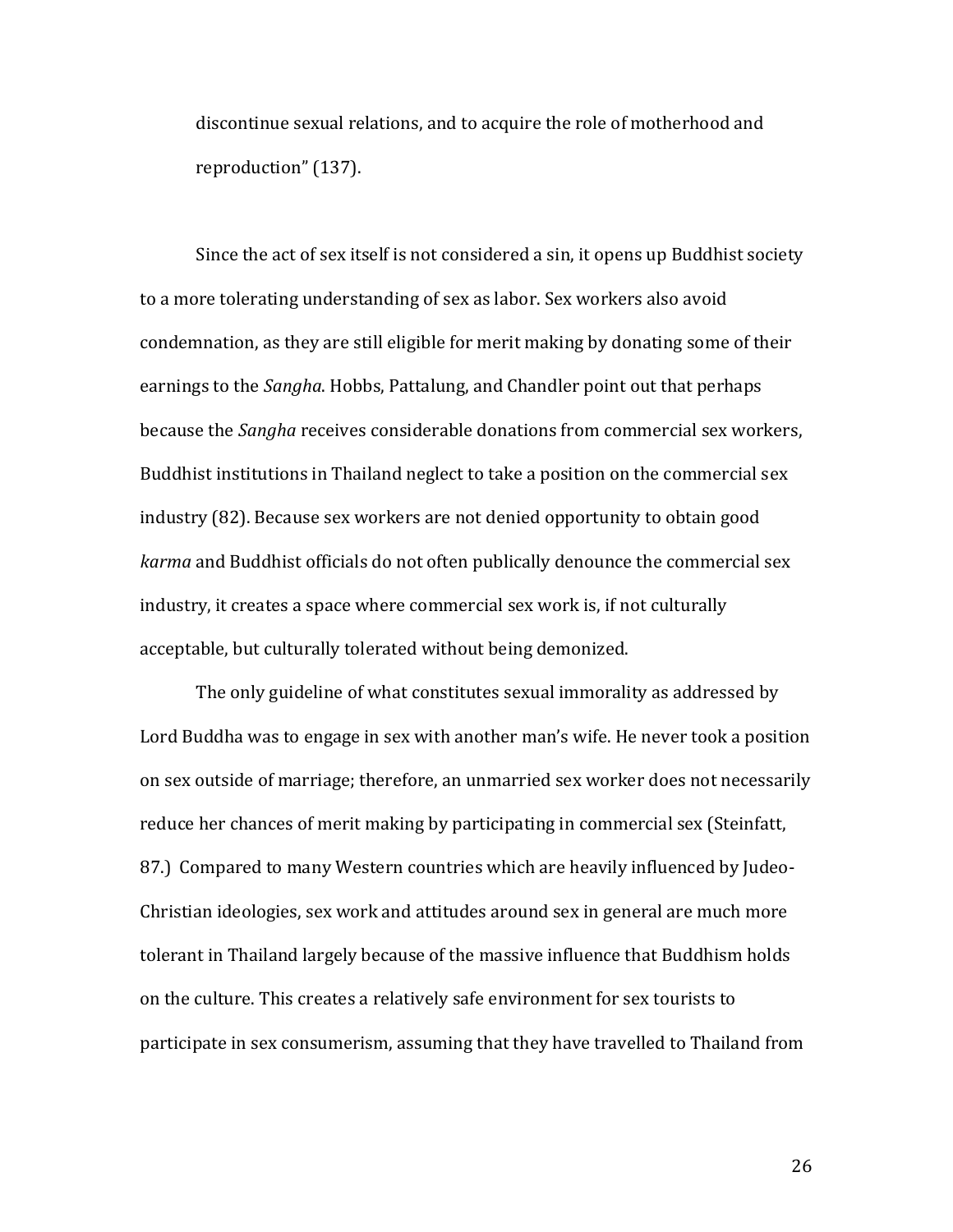a Western country where people may be more critical of association with commercial sex.

Buddhist and other Thai cultural ideologies create a safe environment for sex tourists to participate in commercial sex; however, they also create a space where commercial sex exists on a mass scale in catering to local customers as well. The local commercial sex industry has existed in Thailand for much longer than the industry that serves foreign men; however, the success of the sex tourism industry has had long term effects on the local industry. Bishop and Robinson explain, "The money and prestige that comes from international sex tourism, however, provides impetus for the local industry. In much the same way that the Thai pop music scene models itself on Western pop music and would probably not even exist without it, the local sex industry might be less pervasive if the international one were not omnipresent" (159). While the two industries provide the same services, they for the most part stay separate from one another. They operate in different spaces; the sex tourist industry operating out of go-go bars in central Bangkok and Pattaya, and the local commercial sex industry, taking place on the outskirts of Bangkok and in rural areas of the country in the form of brothels and massage parlors. While many Thai women see the sex tourism industry as an opportunity to make money and meet foreign men, it is in the brothels that cater to local men that sex trafficking and indentured servitude are commonplace (Steinfatt, 51.)

## **Laws and Policies Regarding the Regulation and Criminalization of Prostitution**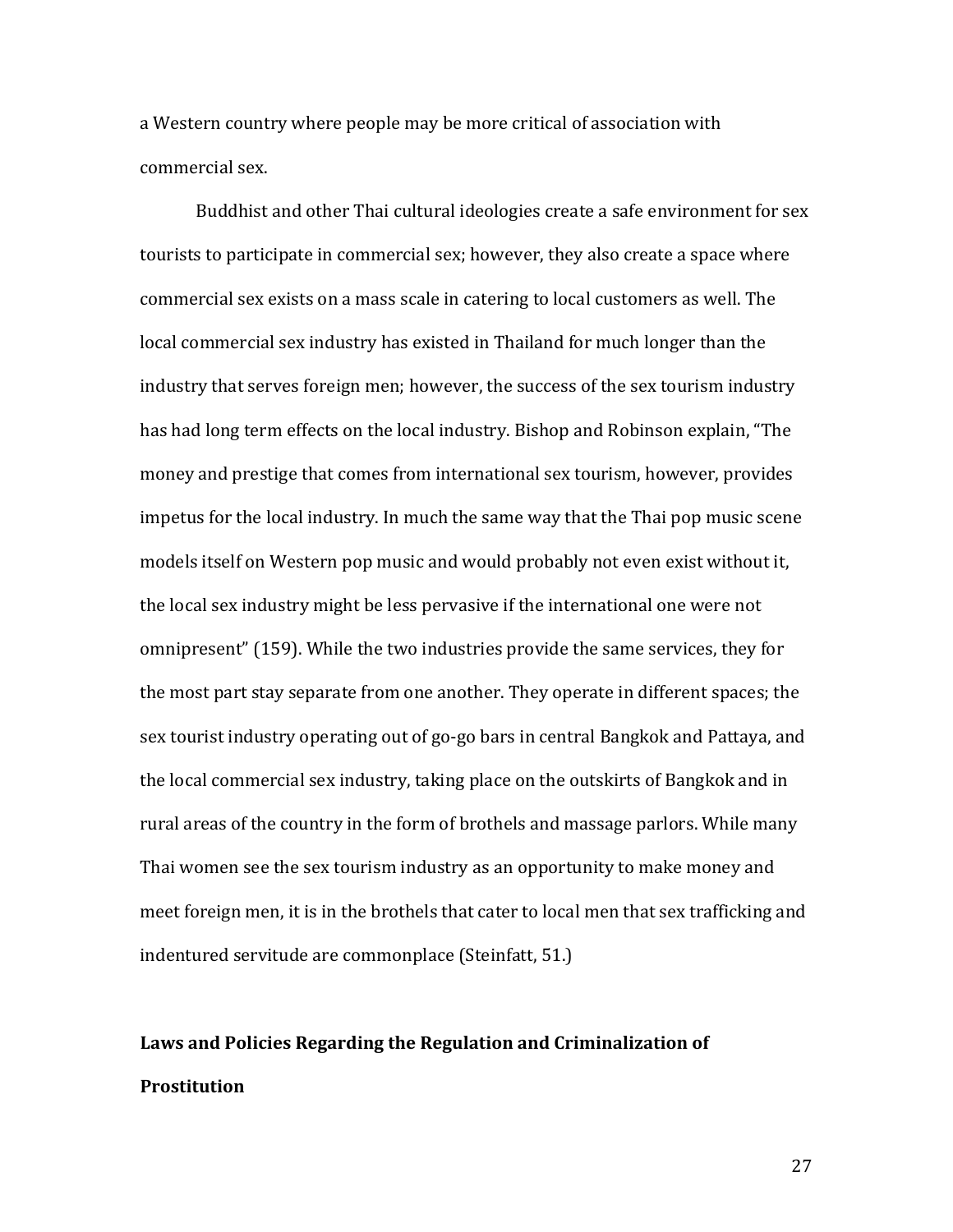Prostitution has a reputation for being the world's oldest profession, and Thailand is in no way exempt from this. Before King Rama V abolished slavery in Thailand in 1905, prostitution often took place in the slave market as women were bought as "slave wives" or "slave women." While the condition of earning money in return for sex work was situational for these "slave women," this formal market for sex trade laid the foundation for the growth of a commercial sex market in Thailand. After slavery was abolished in Thailand, many of these "slave wives" or "slave women" turned to sex work, as it was often an easy transition into wage labor.

Commercial sex remained legal in Thailand between 1905-1960; however, several laws were enacted in the government's attempt to better control the rapidly growing industry. In 1909 the government passed The Control and Prevention of Venereal Disease Act. The act was an attempt by the government to control the commercial sex industry through a series of licensing and fees that were required of sex workers in order to be registered, and therefore a legal worker. In order to obtain proper licensing, a sex worker must be free of venereal disease. The law also required that brothel owners obtain licensing through the government (Section A-1), that "no girls shall be forced to stay in business against her will" (Section A-4), and that no brothels must not confine a prostitute" (Section A-8 (c)) (Human Rights Watch, 1993, 21). While the law sought to prevent the spread of venereal disease and at the same time provide a small profit margin to the government through the use of licensing fees, it was not completely effective as it was not fully enforced, and many brothels and sex workers neglected to comply.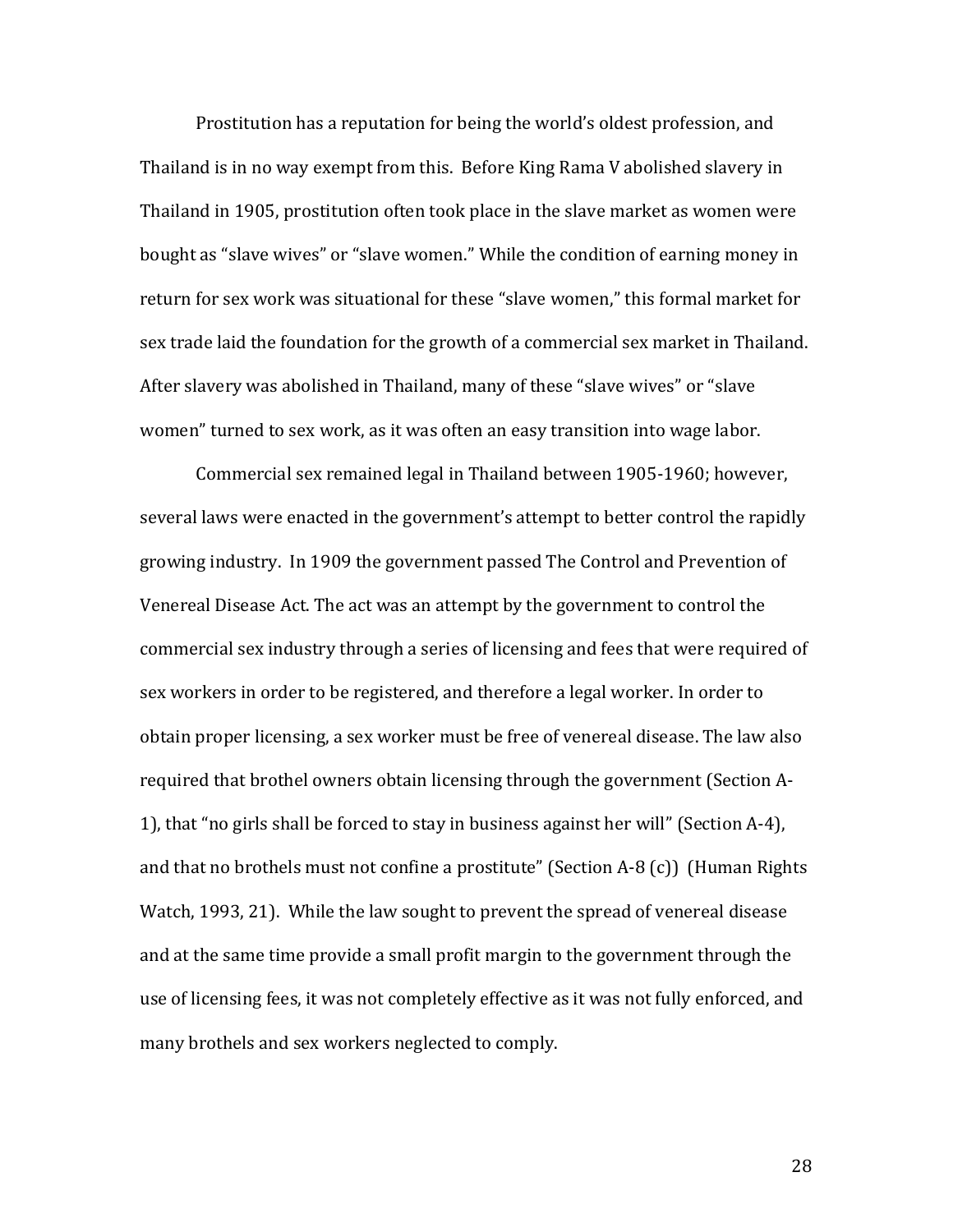The Venereal Disease Act briefly addressed the issue of trafficking in stating that "the girls must be refuge subject to resettlement in third countries or repatriation", however as human trafficking into the sex trade was increasing throughout Southeast Asia, the Thai government implemented the 1928 Anti-Trafficking Act. Human Rights Watch's division Asia Rights Watch and the Women's Rights Watch published a 1993 report titled "A Modern Form of Slavery Trafficking of Burmese Women and Girls Into Brothels in Thailand," in which we are presented an explanation of the Anti-Trafficking Act;

"According to the Trafficking in Women and Girls Act (Anti-Trafficking Act), any person who brings women or girls into Thailand for the purpose of having sexual intercourse with other persons, and any person who is involved illegally in the trading of women or girls brought into the country for such purposes, will be liable to not more than seven years imprisonment or a fine of not more than 1,000 baht (\$40 in 1993 currency) or both" (21).

Under this law, the trafficking of [specifically] women and girls into the sex trade is criminalized and subject to penalization. Victims of human trafficking are exempt from punishment under the law; however, they are required to be sent to a state reform home for a minimum of thirty days (Human Rights Watch, 1993, 22). While under this law the Thai government acknowledges the lack of agency that women and girls have in participating in sex work, the mandatory sentencing to a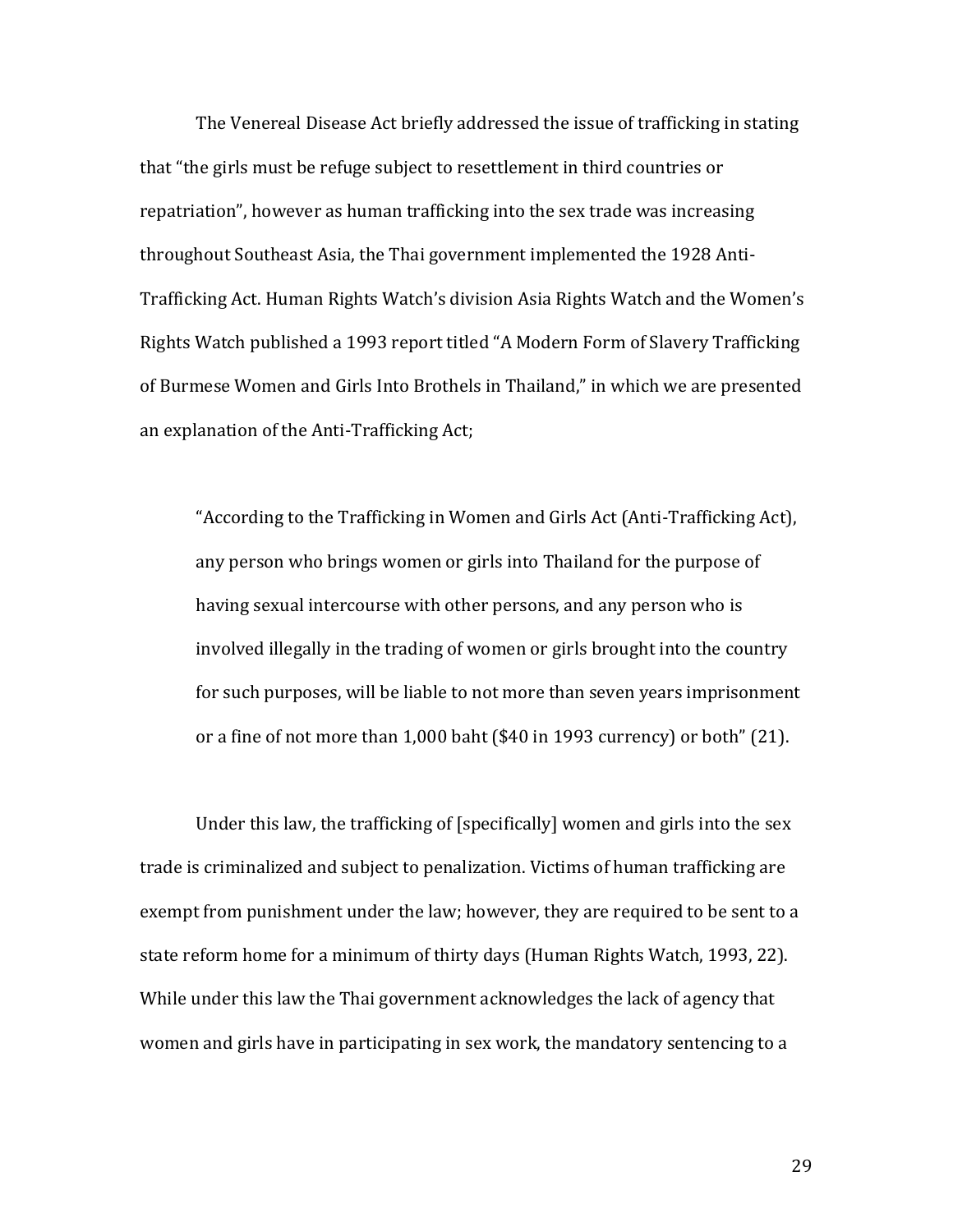reform home is problematic in that it creates a situation where the women and girls are not able to have an income during that time period.

At the time that prostitution was legal in Thailand, the Anti-Trafficking act was very effective as sex workers who had been trafficked into the country and consensual sex workers were distinguishable. However, in 1960 the Thai government passed The Suppression of Prostitution Act, and in doing so blurred the lines between those engaging in sex work through their own agency and those who had been trafficked into sex work. Because of this, women who had been trafficked into the sex trade lost their legal immunity from imprisonment and fines.

The Suppression of Prostitution Act was passed in 1960, and is also known as the Anti-Prostitution Act. Under this law, all prostitution became criminalized in Thailand, whether the prostitute is participating in sex work consensually or is a victim of human trafficking. This meant that women and girls who were being forced or coerced into participating in sex work and had no choice in the matter, besides facing trauma, were additionally at risk of legal punishment, including imprisonment and fines. The law also punished those who profited off of commercial sex through facilitation in any way. However, these procurers of the commercial sex industry faced approximately half the punishment than that of the sex worker. Sex workers were subject to face up to six months of jail time and potential fines of up to 2,000 baht (approximately 80 USD at the time the law was enacted). Procurers faced imprisonment of up to three months and potential fines of up to 1,000 baht (\$40). Brothel owners were subject to up to one year in prison and up to 4,000 baht (\$160) in fines. While basis of the law was to criminalize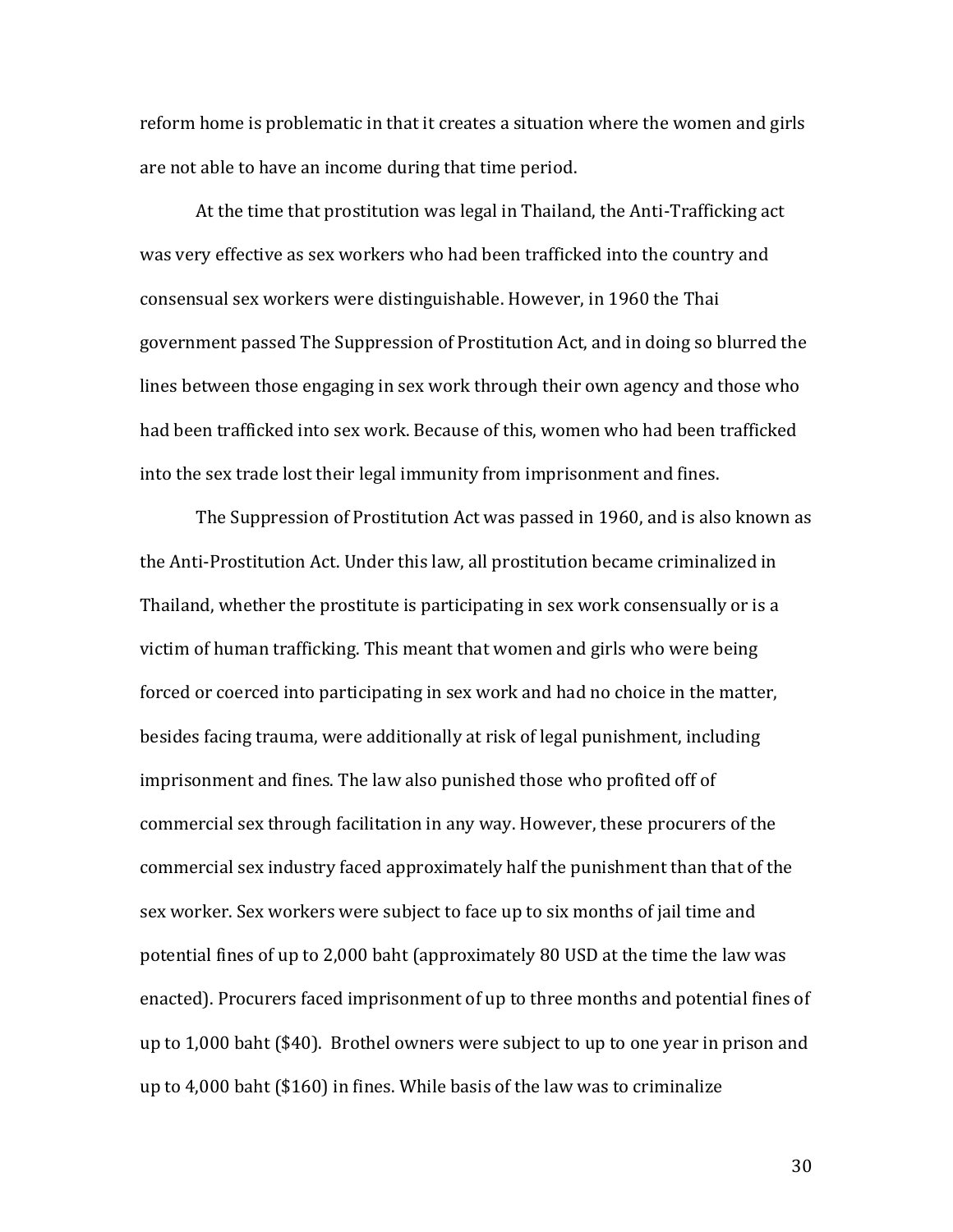prostitution, it also attempted to reform prostitutes by providing medical treatment as well as vocational training. However the majority of vocational training provided by the government to sex workers is domestic work based, and therefore limits women to the realm of feminized labor, and in this form they have much less opportunity to earn wages compared to what they can earn in the commercial sex industry. The Suppression of Prostitution Act was passed under the rule of Field Marshall Sarit Thanarat under his Social Purification Campaign which he justified by claiming: "uncleanliness and social impropriety…led to the erosion of social orderliness" (Human Rights Watch, 1993, 22). While Sarit advocated his detestation of prostitution, he himself had purchased more than one hundred wives as "minor wives."

The Suppression of Prostitution Act was highly problematic, not only in that it criminalized sex work, but it also faced criticisms by Thai women's rights groups as being "weak, ill defined, and discriminatory." The fact that the punishment for the procurers was less than that of the sex workers is highly problematic especially when issues such as human trafficking are at play. Under this section of the law, it undermines the Anti-Trafficking law in that while facilitating human trafficking is still illegal, it holds less of a criminal status than for those who are being trafficked and forced into sex work. Under the Suppression of Prostitution Act brothel owners are punished the most heavily; however, the law defines "places of prostitution" in a very vague manner, therefore making this section of the law the most difficult to enforce. Essentially the law is designed in a way that while criminalizing all who are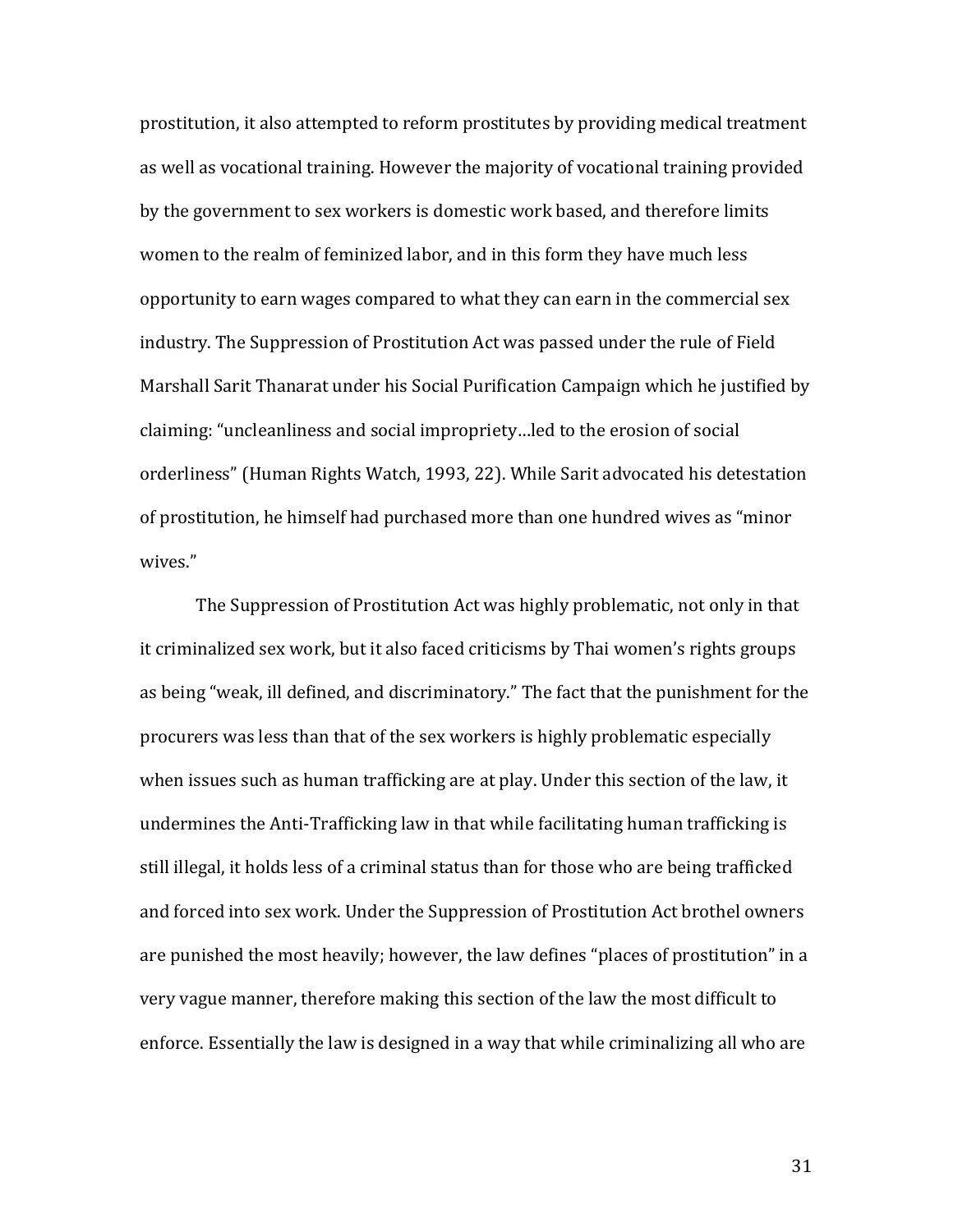involved in the commercial sex industry, it targets the sex worker specifically. That is, it targets everyone involved with the exception of the customer.

Due to the conflicting nature of The Suppression of Prostitution Act with the interests of the American military during the Vietnam War, in 1966 The Entertainment Places Act was introduced. The object of The Entertainment Places Act was to regulate spaces where prostitution could be enabled, specifically businesses in which female workers attend to male customers. The law required that business owners obtain a license from the local police in order to operate. While prostitution had already been criminalized, police began to turn a blind eye to prostitution operating out of licensed businesses. This law gave local law enforcement a lot of power in that it enabled them to keep track of these businesses, mainly for the purposes of extorting money under the guise of requiring a license, rather than actually arresting sex workers. It also gave law enforcement an opportunity to legally extort money from unregistered businesses. Most importantly though, the introduction of The Entertainment Places Act created a situation in which it was legal to both run establishments that promoted commercial sex as well as to purchase sex, yet sex work was still illegal. This meant that every player in the commercial sex industry was immune from legal penalization, except for the sex worker. Simpkins explains the power dynamics created by this combination of laws: "In addition, the bureaucratic power of the TAT reinforced sex tourism by enabling leisure travellers from high-income economies to consume the sexual services of Thai women in well-organized style without any fear of criminal accusations. Thus, sex workers' autonomy was weakened despite their increasing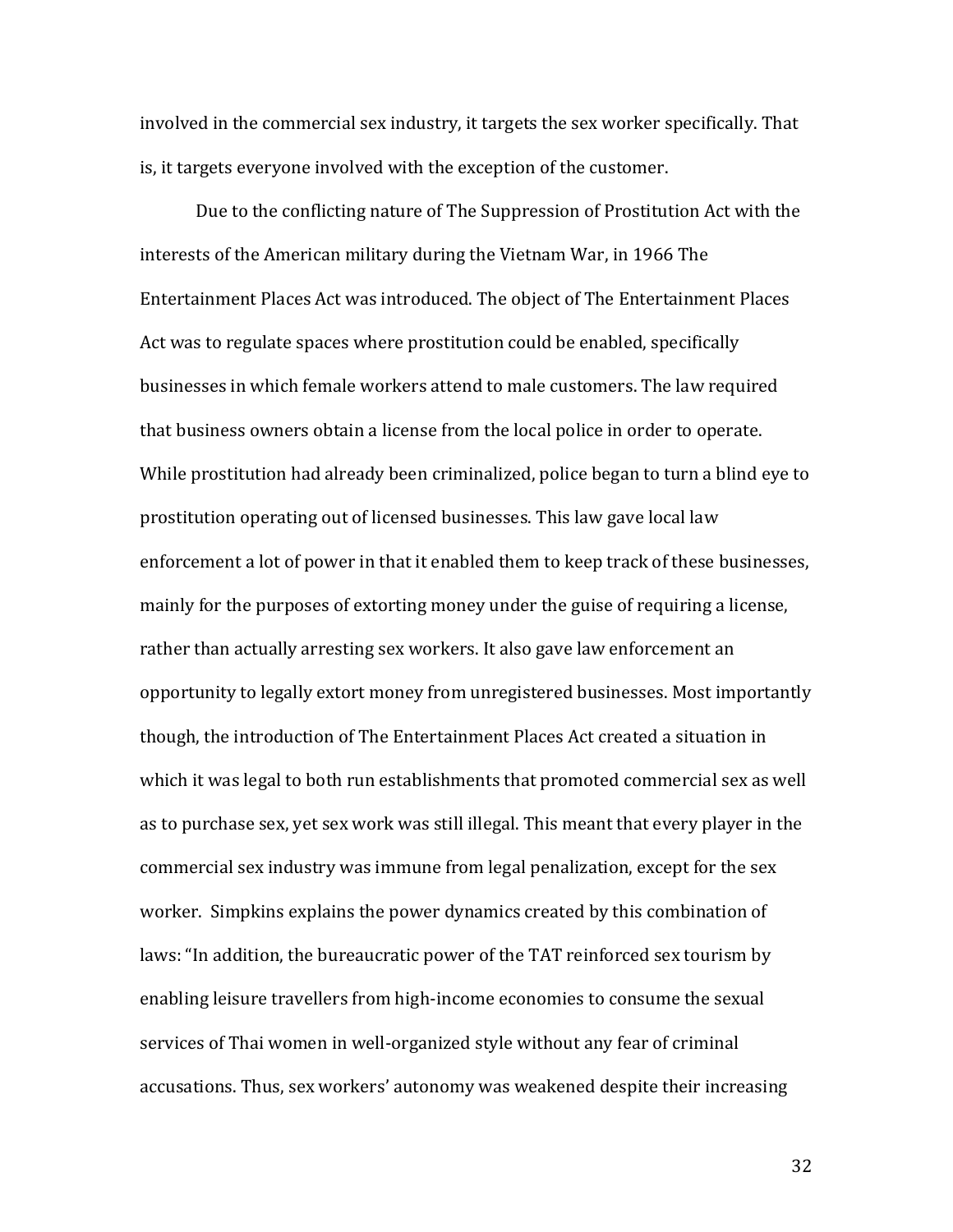importance in the Thai economy." These laws decreased the agency of the sex workers even though they were crucial to the survival of the industry and the massive profitability of the industry by the Thai economy. The following year after The Entertainment Places Act was passed, the Thai government and the U.S. military made a deal in which troops on R&R would visit Thailand.

While some of these laws, such as the Anti-Trafficking Act, work to protect the sex worker from abusive situations, and some, such as the Prostitution Suppression Act, work to criminalize sex work, thereby making life much more difficult for the sex worker, it is the contradictions that exist among these laws as well as the failure by the Thai government to consistently and effectively enforce these laws that make the laws generally ineffective, which creates a situation where commercial sex is allowed to exist and flourish, yet the sex worker is left at risk due to being forced into work in an underground economy. Human Rights Watch explains the consequences of the legal contradictions; "As a result, inconsistencies and even contradictions emerged: the Penal Law [anti-rape legislation] severely penalizes persons who have sex with minors, the Anti-Prostitution law does not; the Anti-Trafficking law exempts women trafficked into prostitution from imprisonment or fines; the Anti-Prostitution law makes so such exemption; the Suppression of Prostitution Act penalizes prostitution, the Entertainment Places Act, at least indirectly, regulates and even taxes it" (27). While these inconsistencies made it difficult to control prostitution and trafficking, it is the Thai government's negligence in enforcing these laws that allowed for the massive growth of both prostitution and human trafficking. This is primarily a result of both the promoting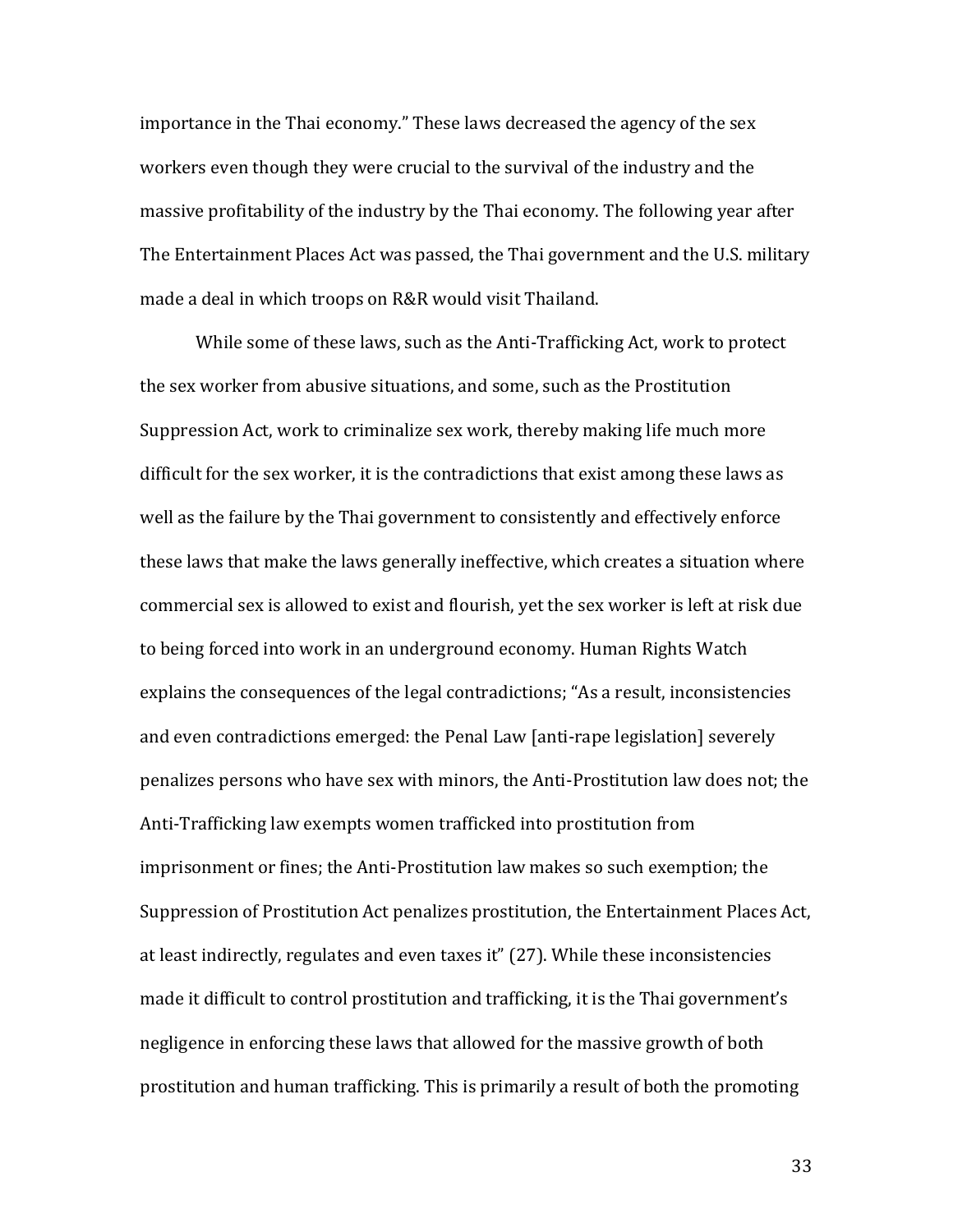and profiting of sex tourism, as well as the large demand for commercial sex by Thai locals.

Along with the Thai government's highly flawed execution of the laws in place, the tourism industry works with law enforcement to promote sex tourism as well. Steinfatt explains that a sex worker's identification card may be required to be held at the front desk of the hotel of the tourist during her visit, in order to ensure that she does not steal from her customer as well as to secure a side payment for the hotel by the customer for having an unregistered person in the room (not for providing a space for commercial sex) (67). The police also do not want to upset foreign tourists, and therefore do not make arrests of sex workers in foreign oriented bars, unless the bar owner has neglected to keep up with their payments as required under the Entertainment Places Act.

The status of sex work as being criminalized is very dangerous for sex workers for many reasons. Criminalization threatens sex workers' physical health as it limits their access to sexual health services, condoms, and harm reduction services, due to the inability to be honest about their sexual health history for legal reasons as well as the fact that criminal status of sex work creates negative stigmas about sex workers that in turn leads to discrimination. Criminalization can lead to increases in violence towards sex workers from both health care providers and law enforcement. It can also promote shaming, as well as the lowering of self-esteem of the sex workers, which reduces their ability and power to make informed decisions about their personal health. In turn they may be less likely to report sexual assault,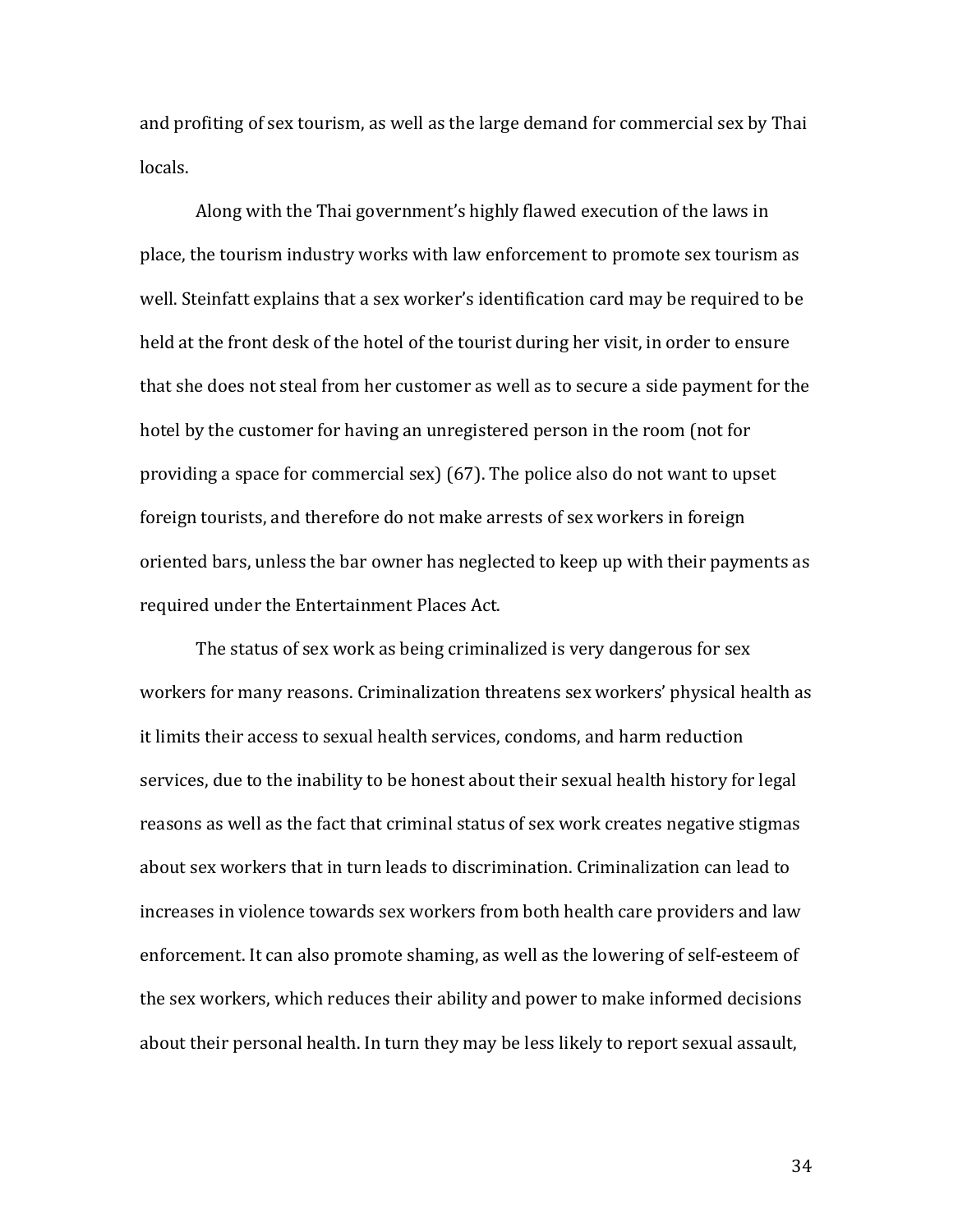all of these factors leaving them powerless and at high risk of health problems, including high rates of HIV infection (Godwin).

Not only does criminalization decrease the amount of agency that a sex worker has within dealing with customers, but they lose agency in dealing with abuse from law enforcement. "Sexual assaults by police reinforce the powerlessness and marginalization of sex workers" (Godwin, 22). When sex workers face abuse by law enforcement they have no options in terms of seeking legal protection, and no outlets by which to report the abuse. They are less likely to seek health services as exposure is a threat, and even less likely to use protection as sexual education is not readily available, and even possession of condoms can be used as evidence against them. Godwin continues to explain that; "Reports from sex worker organizations show that where sex workers are regularly targeted for arrest and prosecution, sex workers are less likely to access health services. In some countries, health service providers and outreach workers are harassed or jailed when reaching out to sex workers (e.g. India, Indonesia, and Nepal) (p. 22). This is highly problematic as it contributes to the spread of HIV as well as other sexually transmitted infections, and also may leave sex workers untreated, causing the health issues to worsen.

Criminalization of sex work is also contradictory to the agenda of the Thai tourism industry. Even though sexual consumerism is not illegal, the lack of access to health care by sex workers puts sex tourists at risk for contracting STI's. As Pettman describes this issue, "AIDS itself is conspicuously a part of this international political economy of sex, demonstrating how permeable state borders and people's bodies are to certain kinds of international traffic" (*Worlding Women*, 203). Sex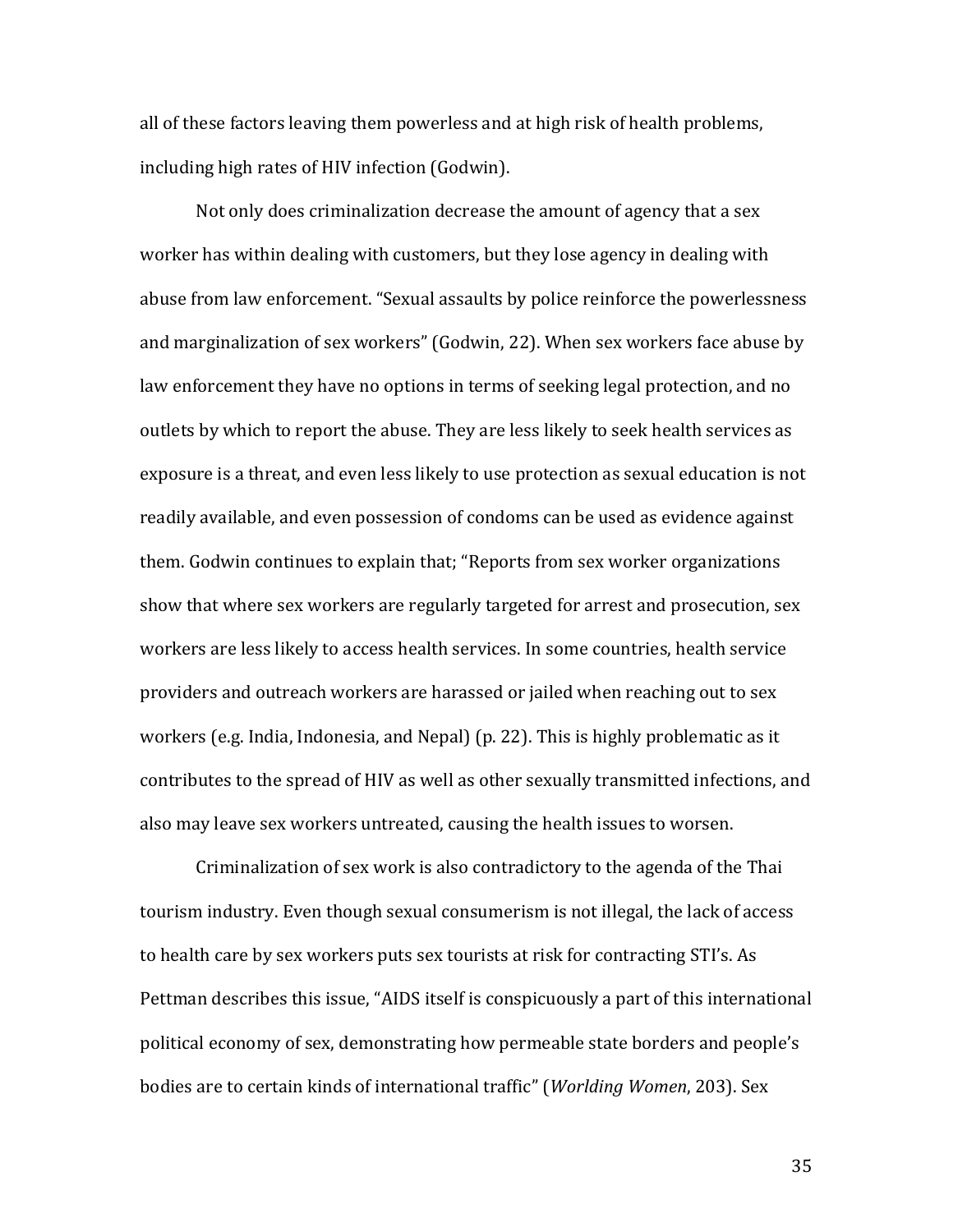tourism cannot be blamed for the global epidemic of HIV and AIDS; however, it has greatly contributed to high infection rates across sex workers and tourists alike. Decriminalization of sex work would be in the best interest of everyone who participates from commercial sex as well as those who profit off of it as it would increase access to sexual health education, services, and preventative measures.

#### **Conditions for Consent: Human Trafficking vs. Consensual Sex Work**

When it comes to discussing sex work, it is crucial to address the ways by which people become involved in this type of labor. Sex work becomes very complicated as the lines between work and slavery become blurred because when there is a commercial sex industry; space is created for human trafficking to exist. However, not all sex workers are victims of human trafficking and the assumption that they are, as often perpetuated by Western discourse around sex work, can be very harmful to the sex worker's livelihood and working conditions. While some women are empowered by sex work, it is also important to note that some women make the choice to work in commercial sex within the context of limited choices for survival. Human trafficking is a human rights violation, and therefore, needs to be treated as such. Determining the amount of agency that goes into one's decision to become a sex worker is absolutely situational; however, it is important to examine the cultural, political, and economic forces that contextualize this decision making process, or lack thereof.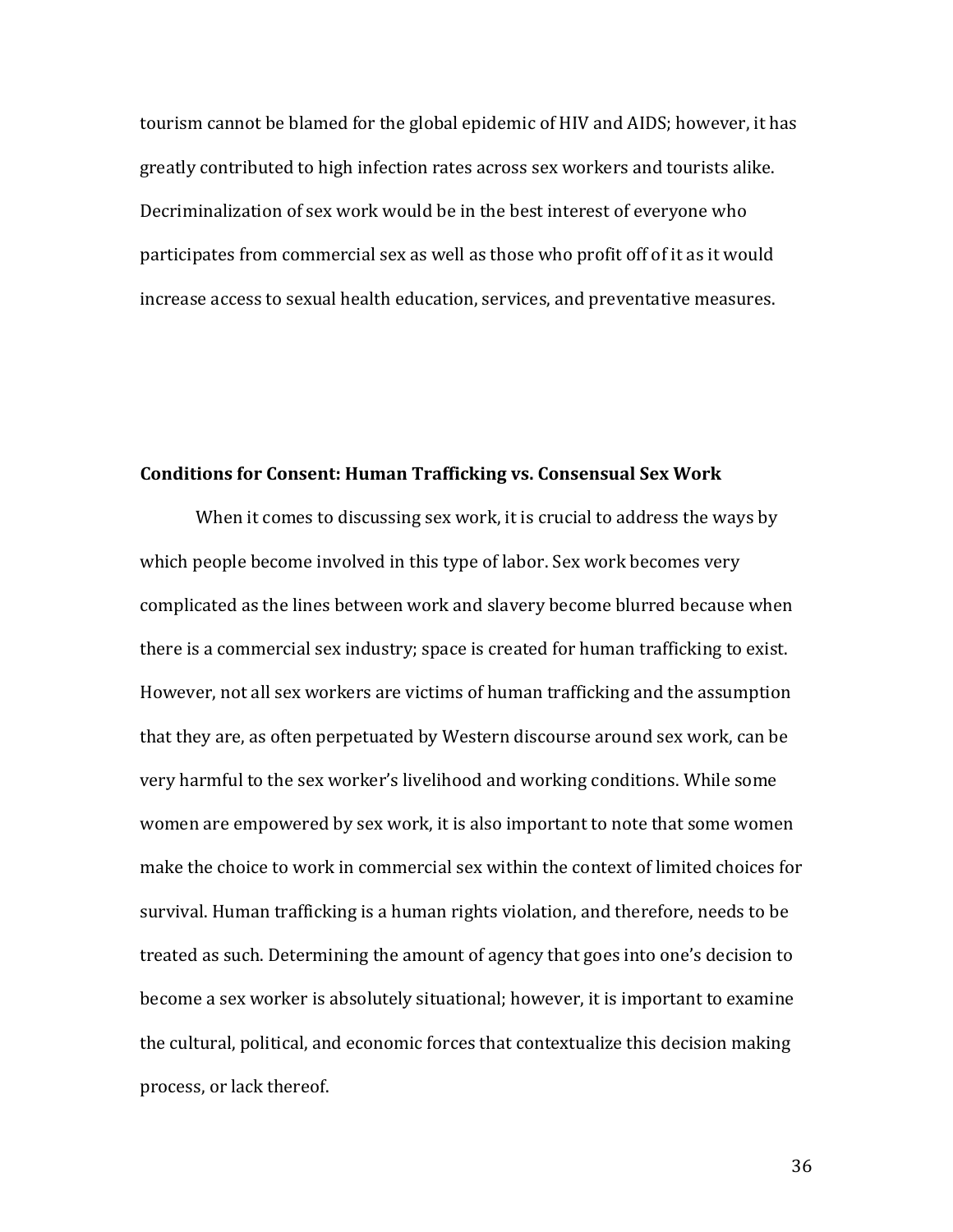Thailand's reputable sex tourism industry creates a highly profitable job market for young women willing to participate in sex work. There are considerable amounts of research that express the economic advantages presented to a woman if she choses to participate in sex work in Thailand. In Steinfatt's extensive study on bar work in Thailand, he found that the top ten percent of bar workers who participated in the study, were among the top wage earners in Thailand, including jobs that require high levels of education (155). Simpkins explains that out of any job sector, sex work presents the opportunity for working class women to earn a wage between twenty to forty times more than what a man or a woman could earn doing factory labor. Enloe rationalizes that; "A woman working in a Bangkok massage parlor can earn an average of 5,000 baht per month; wages in nonentertainment jobs open to women average a paltry 840 baht per month" (36). While women in the sex tourism industry have opportunities to earn higher wages than in the local commercial sex industry, the disparity in wages between sex work and "non-entertainment" based labor opportunities for women in Thailand is massive. One of the reasons for this is that outside of sex work, other options for labor are still feminized, often forms of domestic work, and therefore are not as lucrative or appealing as to what men's labor opportunities may be.

While sex work within the sex tourism industry can be a very lucrative job, there are many reasons behind why women would choose, or be forced, into working in the industry. Large portions of the women who participate in sex work in cities such as Bangkok, Phuket, and Chiang Mai come from rural villages in the poorer provinces of Thailand. Sometimes a daughter chooses to move to the city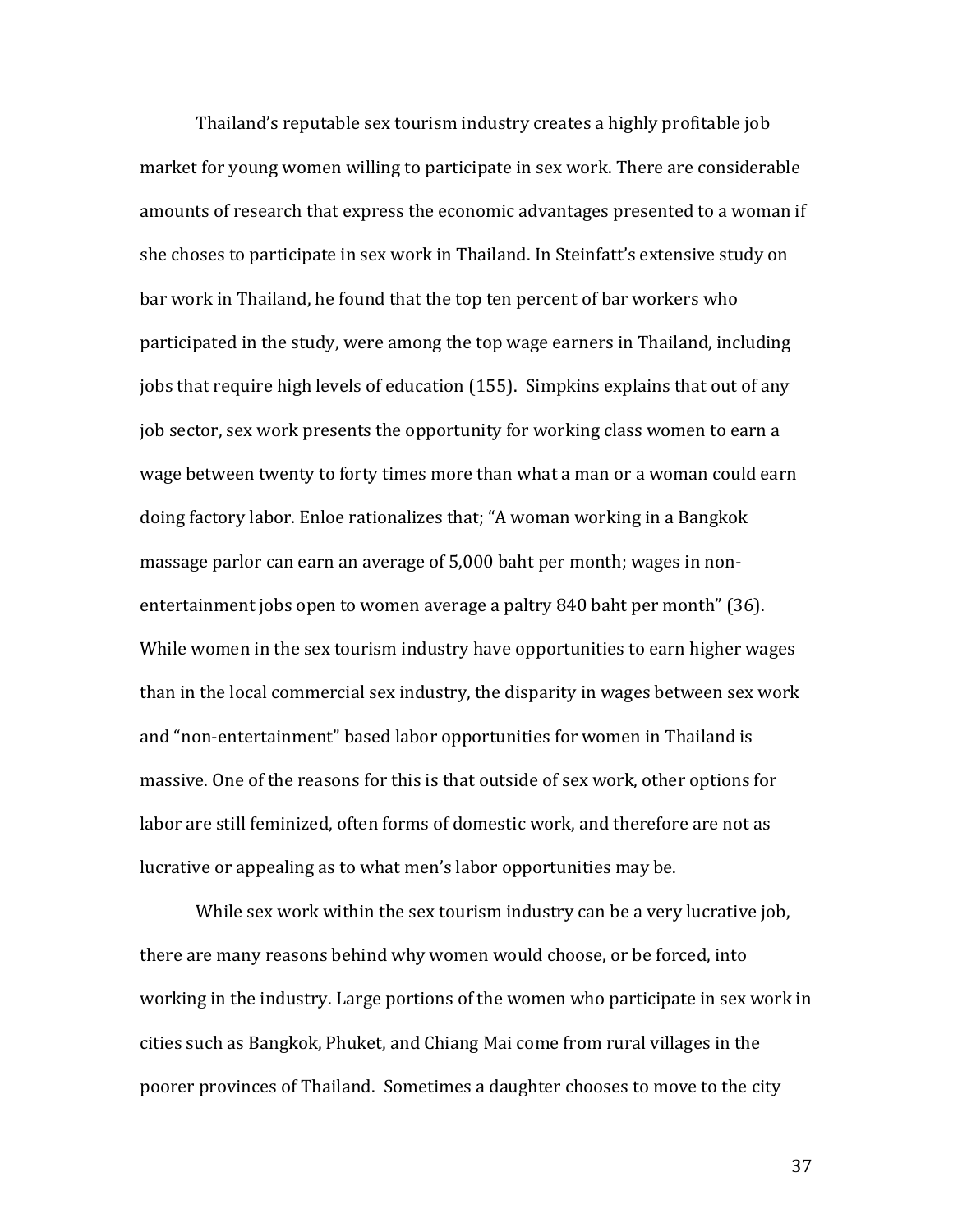and participate in sex work because she feels that her parents have spent money in raising her and it is her responsibility to repay them (Sing and Hart, 160.) In Steinfatt's twelve-year study, in which he interviewed many Thai bar workers, he sought to find the ways by which these women became involved in sex work. He found that among those providing commercial sex to tourists, the majority of women became involved through a female friend or family member who was already involved in the industry. Reasons behind choosing to participate in sex work were vast. The opportunity to make lots of money was the driving factor in the majority of women's decisions to participate in sex work, for both reasons of being faced with economic hardship, or coming from backgrounds of poverty and needing to provide for oneself or their families, as well as for reasons of economic advantage, or those who simply sought a better economic position even if they were already living comfortably (Steinfatt, 53). Ability, or the perception that one was physically desirable and therefore highly profitable, was one of the reasons as to why women became involved. Sex work also provides an opportunity for women to meet men that they normally would not, such as Western men who are privileged in the sense that they have money. While it is generally the case that the man will purchase the woman's company for just one night, there is still the potential for it to lead to something more, even love or long-term monetary support. "Workers who like a customer will often push him early in the relationship, perhaps on the first or second date, to see, in quantitive monetary terms, exactly he much he likes them" (Steinfatt, 54). In this type of relationship money is always involved even if love does become a factor, as the woman depends on it for survival; however, there is the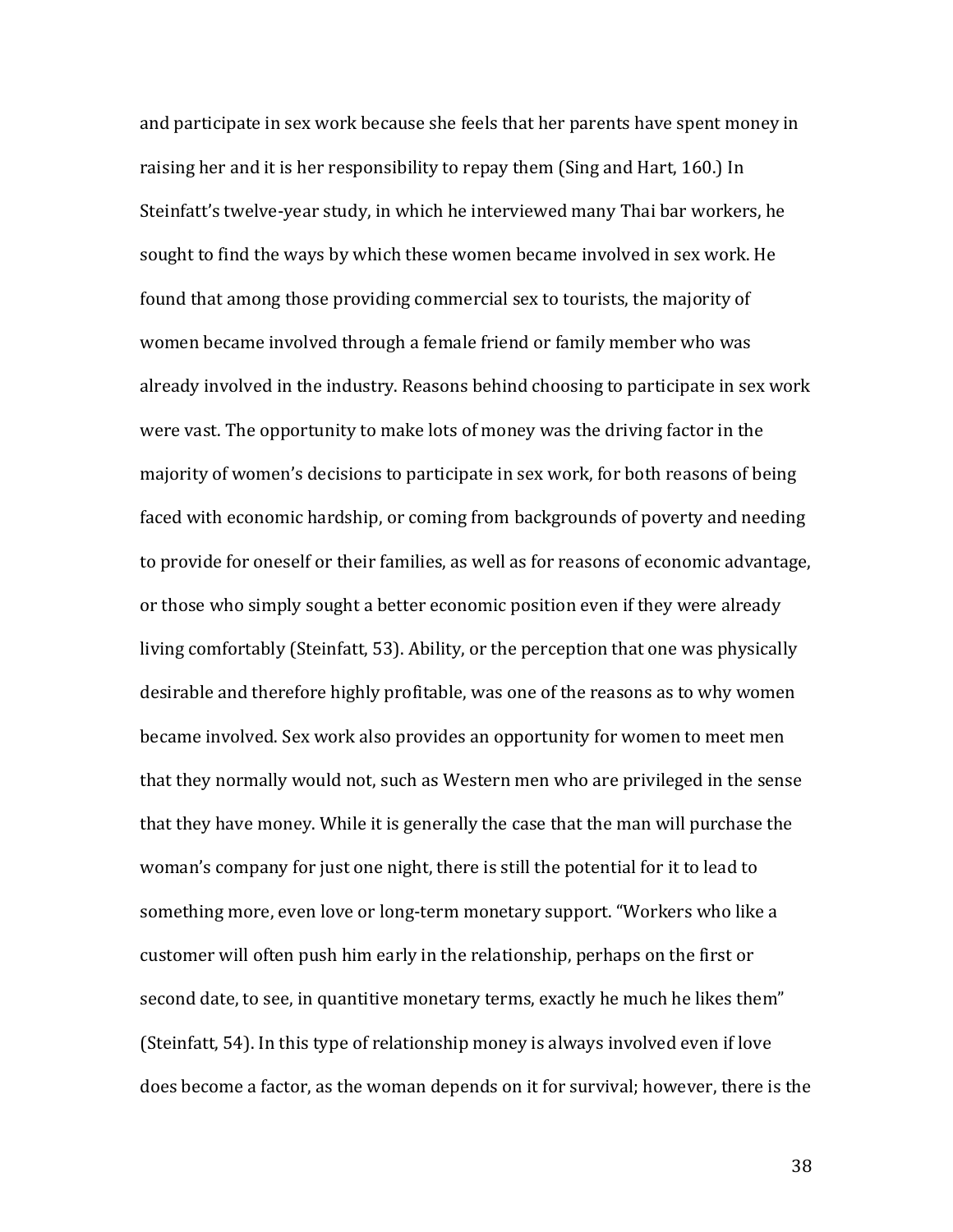possibility that should the man feel strongly for her, he may come back to visit, begin wiring her money even after he has left, and sometimes even choose to take care of her by moving to Thailand or taking her back to his home country. While this fantasy of possibility to a sex worker is completely within the patriarchal ideology of relying on a man to provide for the woman, the woman still retains some power as she is working to earn the money.

Women also claimed to participate in sex work because they felt that it was an exciting environment as opposed to other boring job options of current situations in which they were feeling boredom within their lives. This boredom spoken of in regards to other work opportunities for Thai women goes to show the unrest and the unfulfillment that women feel when participating in primarily domestic-related work options, as is the situation in Thailand. The excitement that women feel from participating in sex work may also speak to the sexual agency of the female, in that it gives her an opportunity to be empowered through her sexuality and the fact that it is powerful enough that she can use it for her survival.

Many of the deciding factors for participating in sex work as identified by Steinfatt's study suggest a strong sense of agency in the situation. However, it is important to contextualize this agency in attempt to understanding what degree of power the woman has in making this decision. Pettman explains, "There is a political economy of sex pushing many young women, and young men, into the cities and often into hospitality, entertainment and prostitution work. Their movement is shaped by relations of colonialism, development, urbanization, industrialization, the growing internationalization of state economies, indebtedness, and the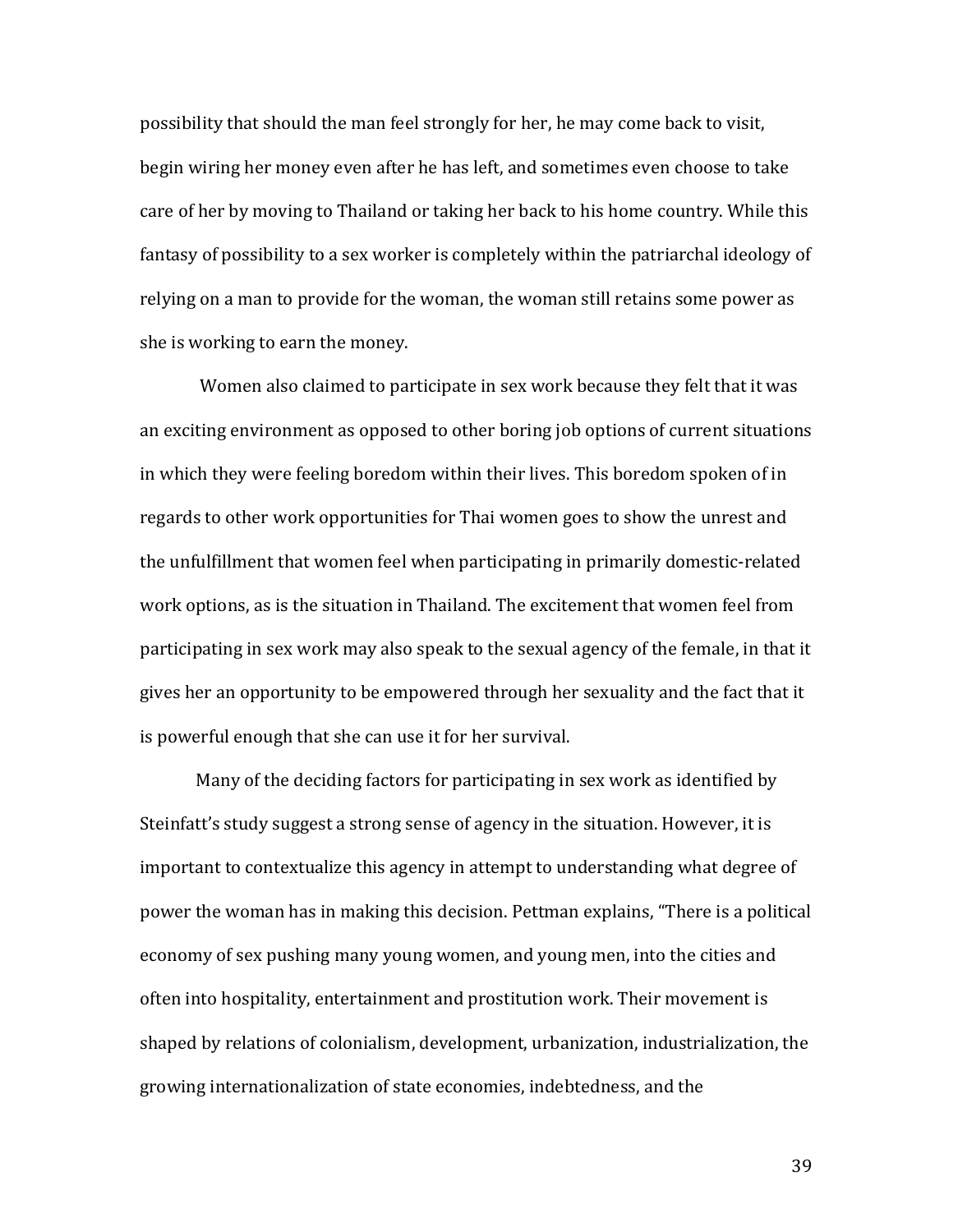conditionality and structural-adjustment policies of IMF and World Bank propelled policies" (*Worlding* Women, 197). The context of Thailand as a major destination for sex tourists creates a space for a growing job market for participating in sex work. Thai women can take advantage of their social location within a major sex tourism hub and the Western male gaze that has been placed upon them as Orientalized and fetishized and work within this system to profit from it. However, it is important to acknowledge the factors leading up to the consideration of this decision that many women face, such as poverty, inability to find work, or needing to provide for a family. Simpkins explains that the majority of women working in the commercial sex industry come from rural areas of Thailand, which are far more impoverished than the sites where sex tourism is taking place, and that at least one in every one hundred working women in Thailand is a sex worker. These statistics show that poverty is undeniably an underlying reason for many women to participate in sex work, meaning that while some sex workers have used their agency to participate in sex work it is often the case that this consent has been given within the context of immobility within an increasingly globalized world.

Because commercial sex is illegal in Thailand and must operate within an underground economy, there is a lack of regulation, thus creating a space for other illegal activies, such as human trafficking. Human trafficking is a fundamental human rights violation, and since so many women and children are trafficked into the sex trade, sex work and human trafficking are often closely associated with one another. Human trafficking into the sex trade in Thailand primarily victimizes poor Burmese migrants and people from the Northern rural areas of Thailand, an area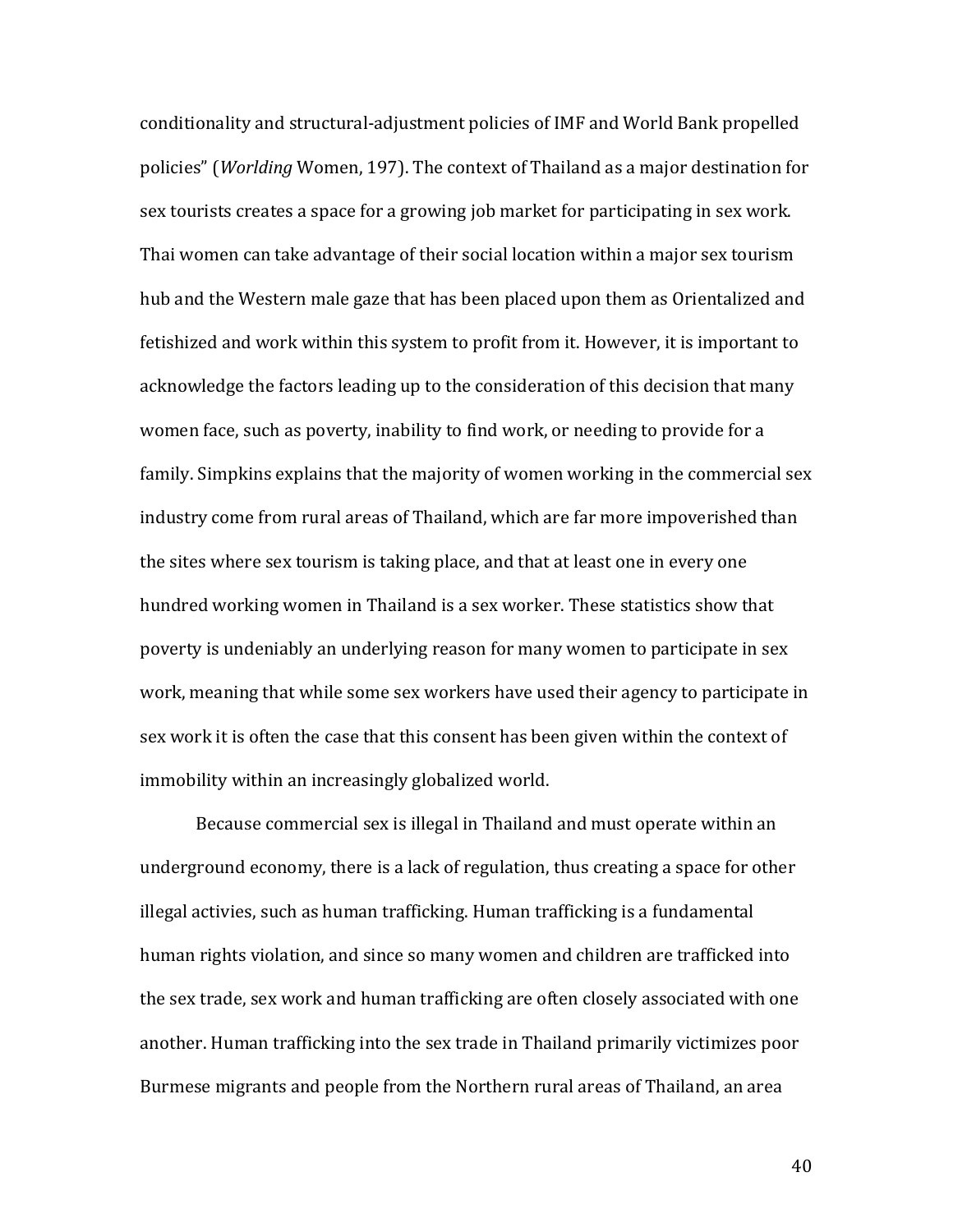that is primarily populated by hill tribe people, who are considered an ethnic minority. While the sex tourism industry relies on the differences constructed through the othering of Thai people and culture by Western tourists, it is through the othering of Thailand's own minorities and neighbors that human trafficking into the sex trade is conducted.

Apart from the fact that it is slavery, human trafficking of people into sex work causes innumerable problems for the victims as a consequence. Pettman describes the situation of vulnerability that women face being trafficked across borders. She writes; "Illegal, isolated and unsupported, they face police and military involvement in the trade and fear deportation. Other border crossings leave many women stranded in refugee camps, where disorder and the predatory behavior of guards and some other refugees combine with lack of access to basic resources, and force women into providing sex in return for food or 'protection' (Pittaway, 1991; Bhabha, 1993)" (p. 206). The position of trafficked women is incredibly dangerous, even after the point of being "rescued" or escaping their traffickers. Often women who have been trafficked across borders lack legal documentation, making it very hard to return home or find work. Often, the only type of undocumented work that they can find that can provide a wage or protection enough for survival is sex work. Also, the illegal crossing of the border in combination with the illegal status of sex work makes them twice as vulnerable to facing arrest.

Because of the trafficking problem of women and children into Thailand from neighboring countries, there is a large anti-trafficking movement in Thailand in response. This movement consists of international, national, and local NGOs (Singh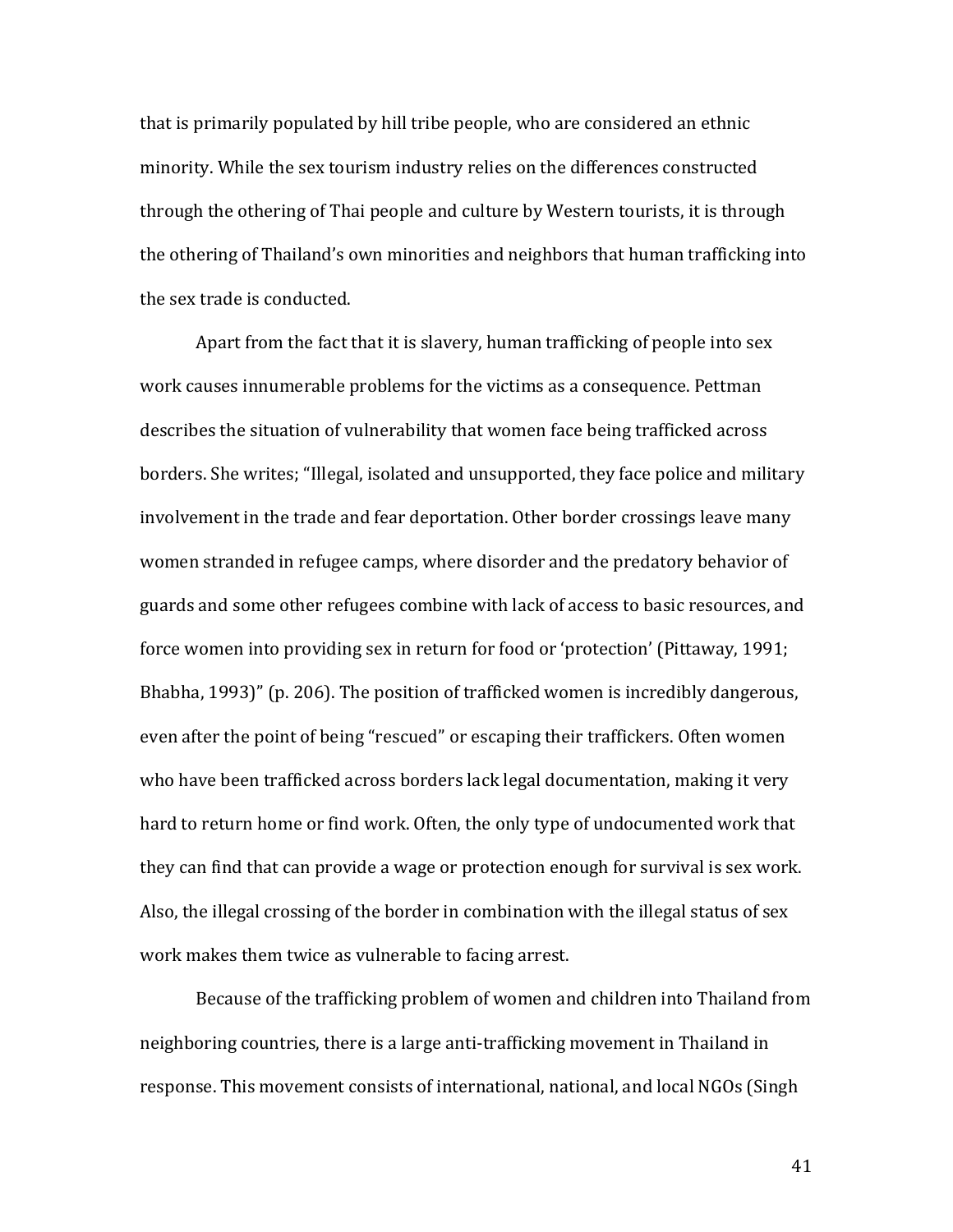and Hart, 166). While it is incredibly important as a basic human rights issue to fight human trafficking, it is also crucial that these organizations go about it in a way that will be least detrimental to the victims as well as to workers who have not been trafficked into the commercial sex industry. When the entire sex work industry is lumped under the category of human trafficking, it can be incredibly harmful to sex workers, especially when it comes to executing rescue efforts.

One highly notable organization in Thailand that is fighting to gain and protect sex workers rights is called EMPOWER, which stands for "Education Means Protection Of Women Engaged in Recreation." The group is administered completely by sex workers in the best interest of sex workers. Due to the misconception that the anti-trafficking movement was leading to that all sex work is non-consensual, EMPOWER officially pulled out of the anti-trafficking movement, after assessing the real life effects that the movement was having on sex workers. EMPOWER argued that in attempting to "save" women from prostitution; it could be consequential to returning them to even worse circumstances (Singh and Hart, p. 166). Some of the negative effects of rescue that EMPOWER Chiang Mai attempted to publicize included; imprisonment, loss of savings and belongings, continuous interrogation, no compensation for loss of work during detainment, families who depended on money from sex workers often being forced to borrow money for survival, imprisonment of sex worker causing panic and anxiety for family, a family's village and soldiers causing problems for the family after they find out, families have to pay bribes to soldiers, sex workers facing abuse during imprisonment or by the military, sex workers facing unemployment once they return home, and potentially having to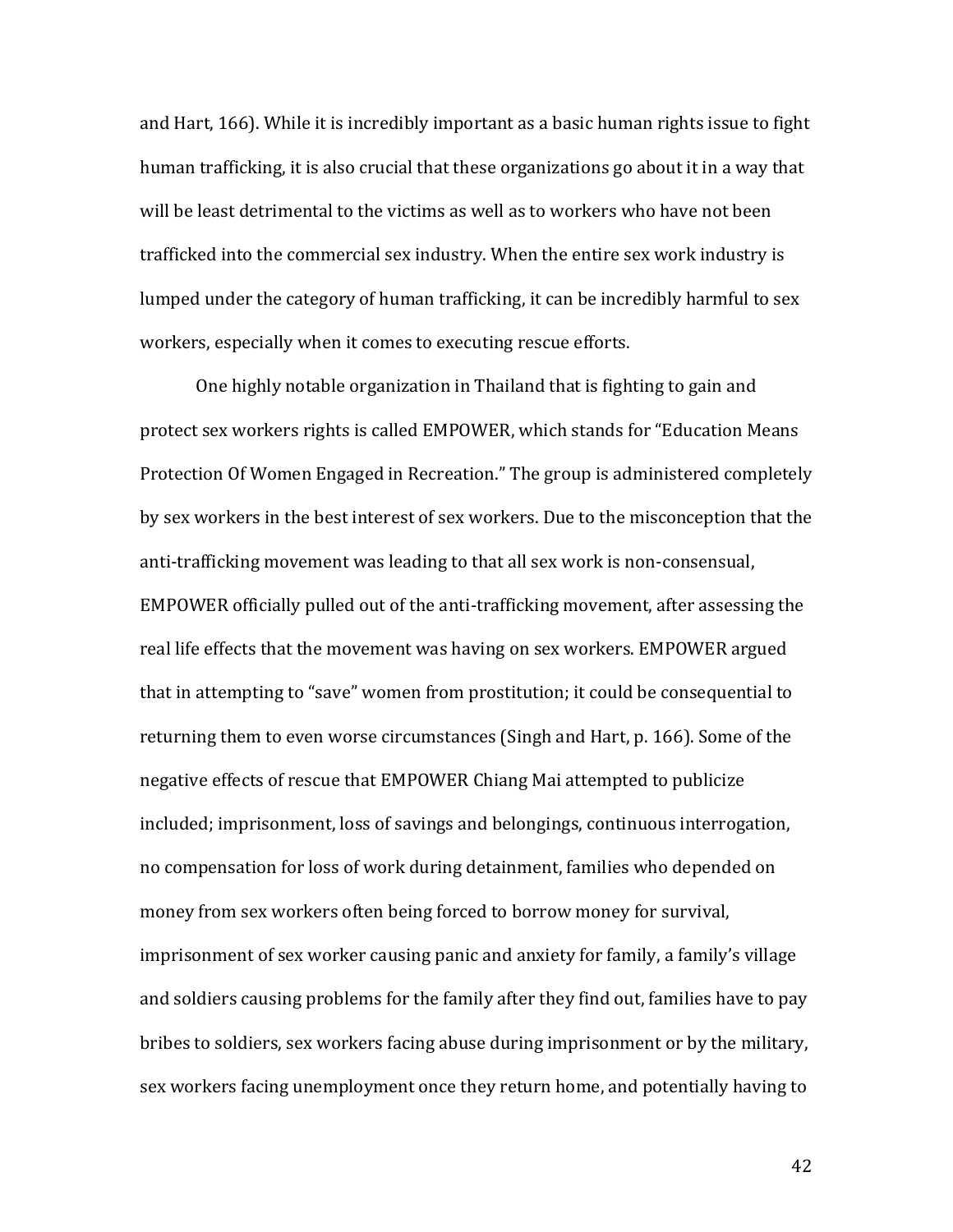find a way to get back into Thailand to find work (Singh and Hart, p. 166). While EMPOWER in no way advocates that involvement in sex work through human trafficking is not a problem, they are working to address the issue in a responsible and educated manner that will not make the situation worse for the individual sex worker or the status of sex workers in general.

In keeping with the ambitions of making life better for sex workers, EMPOWER offers many resources. They claim to recognize community needs of access to information and tools as well the need to combat discrimination and stigmatization of sex workers. The organization also promotes an HIV and AIDS information project, which they have made highly accessible and realistic to sex workers' occupational health situations, unlike many other medical care providers. The project includes a newsletter and a resource center that provides prevention information, as well as activities to help deal with fear and discrimination that is faced when living with HIV and AIDS. In addition to health education, EMPOWER also provides education in language (including English), law, labor, and human rights issues, as well as life skills training programs including banking, computers, leadership, and art as a means of opportunity for self-expression, self-confidence, and community awareness. The organization works to make sex workers issues visible to policy makers and wider society in a way that is comprehensible and will be made important. EMPOWER also serves as a resource for documentation of sex workers when the state will not, and additionally serves as sex workers' human rights defendants through counseling, awareness raising, and advocacy of human rights abuses through all aspects of sex work.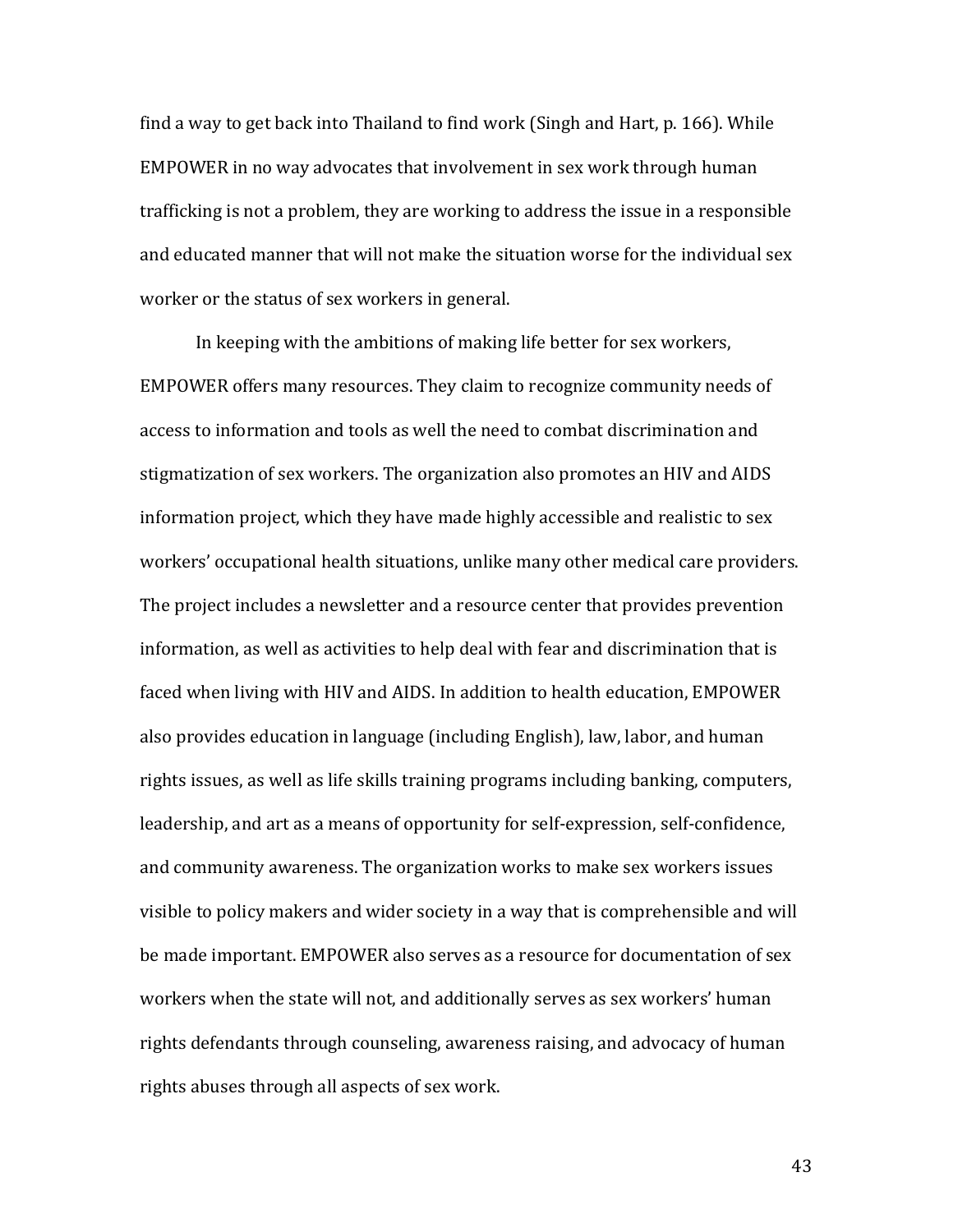EMPOWER serves as an excellent role model in dealing with sex workers rights. The organization addresses the needs and issues faced by both those who willingly choose to participate in an industry that faces oppression, as well as those who are victims of being trafficked into the industry. It is important on both a local and state level that the Thai government and other institutions address sex workers rights in a way that helps all sex workers instead of working to criminalize them further, and on a global level that the fight against prostitution shifts its views from prostitution as a human rights violation to working towards fighting the institutions that promote human trafficking into the sex trade as well as gaining resources for sex workers in an attempt to create a situation that anyone working within the commercial sex industry is there because they choose to be.

The criminalization of sex work is harmful to everyone who is involved, especially in juxtaposition with the decriminalized status of those consuming sex as well as operating spaces that promote commercial sex, and within the institutionalization that is the sex tourism industry in Thailand.

### **Conclusion**

Thailand's sex tourism industry would not be able to exist to the powerful extent that it does without each of the complex factors that have been addressed in this project. Each plays a very important contributing role either laying the foundation for this situation to come to existence or in reinforcing the survival of the industry. While media representations, cultural and political attitudes, and historical context are all necessary components of the sex tourism industry, it is the conditions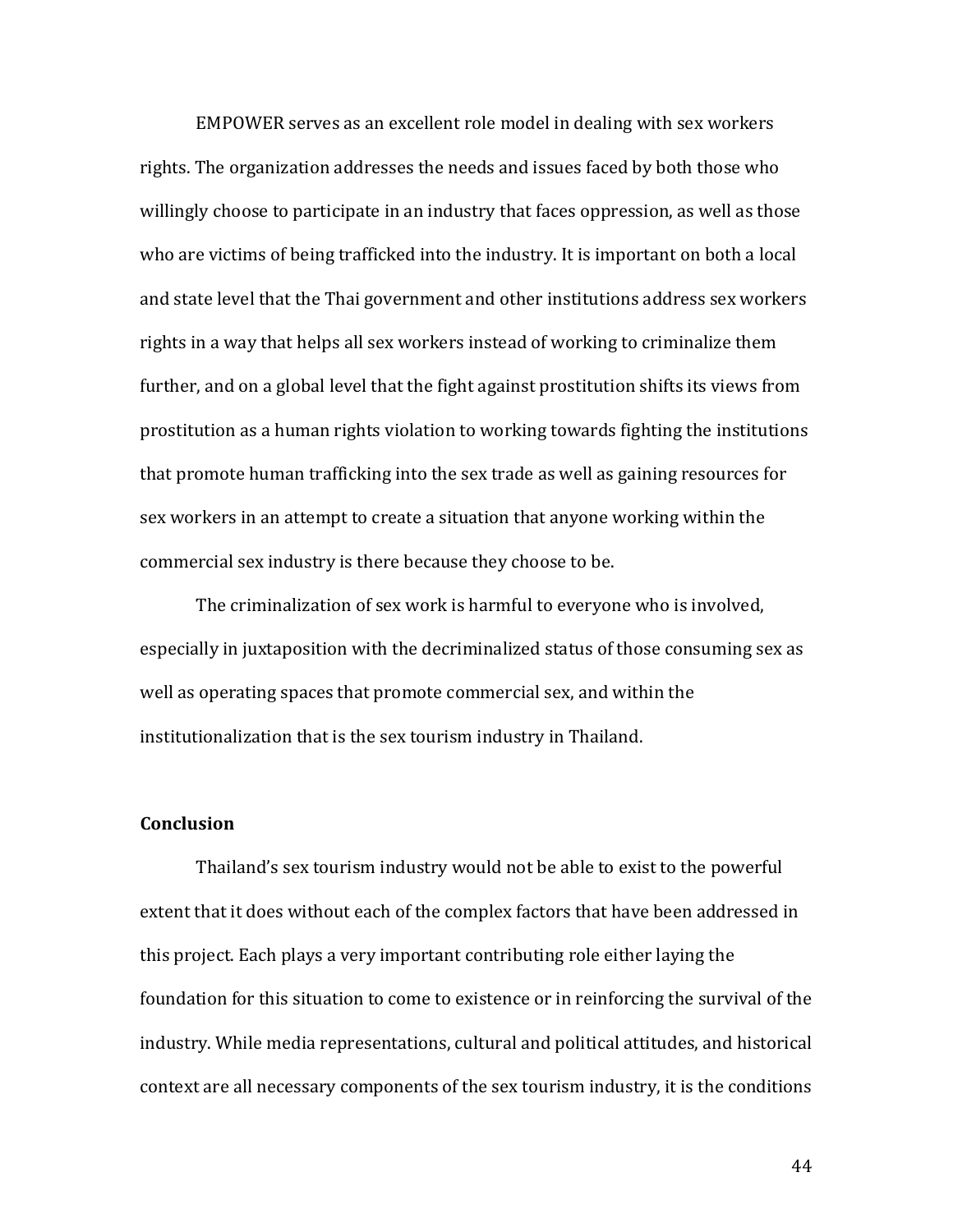that have been created in Southeast Asia by Western imperialism that have led to dependence on a global market economy and, therefore, situations of poverty that have led to Thailand's reliance on its tourism industry as one of its main sources of gaining foreign capital and its survival within the globalized world. It is only within this context that the patriarchal Western gaze is laid upon Thai women, offering them the "choice" of capitalizing off of these colonial ideologies and societal structures or risk being left vulnerable to the irrefutable forces of Western imperialism and the conditions that it has created within Thai society.

Through analyzing the multifaceted conditions by which the sex tourism industry in Thailand has been enabled to exist and prosper to a reputable state, it is evident that the sex tourism industry exists due to Western colonialism and imperialism as well as forces of globalization. Thailand has become a space where sex tourism has been enabled to flourish due to Thai law enforcement policies and practices that work in turn with the tourism industry to create a safe space for the tourist and facilitators of sex work to operate. While Thai women who work in the sex tourism industry tend to have some position of autonomy, it is important to now consider the ways in which their working conditions could be made safer and more regulated as to prevent exploitation and occupational health consequences. We also must question the patriarchal cultural structures that create a situation where sex work is the best option for labor, as made evident by the sheer number of women involved, in order to ensure that every sex worker participates in commercial sex because that's where she chooses to be.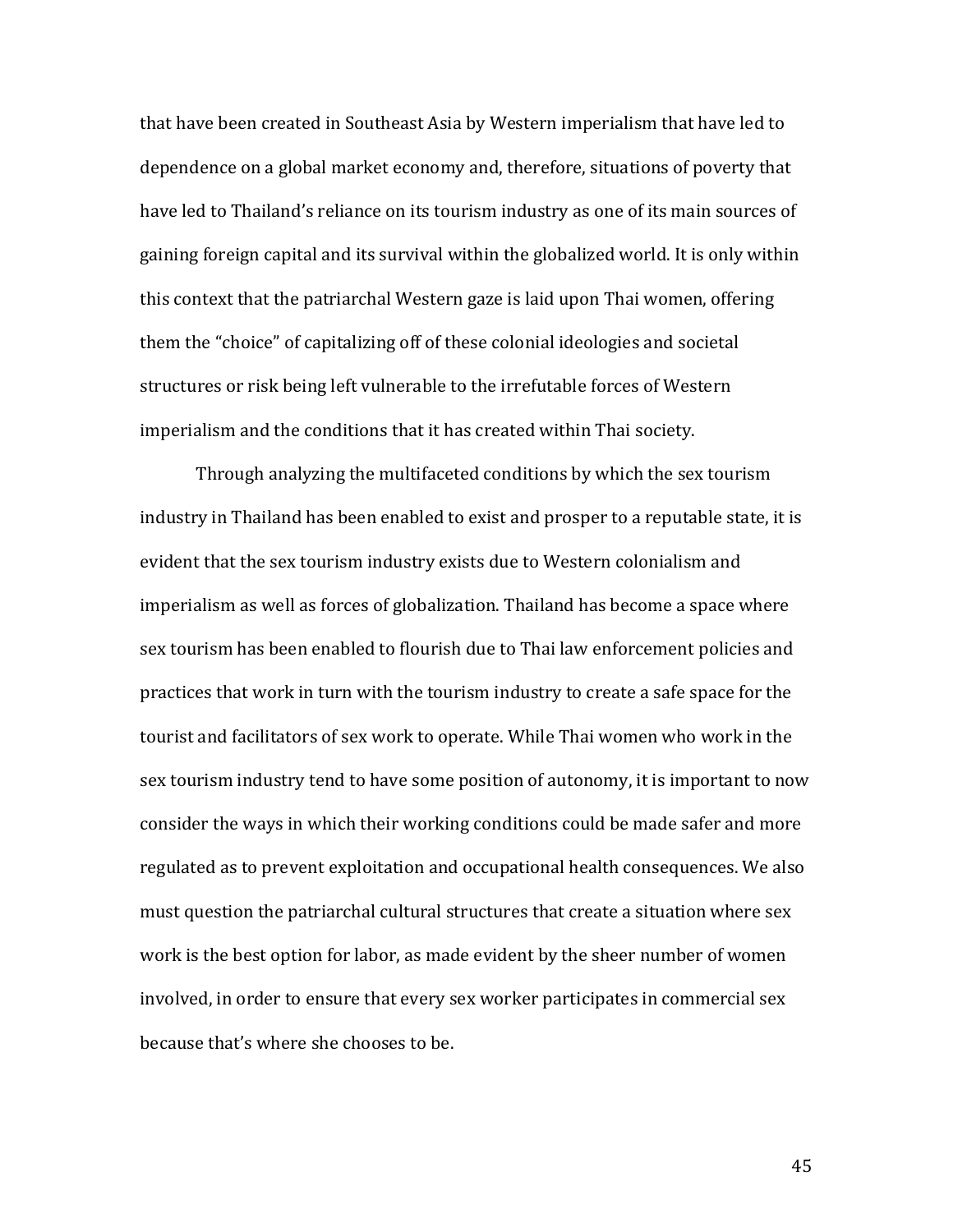#### Works Cited

- Bauman, Zygmunt. *Globalization: The Human Consequences*. New York: Columbia UP, 1998. Print.
- Bishop, Ryan, and Lillian S. Robinson. Night Market: Sexual Cultures and the Thai Economic Miracle. New York: Routledge, 1998. Print.
- Godwin, John. *Sex, Work and the Law in Asia and the Pacific*. Bangkok: UNDP, 2012. *Undp.org*. Undp, 2012. Web.
- Enloe, Cynthia H. *Bananas, Beaches & Bases: Making Feminist Sense of International Politics*. Berkeley: U of California, 1990. Print.
- Hobbs, Jeffery D., Piengpen Na Pattalung, and Robert C. Chandler. "Advertising Phuket's Nightlife on the Internet: A Case Study of Double Binds and
- Hegemonic Masculinity in Sex Tourism." *SOJOURN: Journal of Social Issues in Southeast Asia* 28.1 (2011): 80- 104. *SOJOURN*. Web. Nov. 2014.
- Hooks, Bell. "Eating the Other." *Black Looks: Race and Representation*. Boston, MA: South End, 1992. N. pag. Print.
- Human Rights Watch. A Modern Form of Slavery: Trafficking of Burmese Women and Girls into Brothels in Thailand. Rep. Human Rights Watch/ Asia Watch/ the Women's Rights Project, Dec. 1993. Web. Apr. 2015.
- Ling, Trevor. *Buddhism, Imperialism, and War: Burma and Thailand in Modern History*. London: G. Allen & Unwin, 1979. Print.
- Nuechterlein, Donald Edwin. *Thailand and the Struggle for Southeast Asia*. Ithaca, NY: Cornell UP, 1965. Print.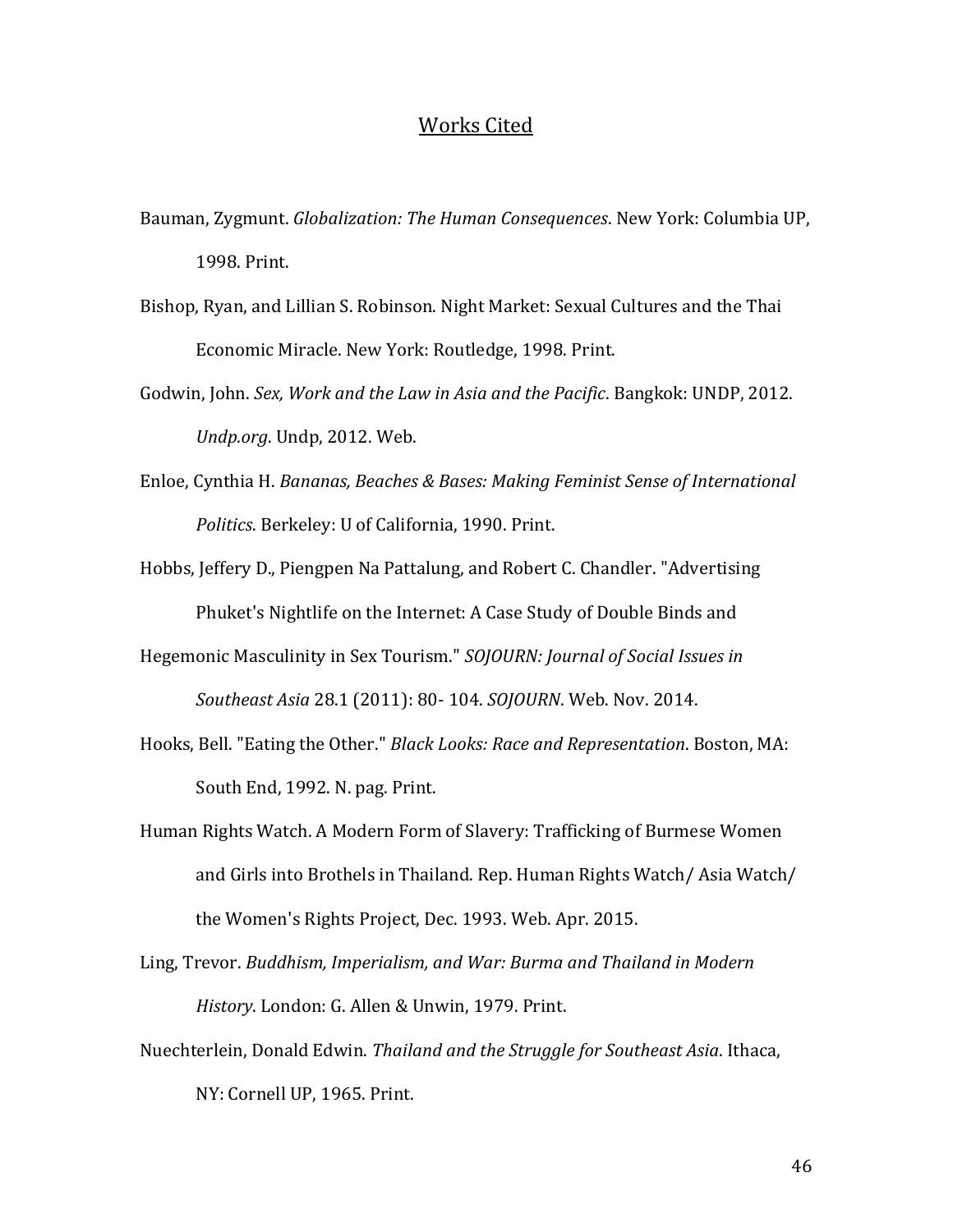- Pettman, Jan Jindy. "Body Politics: International Sex Tourism." *Third World Quarterly* 18.1 (1997): 93-108. Web.
- Pettman, Jan Jindy *Worlding Women: A Feminist International Politics*. London: Routledge, 1996. Print.
- Said, Edward. "From Orientalism." *Colonial Discourse and Post-colonial Theory: A Reader*. By Patrick Williams and Laura Chrisman. New York: Columbia UP, 1994. 132-49. Print.
- "Saturday Night Live Episode 736." Saturday Night Live. NBCUniversal. New York, New York, 26 Jan. 2013. NBC/ Saturday Night Live. Web. Apr. 2015.
- Simpkins, Dulcey. "Rethinking the Sex Industry: Thailand's Sex Workers, The State, and Changing Cultures of Consumption." *Michigan Feminist Studies* 12 (1997 1998): n. pag. *University of Michigan Library*. Web. Nov. 2014.
- Singh, J.p., and Shilpa A. Hart. "Sex Workers and Cultural Policy: Mapping the Issues and Actors in Thailand." *Review of Policy Research* 24.2 (2007): 155-73. Web.
- Steinfatt, Thomas M. *Working at the Bar Sex Work and Health Communication in Thailand*. Westport, Conn: Ablex Pub., 2002. Print.
- Trương, Thanh-Đạm. Sex, Money, and Morality: Prostitution and Tourism in Southeast Asia. London: Zed, 1990. Print.